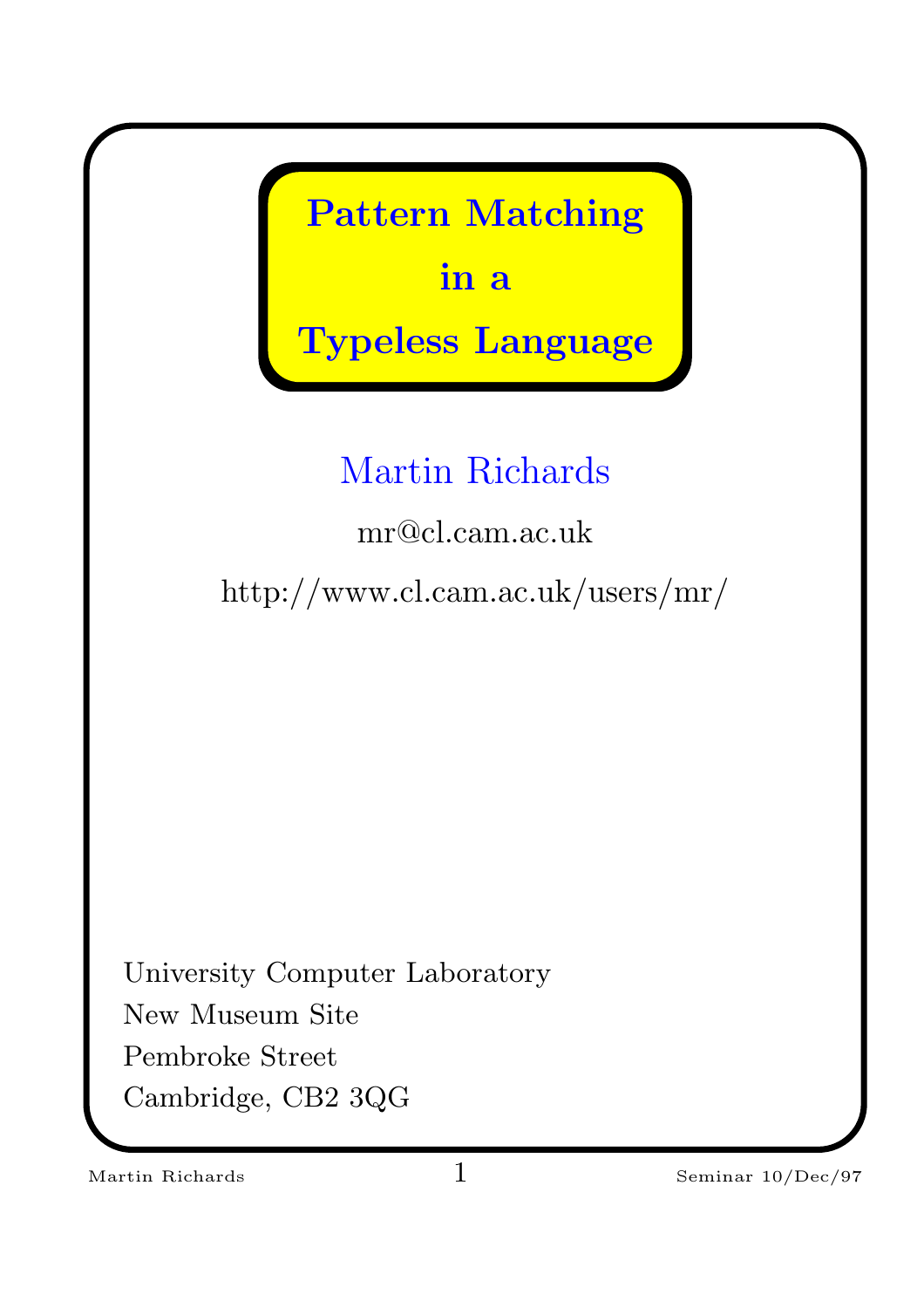#### Contents of Talk

- **Introduction** 
	- Types static, dynamic, typeless
	- Language design philosophy
- Pattern Matching
	- Contants, ranges and variable binding
	- Structures
	- Relational operators and assignments
- Example Program fragments
	- Coins, Trees, Eval, Queens
	- Other Examples
- Conclusions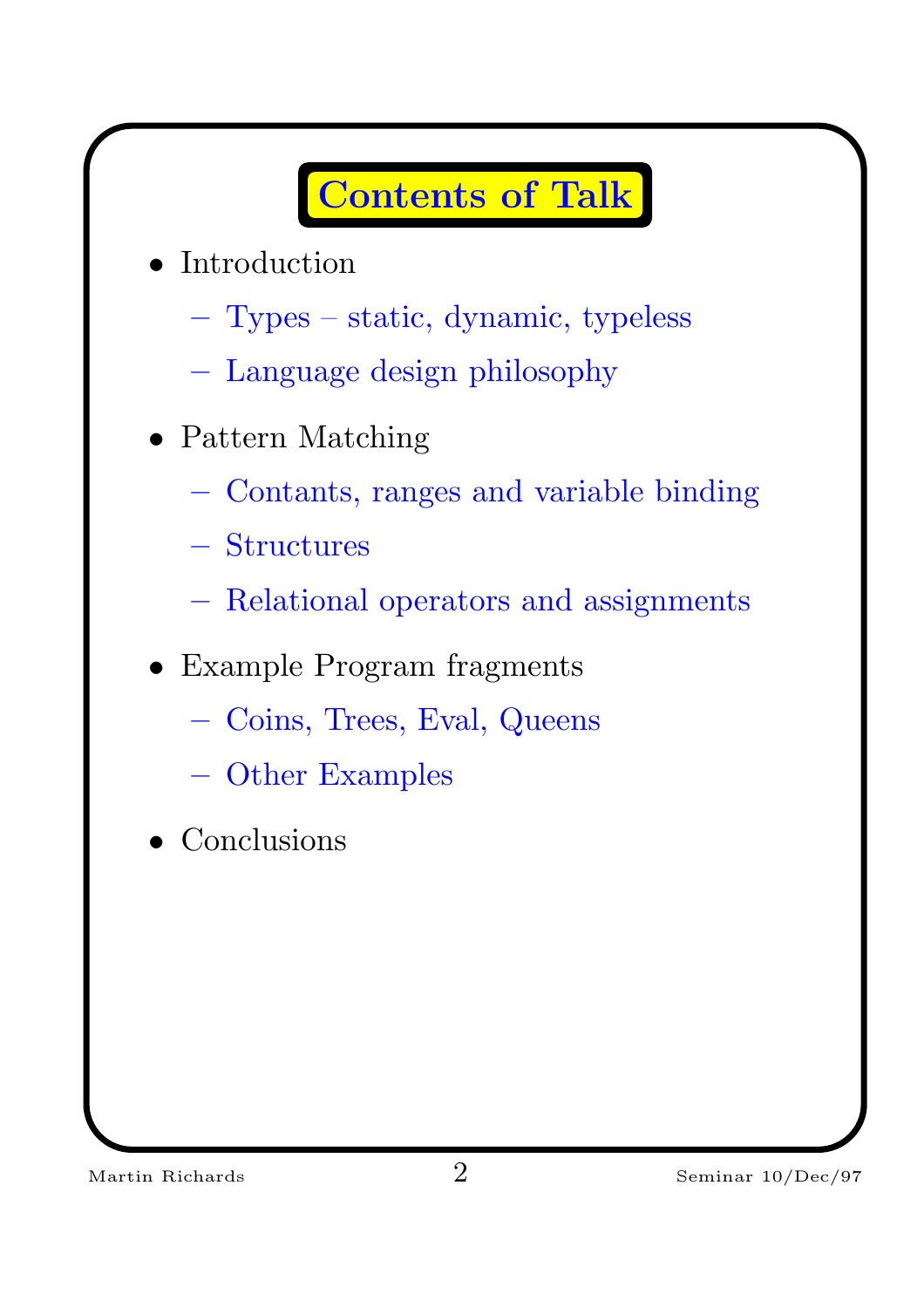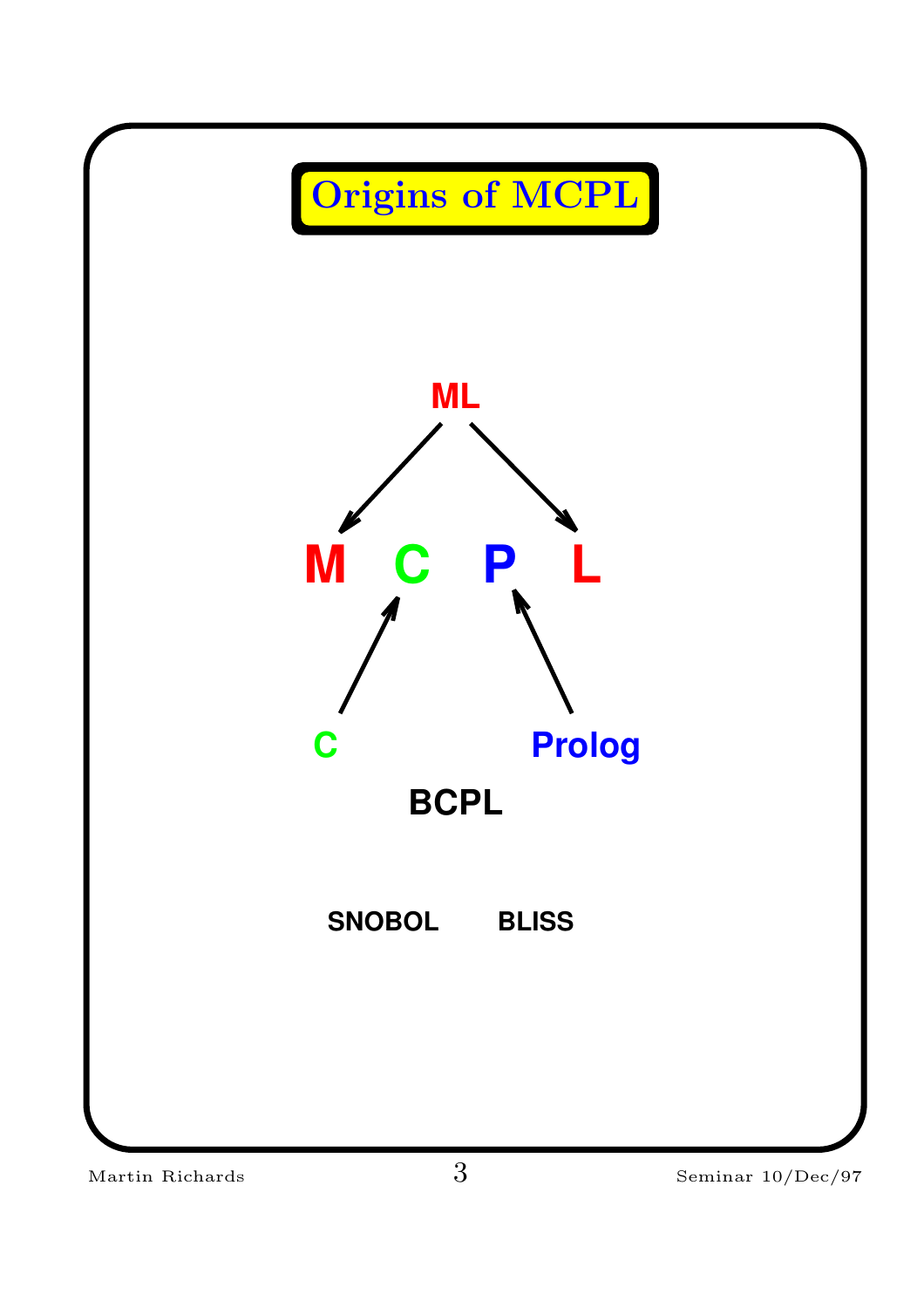

"It must be really difficult to construct a large system that is completely bug free in a typeless language?"

Yes

"It is really difficult to construct a large system that is completely bug free in any language."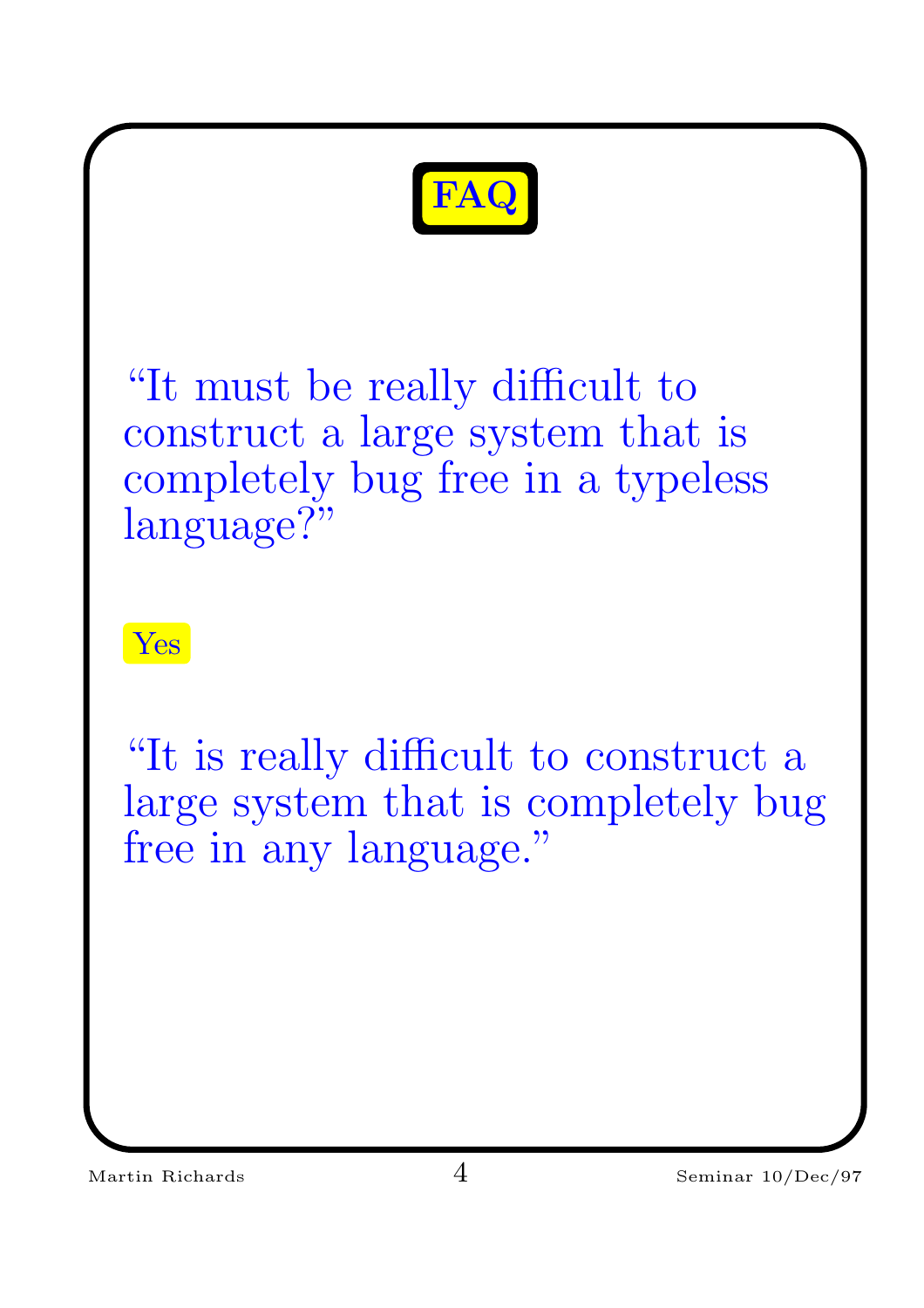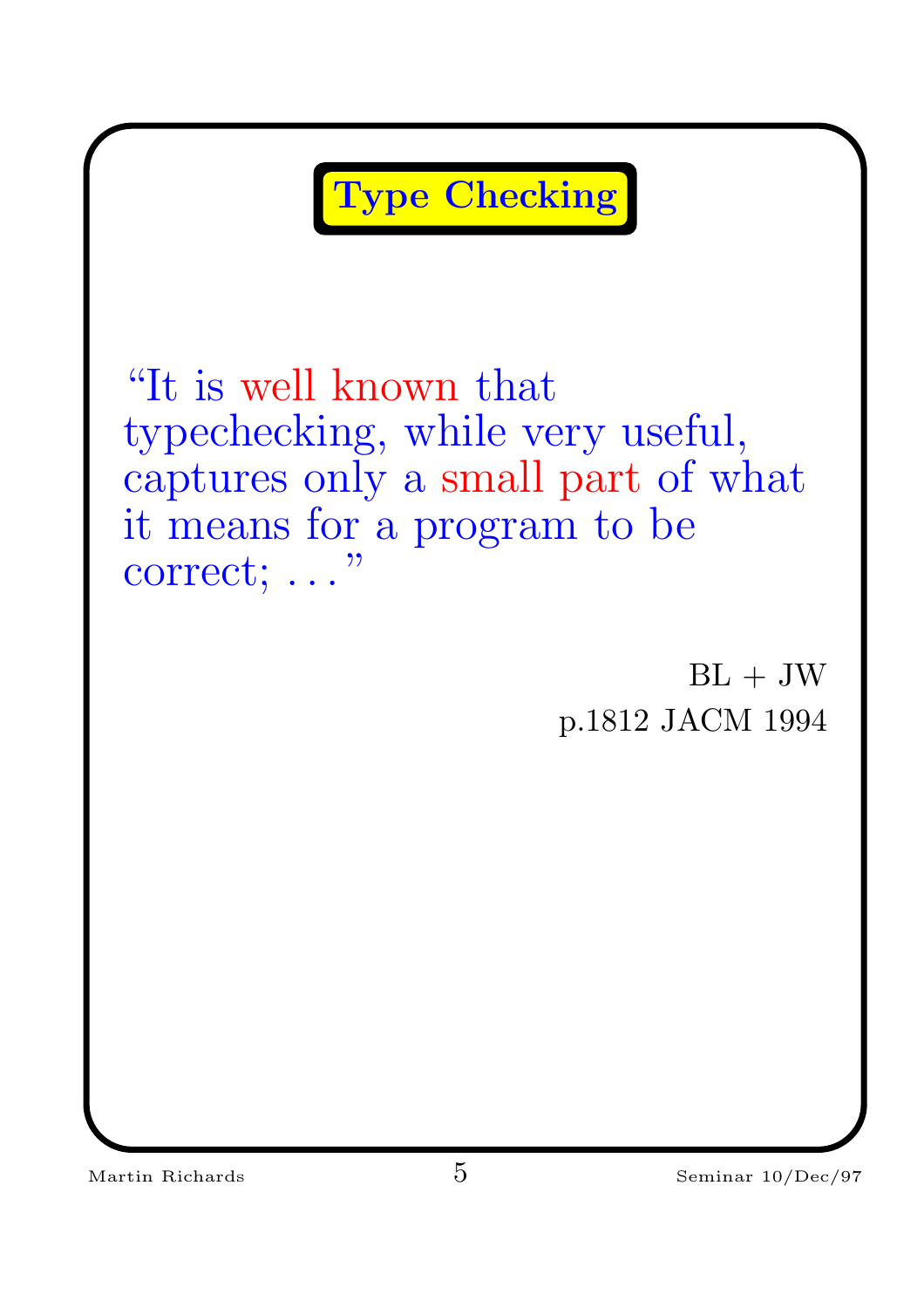

Martin Richards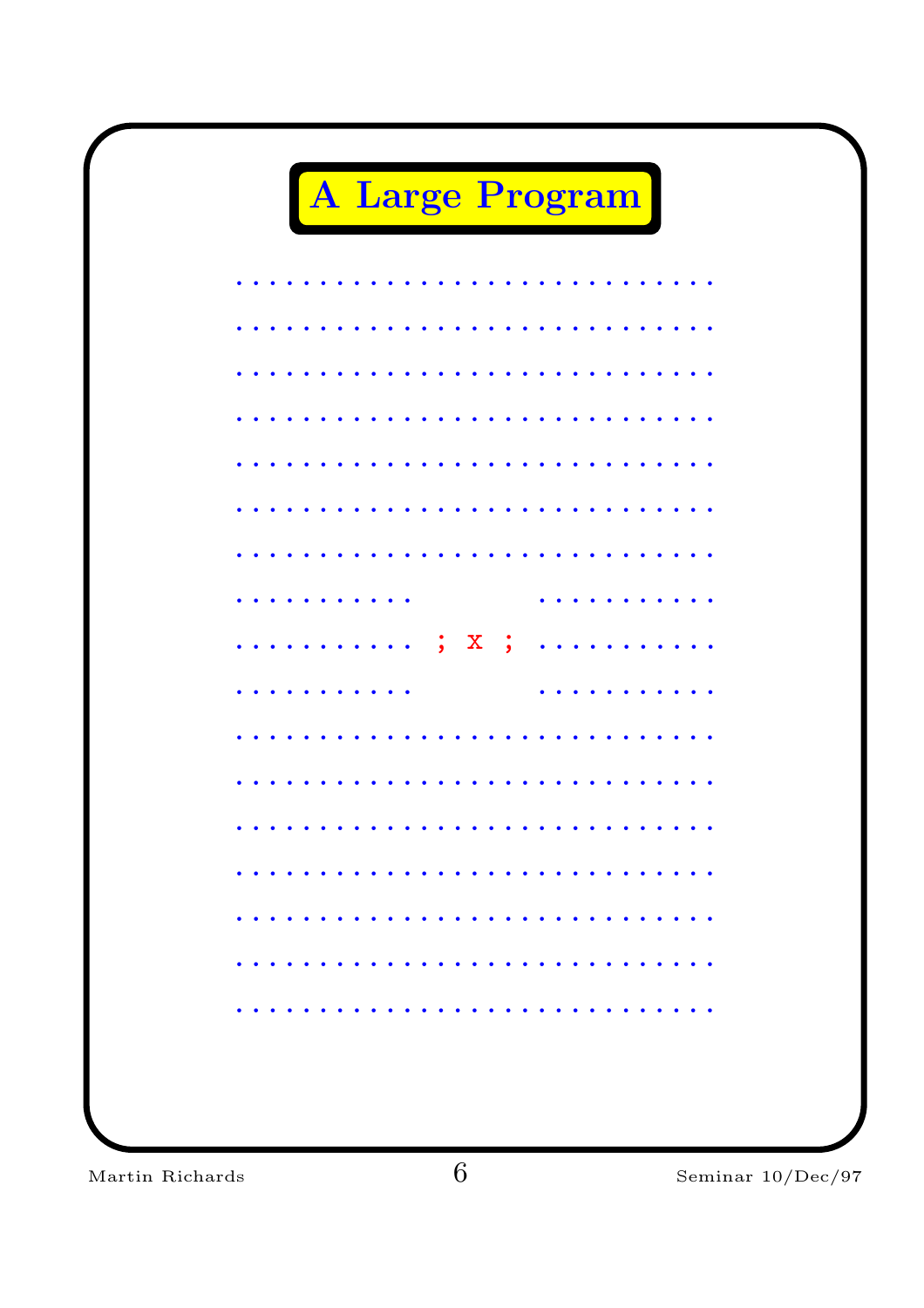## Another Large Program

|                                                        |  |  |  | . |  |                                                                     |  |  |                                                                                                                                                      |  |  |  |  |
|--------------------------------------------------------|--|--|--|---|--|---------------------------------------------------------------------|--|--|------------------------------------------------------------------------------------------------------------------------------------------------------|--|--|--|--|
|                                                        |  |  |  |   |  |                                                                     |  |  |                                                                                                                                                      |  |  |  |  |
| $\bullet$                                              |  |  |  |   |  |                                                                     |  |  |                                                                                                                                                      |  |  |  |  |
|                                                        |  |  |  | . |  |                                                                     |  |  |                                                                                                                                                      |  |  |  |  |
|                                                        |  |  |  |   |  |                                                                     |  |  | .                                                                                                                                                    |  |  |  |  |
| $\ldots \ldots \ldots \ldots$ $f(x)$ ; $\ldots \ldots$ |  |  |  |   |  |                                                                     |  |  |                                                                                                                                                      |  |  |  |  |
|                                                        |  |  |  |   |  |                                                                     |  |  | $\frac{1}{2} \left( \frac{1}{2} \right) \left( \frac{1}{2} \right) \left( \frac{1}{2} \right) \left( \frac{1}{2} \right) \left( \frac{1}{2} \right)$ |  |  |  |  |
|                                                        |  |  |  |   |  |                                                                     |  |  |                                                                                                                                                      |  |  |  |  |
|                                                        |  |  |  |   |  |                                                                     |  |  |                                                                                                                                                      |  |  |  |  |
|                                                        |  |  |  |   |  |                                                                     |  |  |                                                                                                                                                      |  |  |  |  |
|                                                        |  |  |  |   |  | $\ddot{\bullet}$ $\ddot{\bullet}$ $\ddot{\bullet}$ $\ddot{\bullet}$ |  |  |                                                                                                                                                      |  |  |  |  |
|                                                        |  |  |  |   |  |                                                                     |  |  |                                                                                                                                                      |  |  |  |  |
|                                                        |  |  |  |   |  |                                                                     |  |  |                                                                                                                                                      |  |  |  |  |
|                                                        |  |  |  |   |  |                                                                     |  |  |                                                                                                                                                      |  |  |  |  |
|                                                        |  |  |  |   |  |                                                                     |  |  |                                                                                                                                                      |  |  |  |  |
|                                                        |  |  |  |   |  |                                                                     |  |  |                                                                                                                                                      |  |  |  |  |

Martin Richards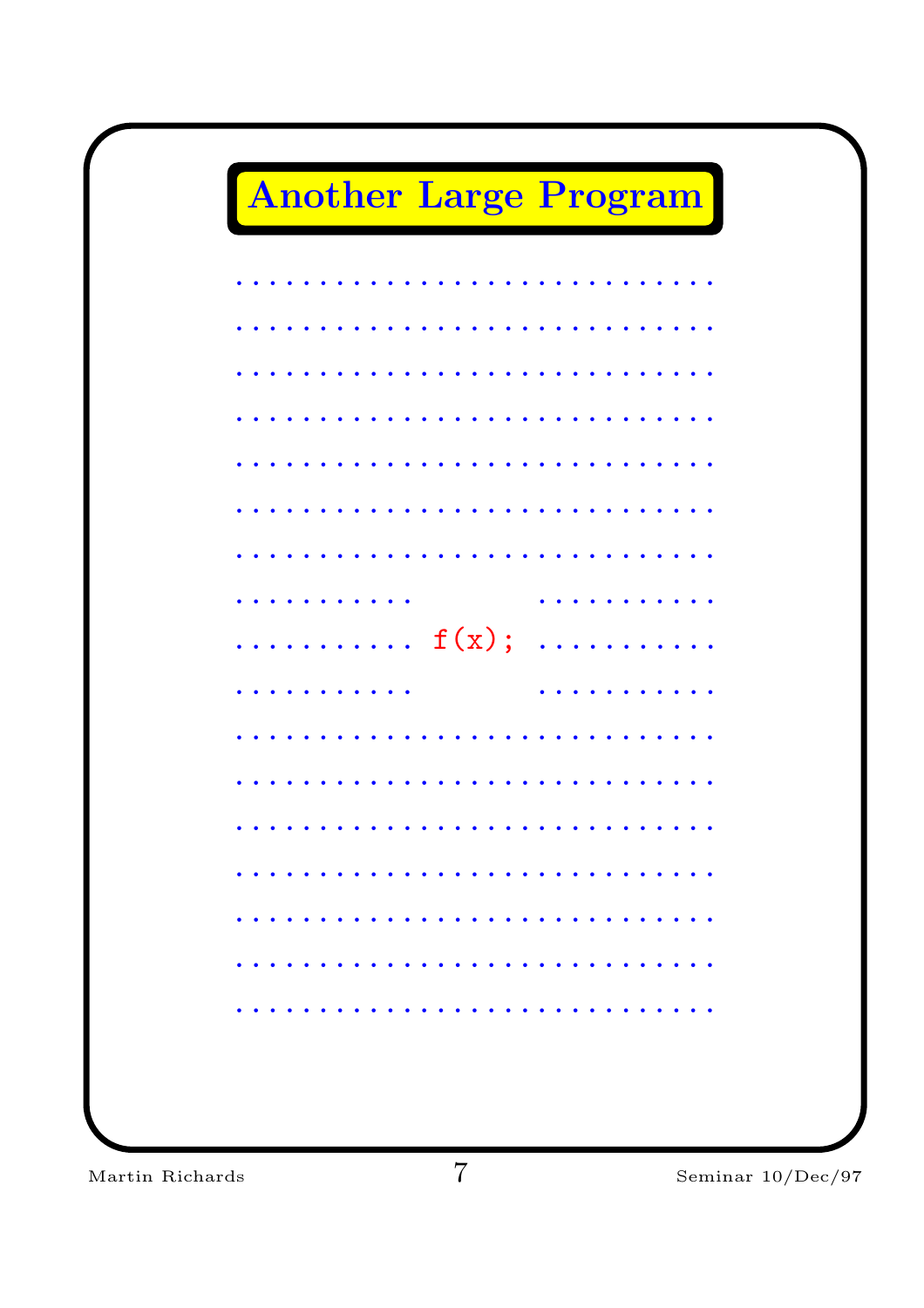| ML Puzzle                |                              |
|--------------------------|------------------------------|
| $insert$                 |                              |
| fun f $g g = g; f x x;$  |                              |
|                          |                              |
|                          |                              |
|                          |                              |
|                          |                              |
|                          |                              |
| $8\,$<br>Martin Richards | Seminar $10/\mathrm{Dec}/97$ |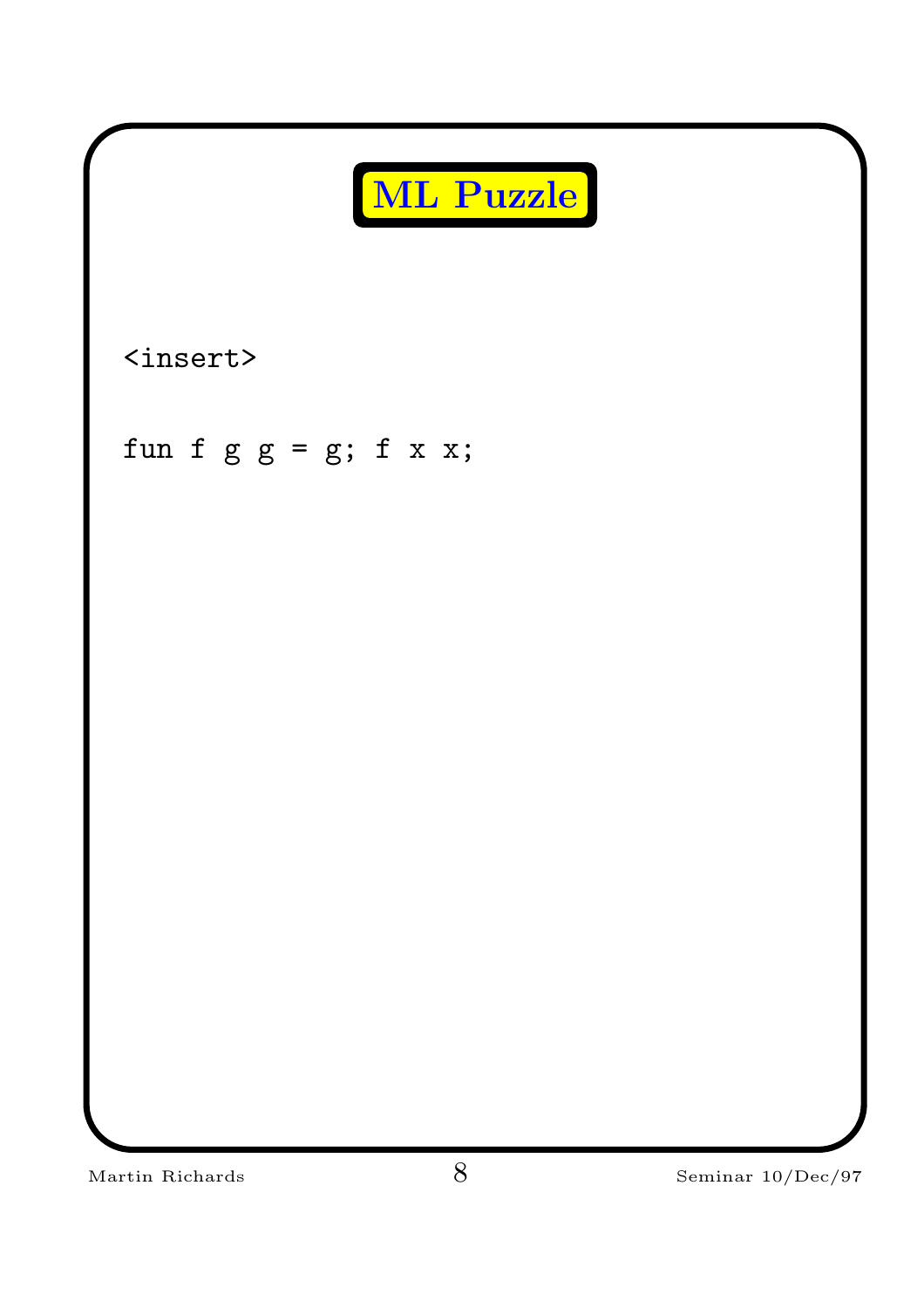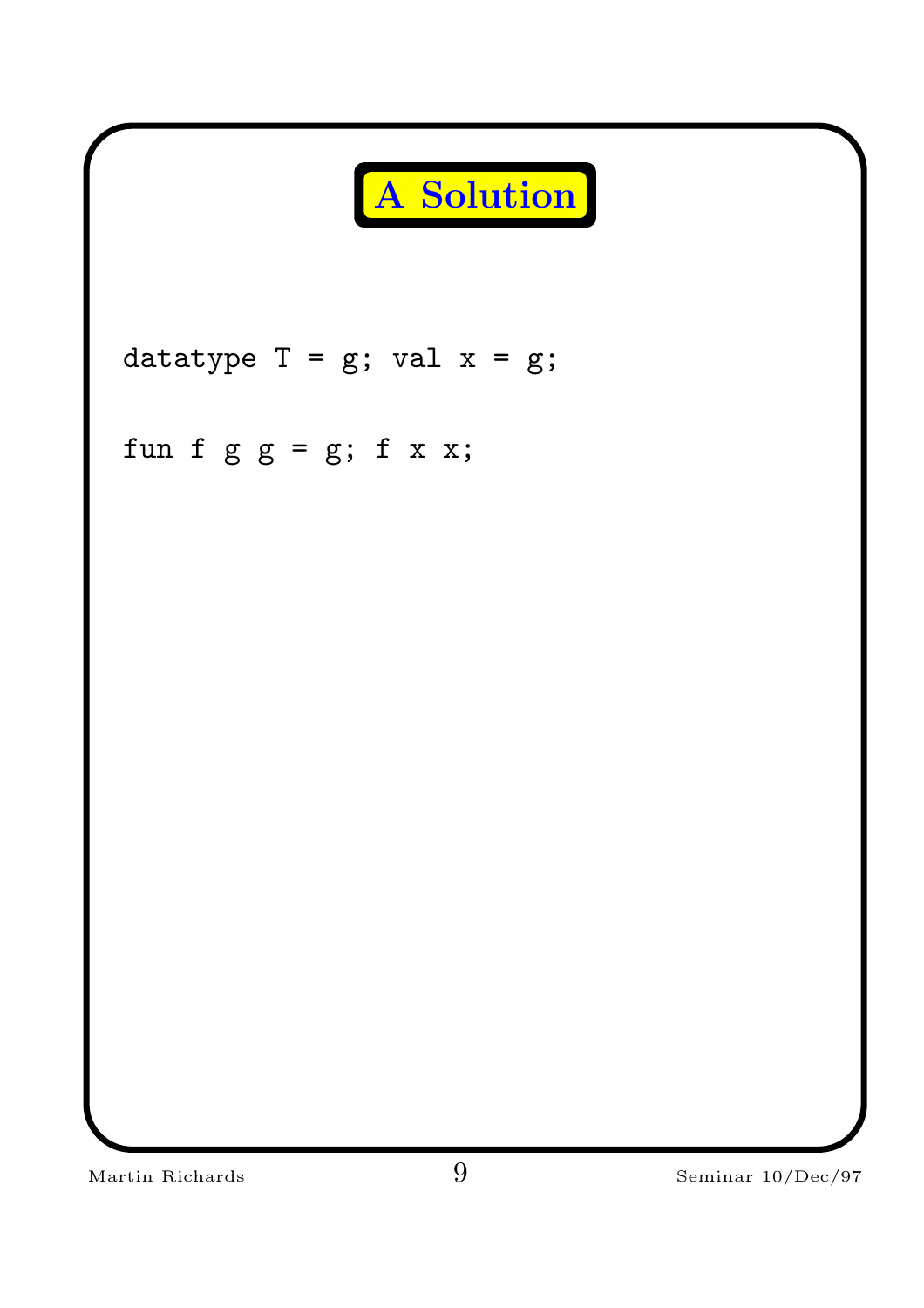| Pathological          |  |  |  |  |  |  |                |  |  |
|-----------------------|--|--|--|--|--|--|----------------|--|--|
|                       |  |  |  |  |  |  |                |  |  |
| fun a f $g = g f f$ ; |  |  |  |  |  |  |                |  |  |
| val b                 |  |  |  |  |  |  | $=$ a o a;     |  |  |
| val c                 |  |  |  |  |  |  | $= b \circ b;$ |  |  |
| val d                 |  |  |  |  |  |  | $= c$ o c;     |  |  |
| val e                 |  |  |  |  |  |  | $= d \circ d;$ |  |  |
|                       |  |  |  |  |  |  |                |  |  |
|                       |  |  |  |  |  |  |                |  |  |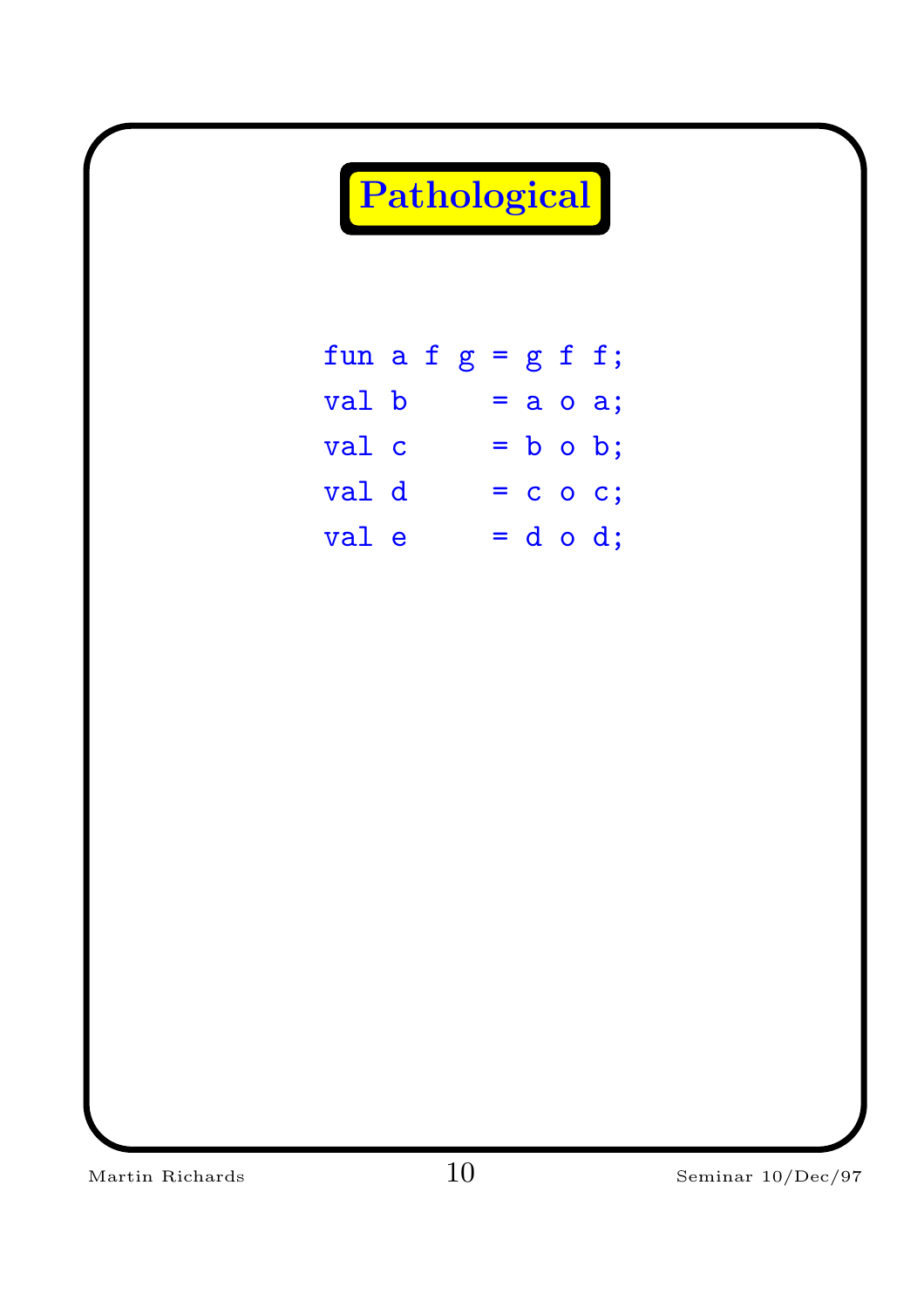Pathological

| fun a f $g = g f f$ ; |  |  |  |                |
|-----------------------|--|--|--|----------------|
| val b                 |  |  |  | $= a \circ a;$ |
| val c                 |  |  |  | $= b \circ b;$ |
| val d                 |  |  |  | $= c$ o c;     |
| val e                 |  |  |  | $= d o d;$     |

When run under Moscow ML, this program generates 2,874,641 bytes of output on 42,297 lines.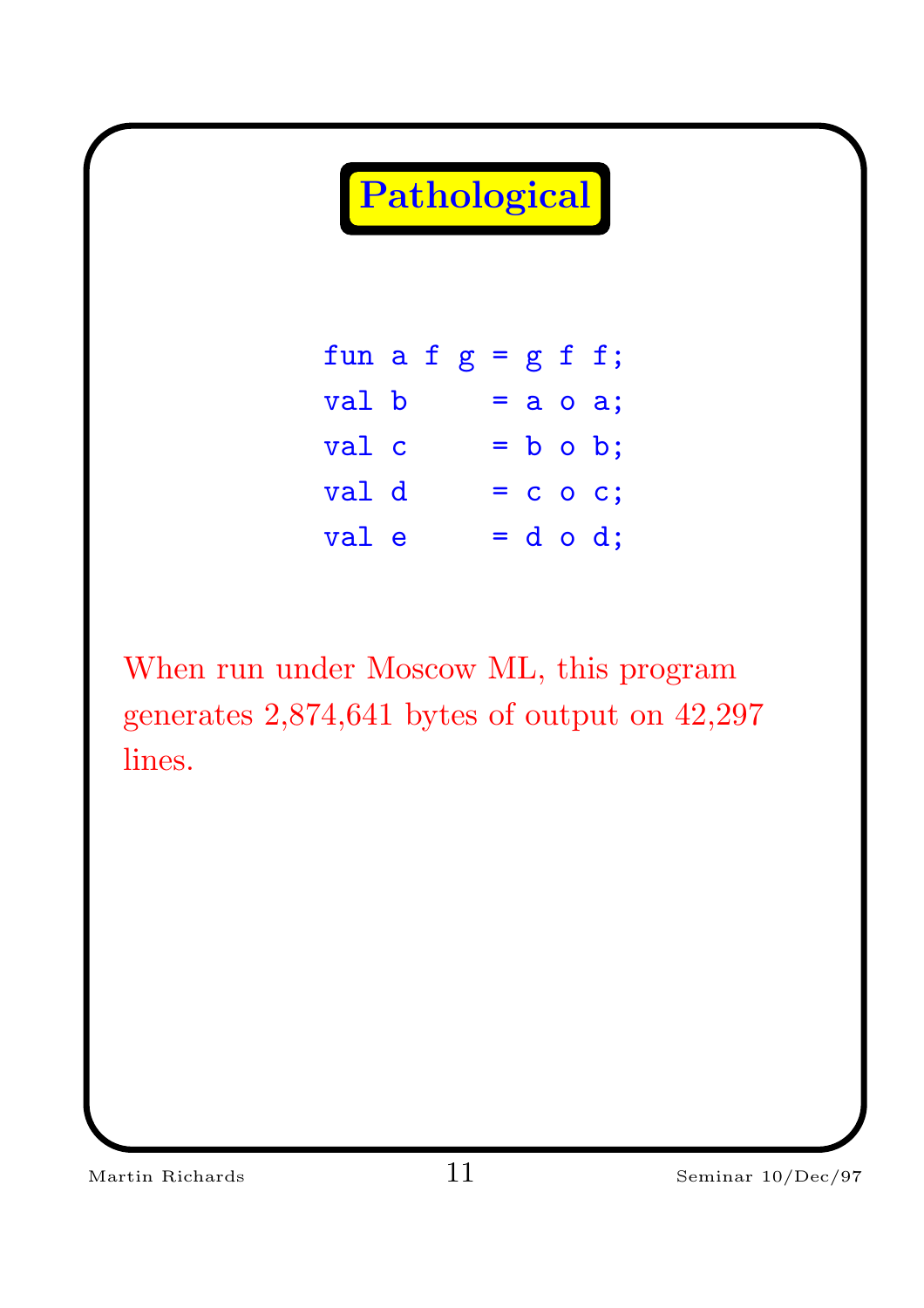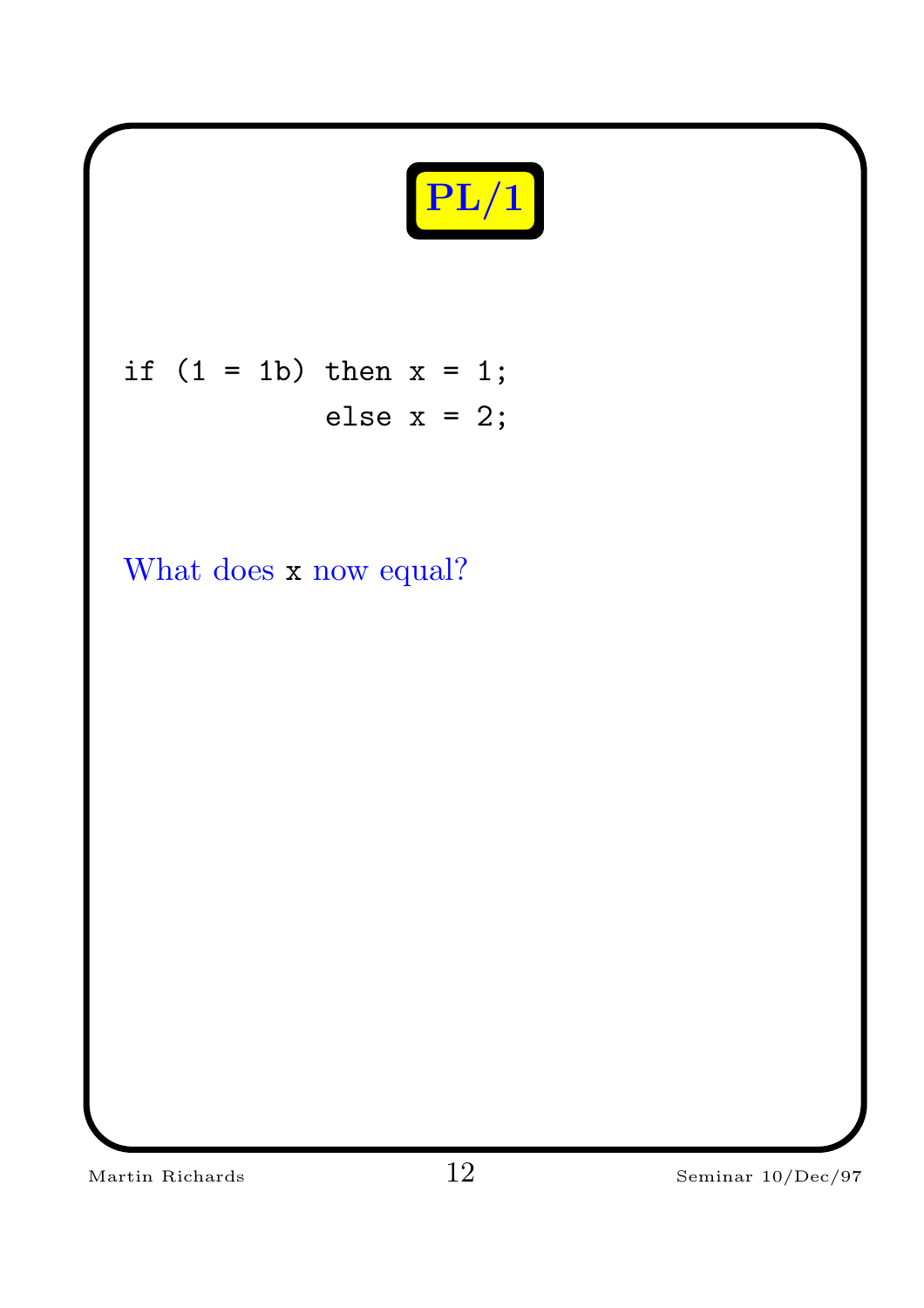## ML Fragments

fun f 0 = 1 | f n = n \* f(n-1); fun fib 0 = 1 | fib 1 = 1 | fib n = fib(n-1) + fib(n-2); fun gcd(a, b) = if a=b then a else if a>b then gcd(a mod b, b) else gcd(a, b mod a);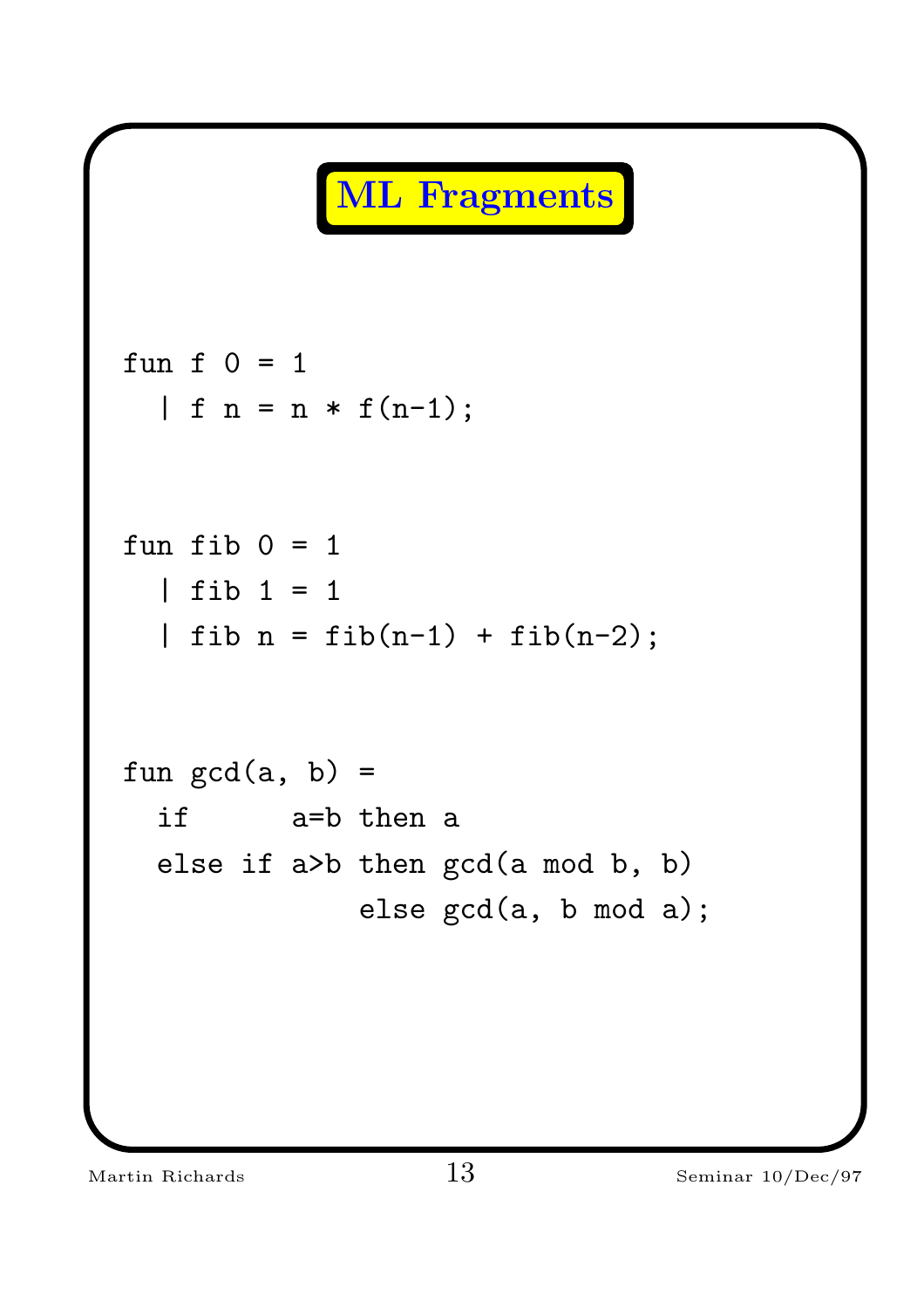### Permutations

```
fun perm_prefix a = map (fn xs =& a::xs);fun perm_iter(left, []) = []
  | perm_iter(left, a::rest) =
   perm_prefix a (perm(rev left@rest)) @
   perm_iter(a::left, rest)
and perm [] = []| perm xs = perm\_iter([], xs);perm[1,2,3];
Output
val it =[[1, 2, 3], [1, 3, 2], [2, 1, 3],
  [2, 3, 1], [3, 1, 2], [3, 2, 1]]
  : int list list
```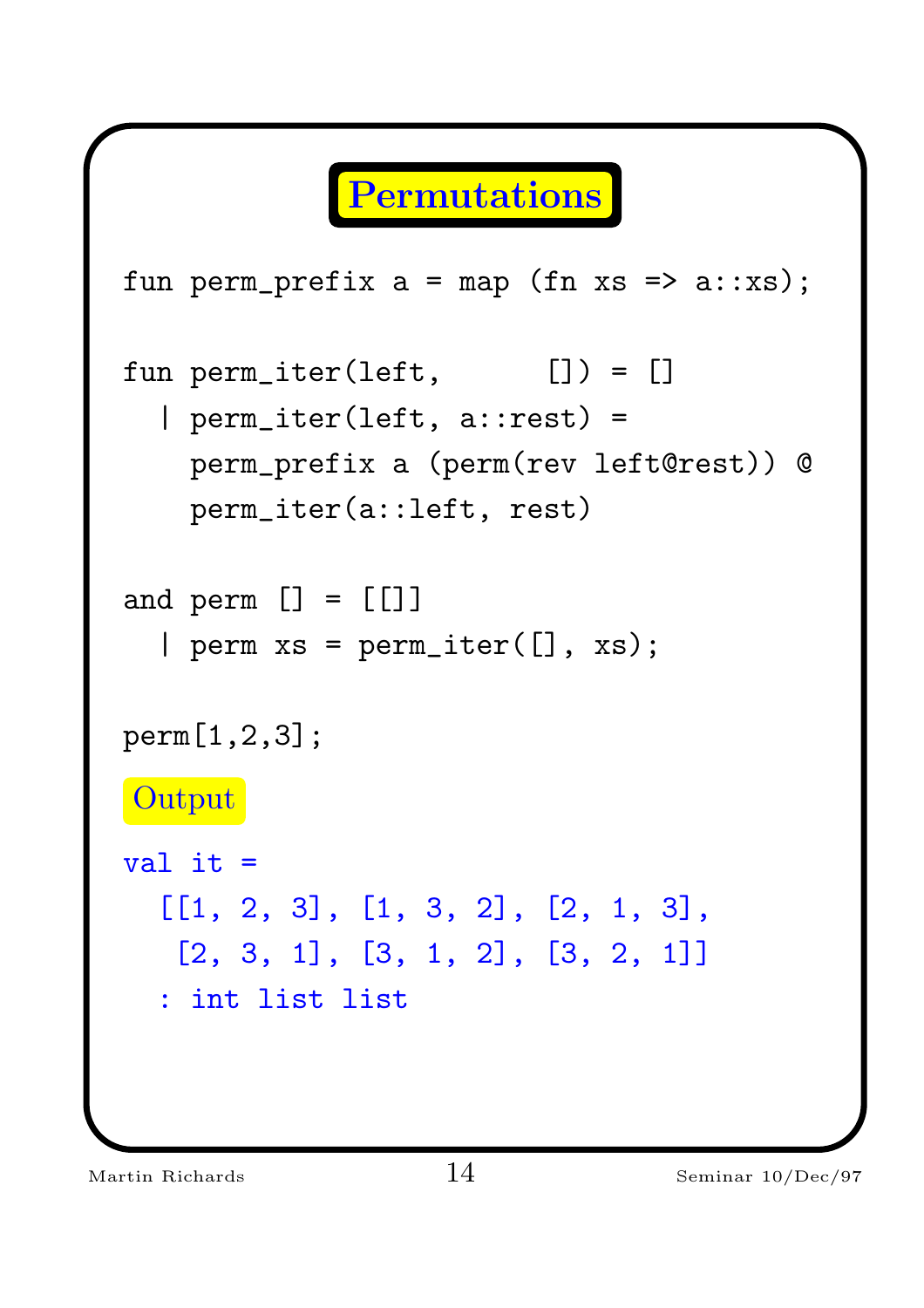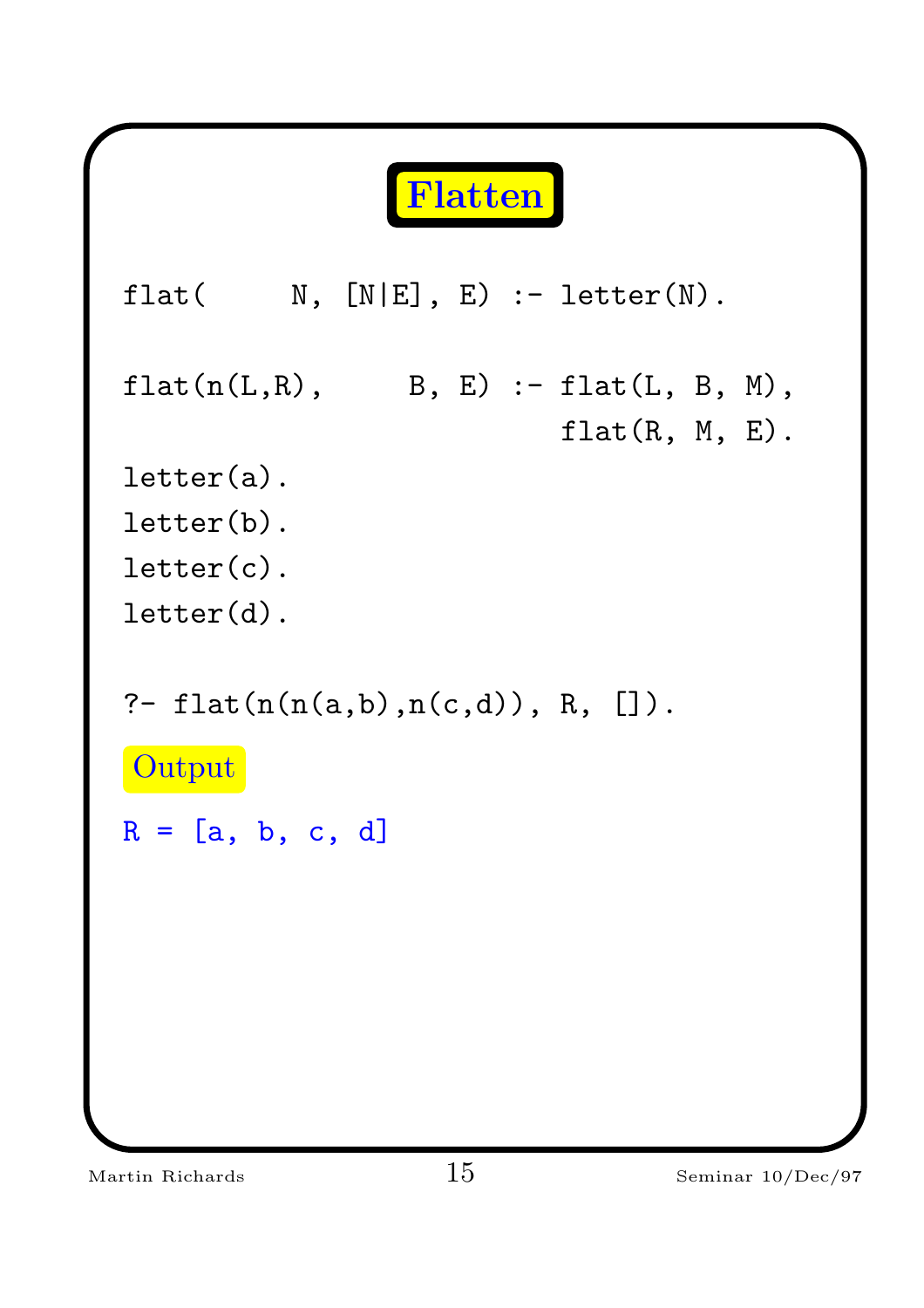Max Copy mcopy(X, Y) :- mc(X, Y, 0, M, M). mc(x, x, N, N, \_). mc(n(N,L,R), n(V,L1,R1), M0, M2, V) :- N =< M0, mc(L, L1, M0, M1, V), mc(R, R1, M1, M2, V). mc(n(N,L,R), n(V,L1,R1), M0, M2, V) :- N > M0, mc(L, L1, N, M1, V), mc(R, R1, M1, M2, V). try(X) :- write(X), nl, mcopy(X, Y), write(Y), nl. ?- try( n(10, n(15,n(12,x,n(13,x,x)), n(17,x,x) ), n(11,n(16,n(10,x,x),x),x) ) ).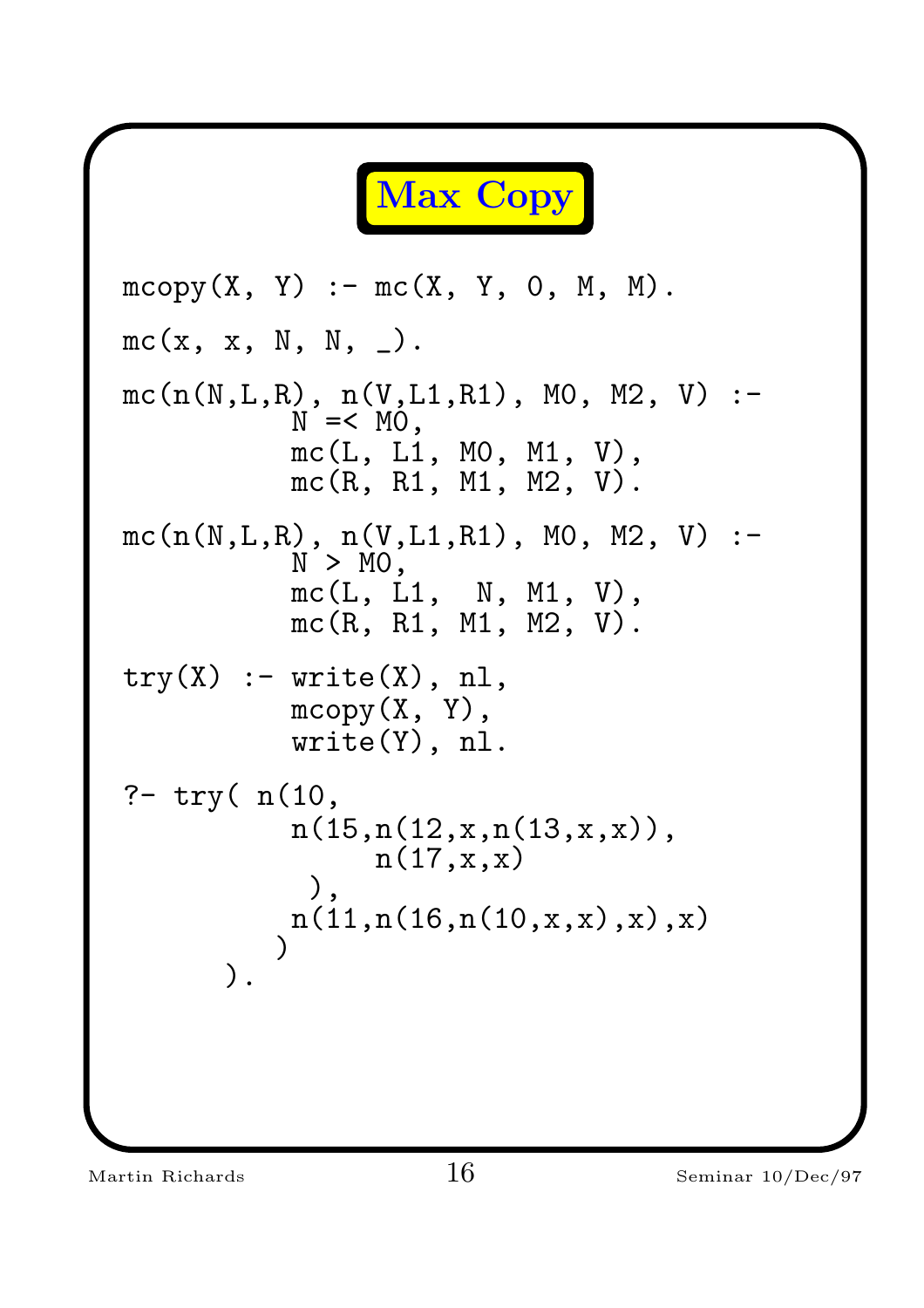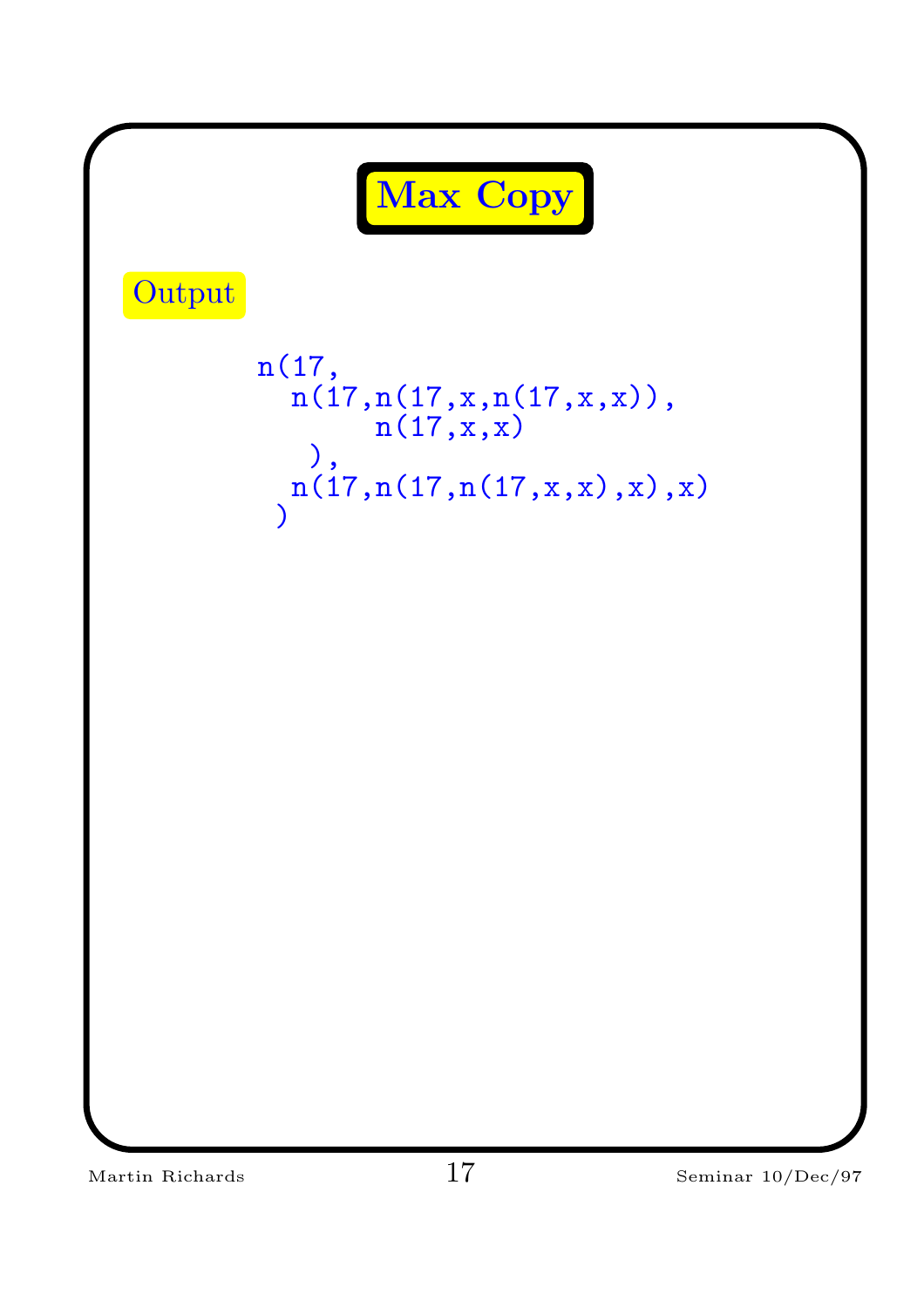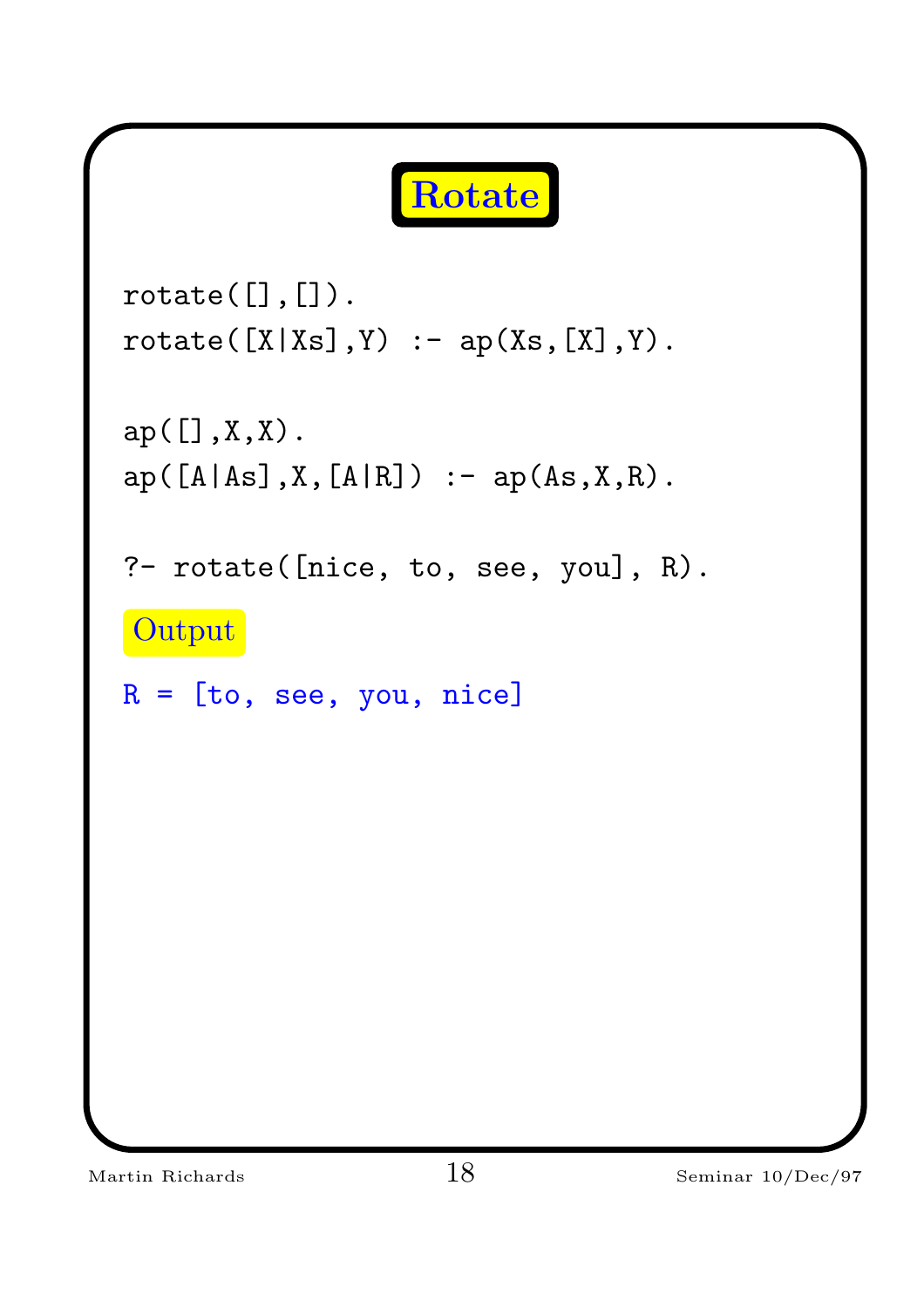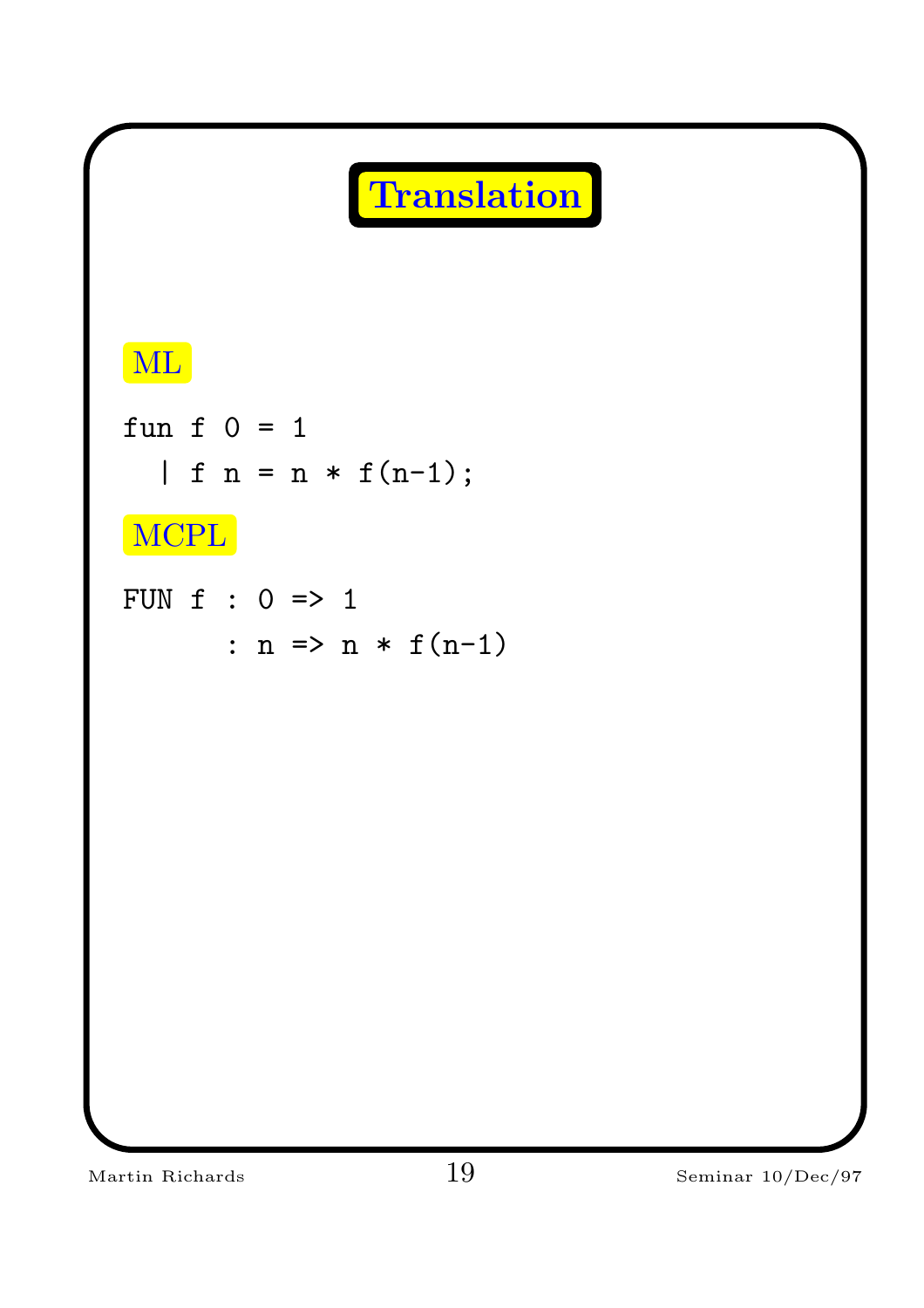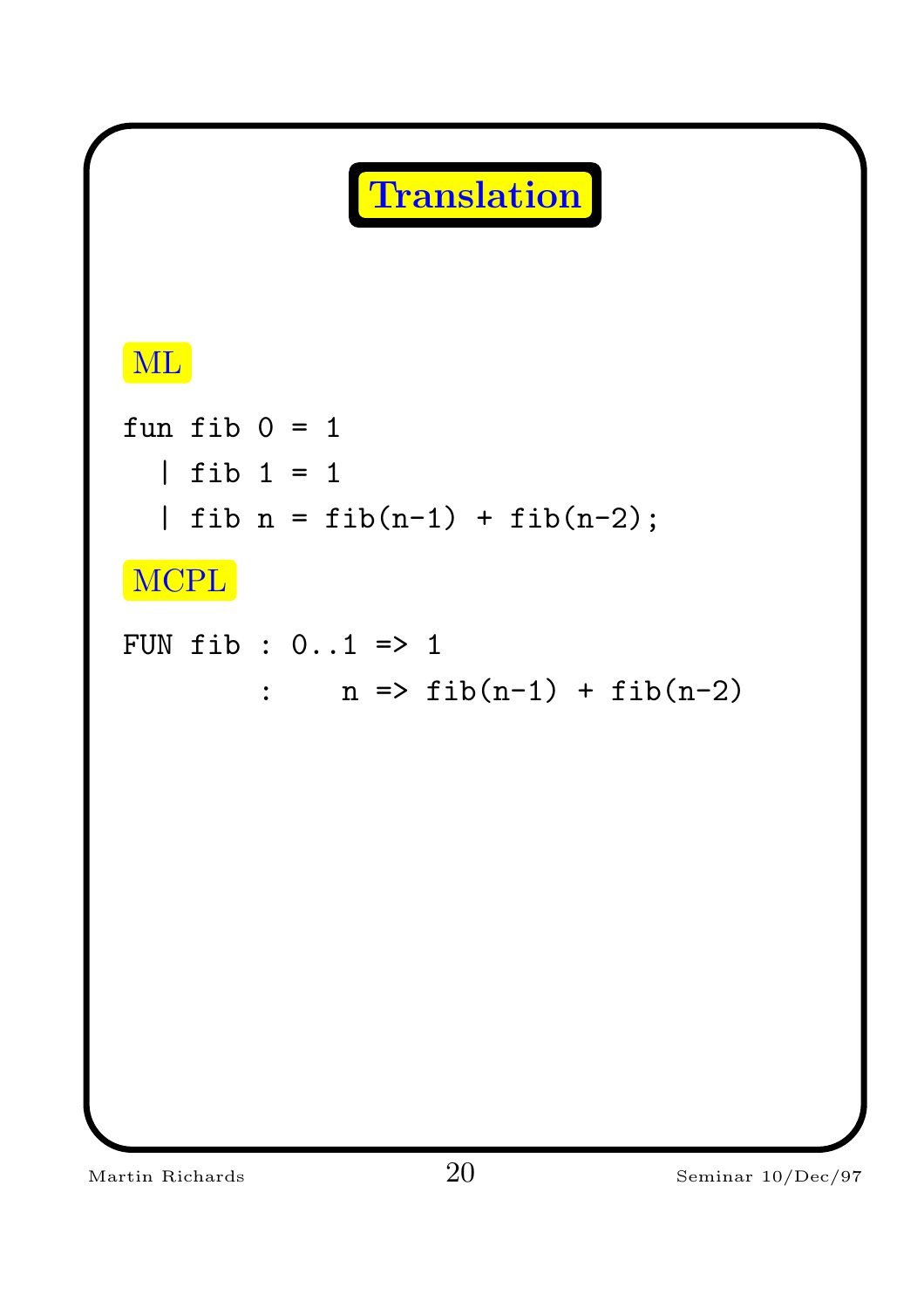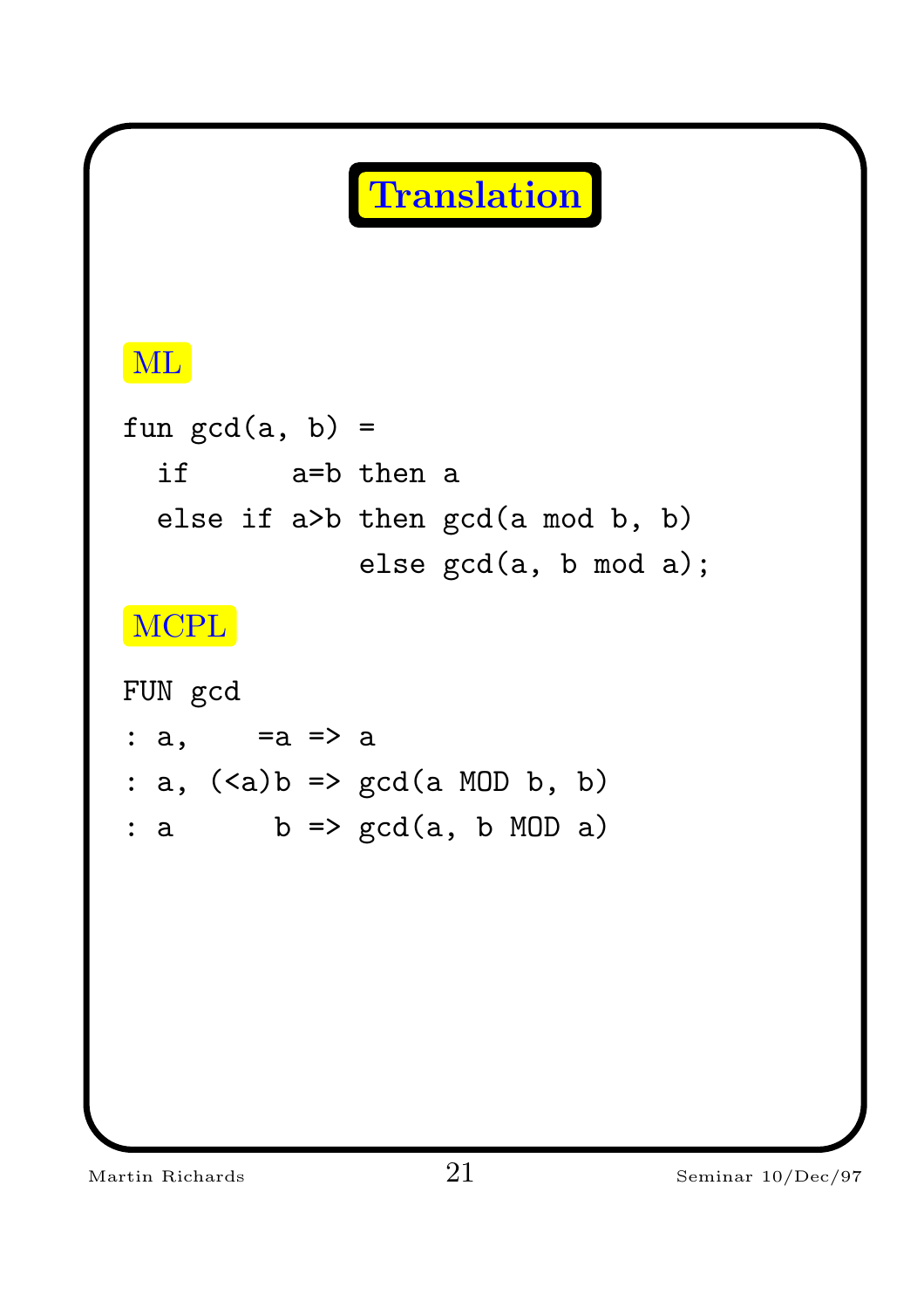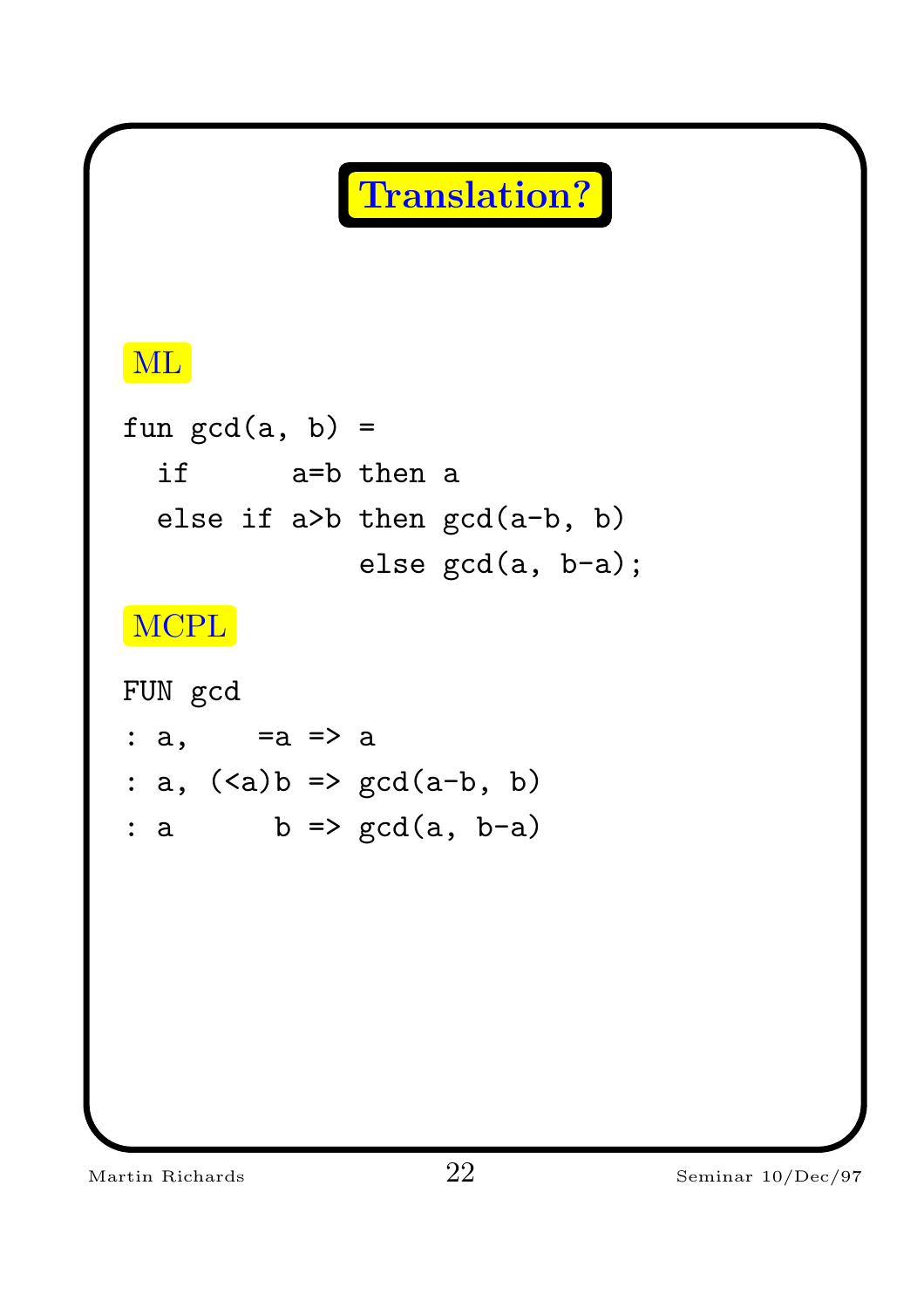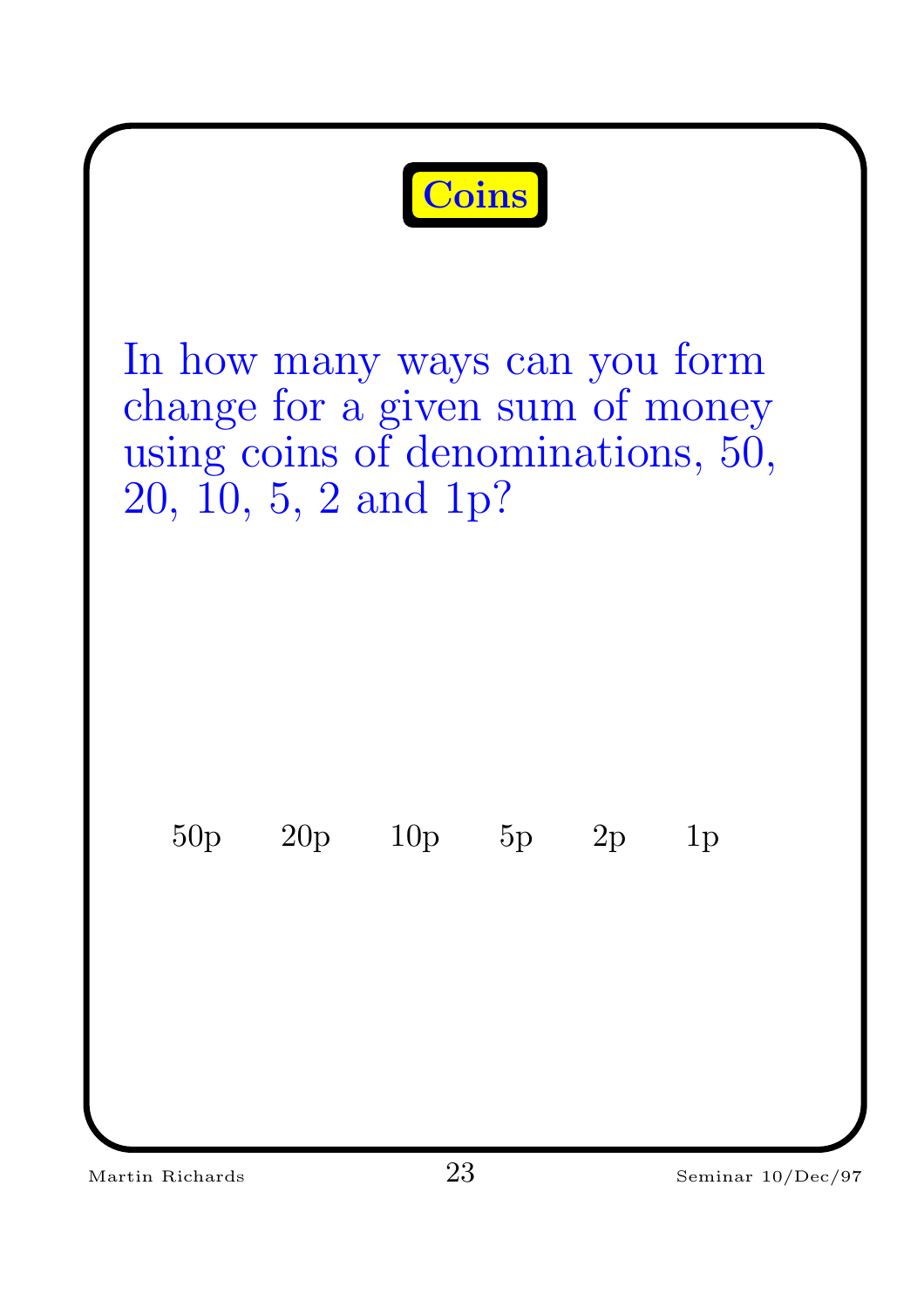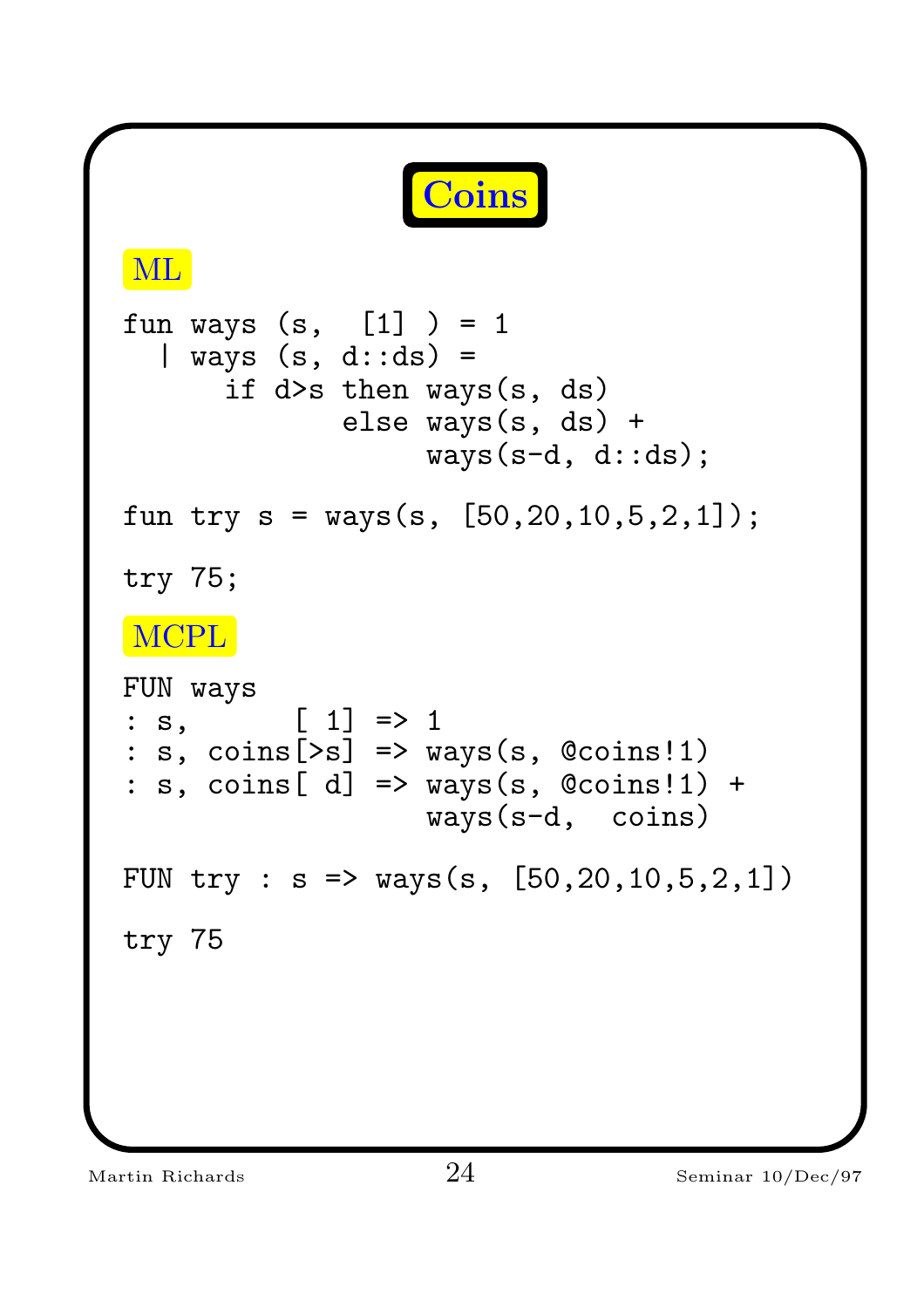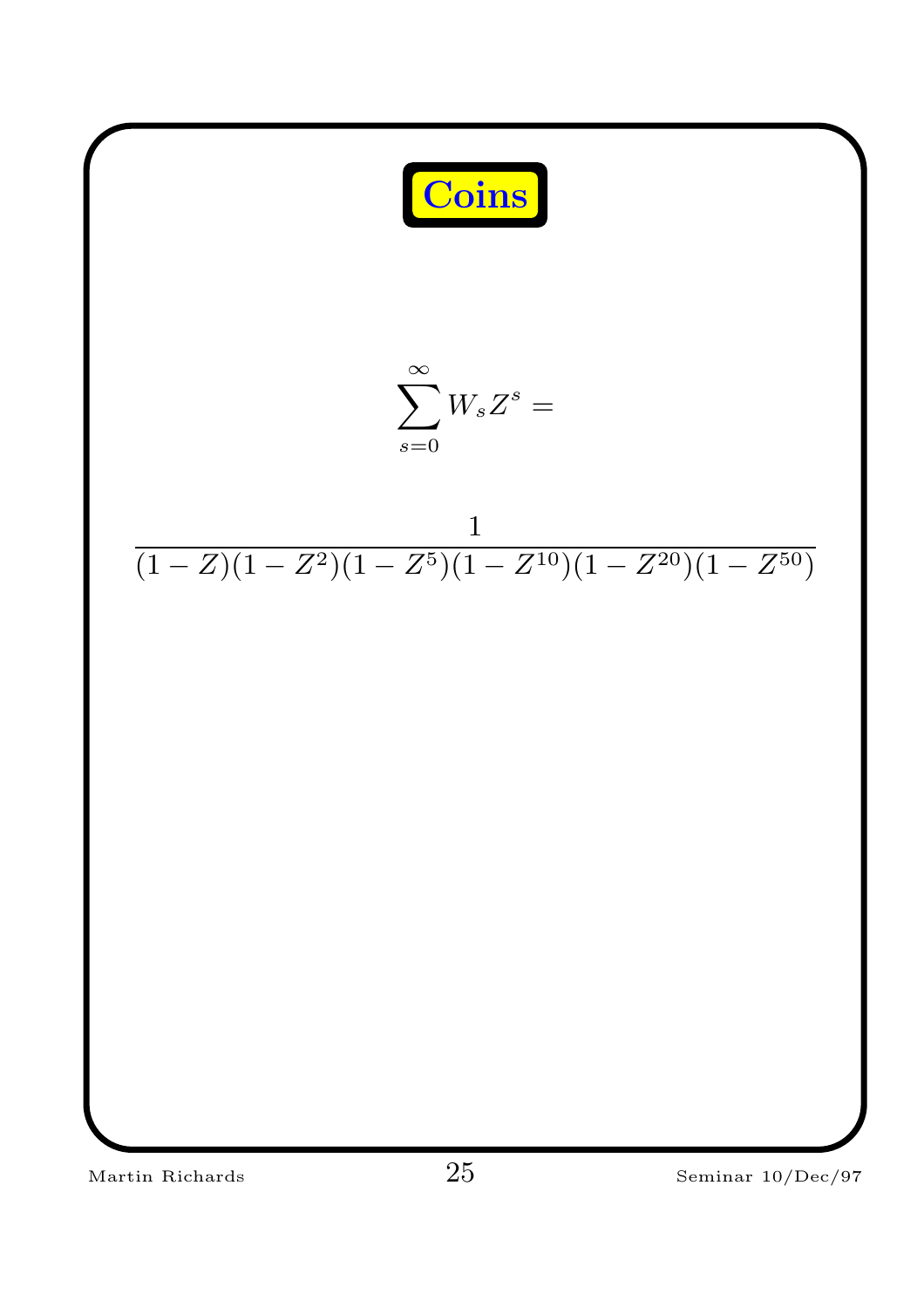

FUN lookup : ?, 0 => RAISE E\_Lookup : v, [=v, val, ?] => val : v, [ ?, ?, e] => lookup(v, e) FUN eval :  $[d, v],$  e =>  $lookup(v, e)$ : [Num, k], ? => k :  $[Mul, x, y], e \Rightarrow eval(x, e) * eval(y, e)$ :  $[Div, x, y]$ ,  $e \Rightarrow eval(x, e)$  /  $eval(y, e)$ :  $[Add, x, y]$ ,  $e \Rightarrow eval(x, e) + eval(y, e)$ :  $[Sub, x, y]$ ,  $e \Rightarrow eval(x, e) - eval(y, e)$ : => RAISE E\_Eval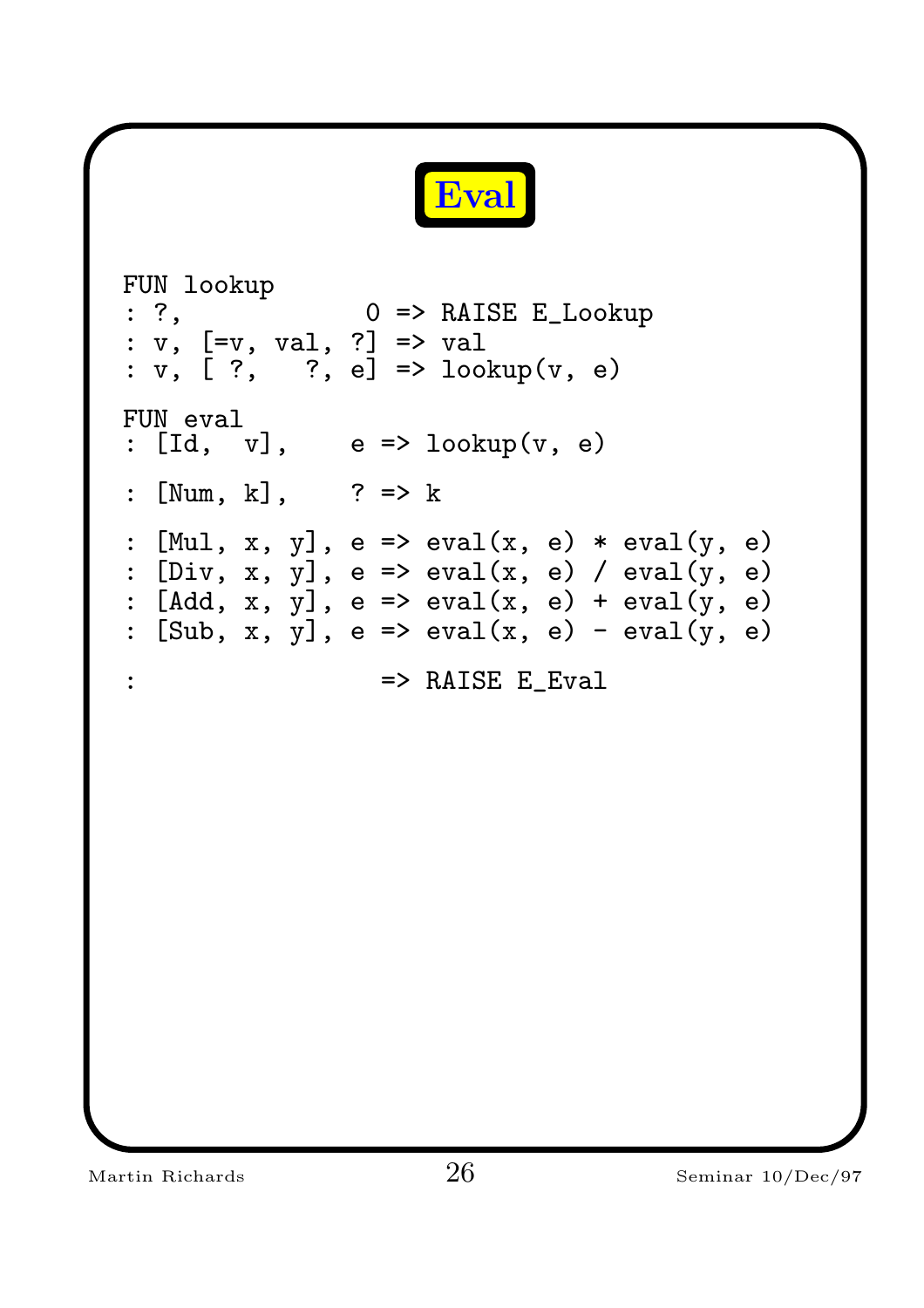

```
MANIFEST
   Id, Num, Mul, Div, Add, Sub, // Tokens
   Lparen, Rparen, Eof
STATIC strp, ch, token, lexval
FUN lex_init
: str => strp := str; rch()
FUN rch : \Rightarrow ch : = %strp
                     UNLESS ch=0 DO strp++
FUN lex : =&>MATCH ch
      0 => token := Eof; RETURN
     ' '|'\n' => rch(); lex(); RETURN
   \therefore 'A'..'\overline{Z}' => lexval := ch
                         token := Id
   : '0'..'9' => lexval := ch-'0'
                         token := Num
   : '(' => token := Lparen
     ')' \Rightarrow token := Rparen<br>'*' \Rightarrow token := Mul
     \begin{array}{ccc}\n x, & =& \text{token} & := \text{Mul} \\
 y' & =& \text{token} & := \text{Div}\n \end{array}\begin{array}{ccc} \text{?}/\text{?} & \text{?} \\ \text{?} & \text{?} \\ \text{?} & \text{?} \end{array}\begin{array}{ccc}\n i + i & = > \text{token} & := \text{Add} \\
 i - i & = > \text{token} & := \text{Sub}\n\end{array}\Rightarrow token := Sub
                   : => RAISE E_syntax
   .
   rch()
```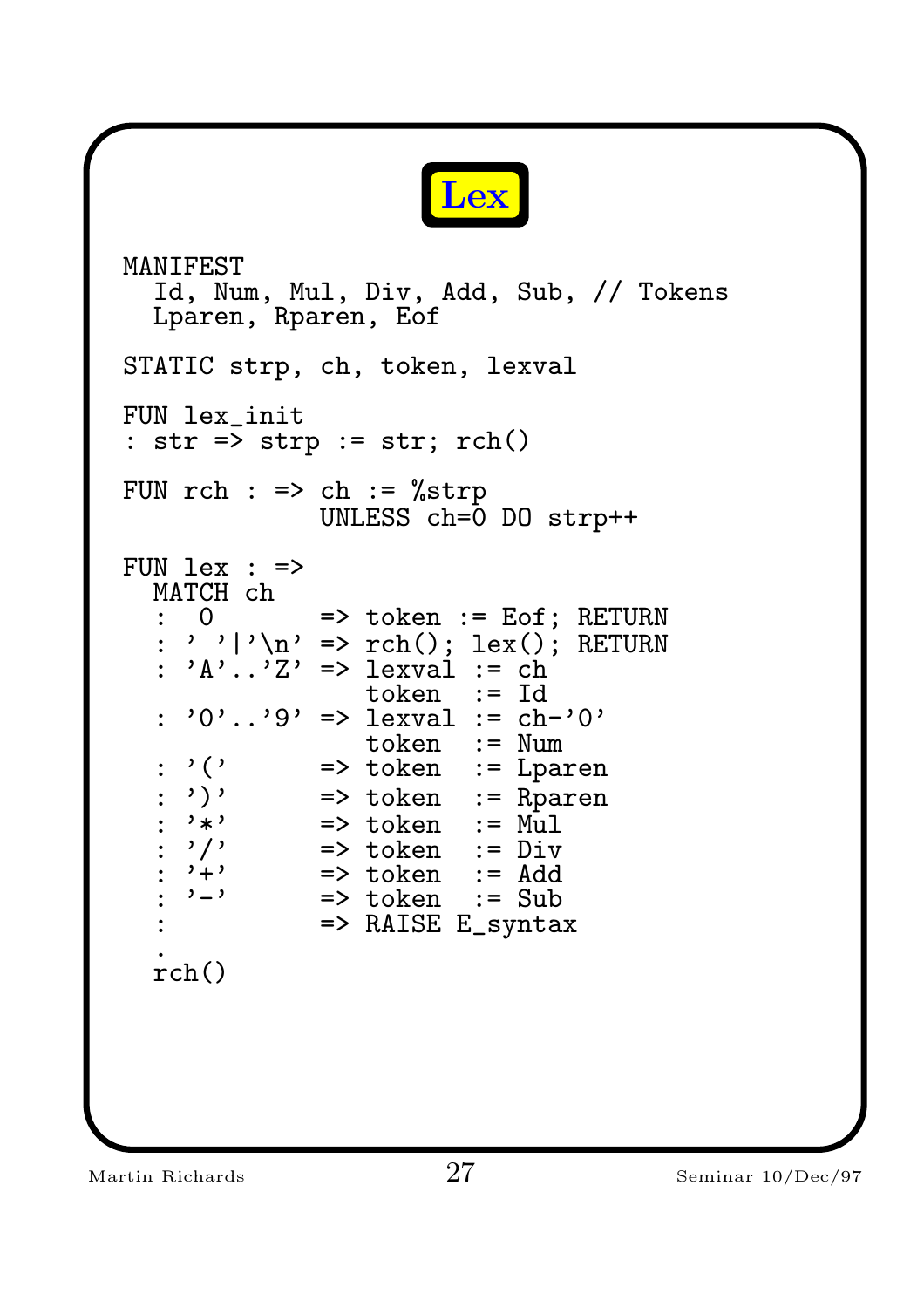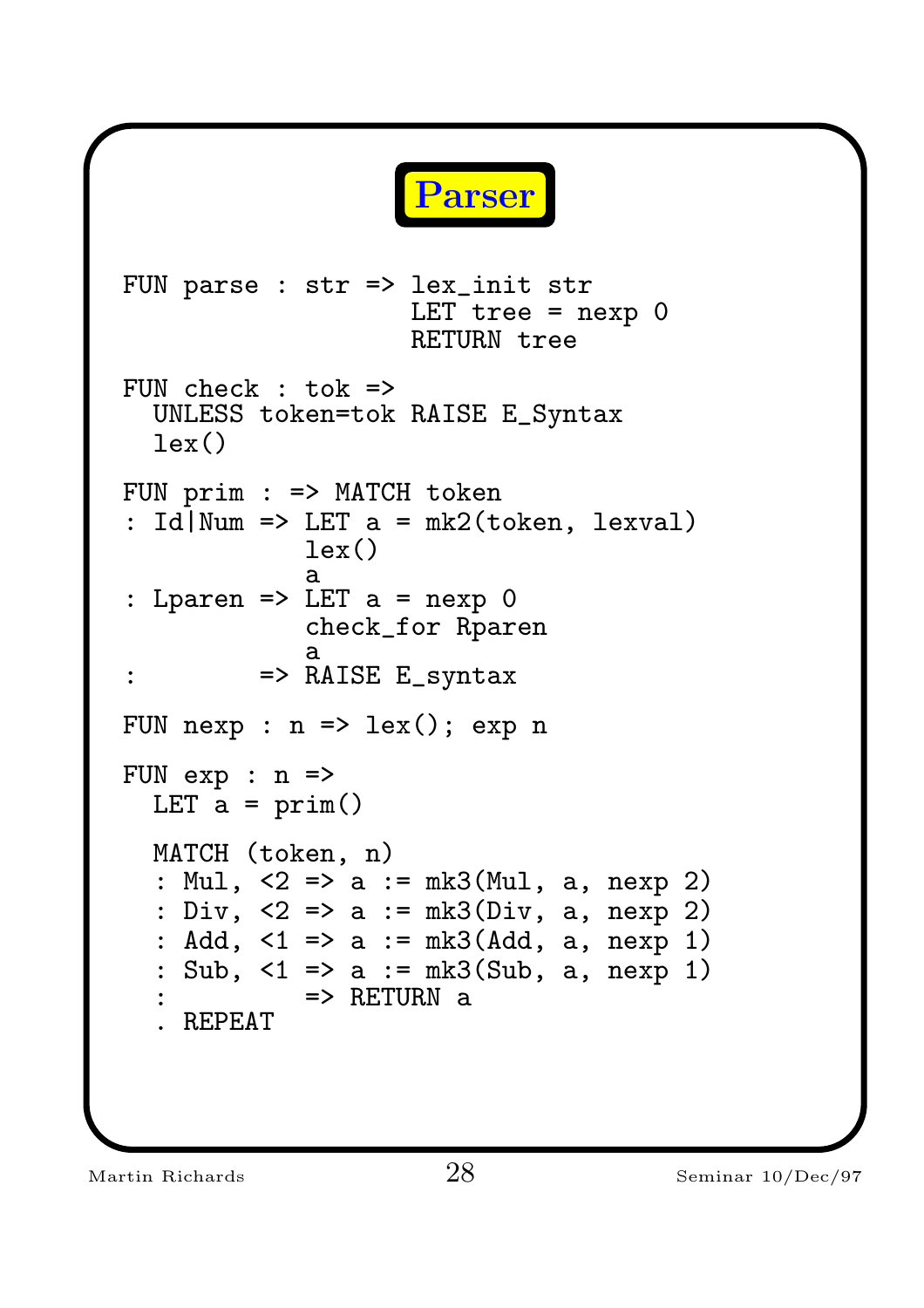# Main Program

```
MANIFEST // Exceptions
  E_Syntax=100, E_Lookup, E_Eval, E_Space
STATIC spv, spp
FUN mk2 : x, y \implies MATCH \text{ Gspp!--2}: <spv => RAISE E_Space
  : p[:=x,:=y] => spp := p; RETURN p
FUN mk3 : x, y, z \implies MATCH \text{ Qspp!--3}: <spv => RAISE E_Space
  : p[:=x,:=y,:=z] => spp := p; RETURN p
FUN start : \Rightarrowspv := getvec 10_000spp := 0 spv!10_000{ LET tree = parse "(3*A+4*B)/2"
    LET env = \begin{bmatrix} 'A', 10, [\'B', 11, 0] \end{bmatrix}writef("%d\nu", eval(tree, env))} HANDLE
    : E_Syntax => writef "Syntax\n"
    : E_Lookup, v \implies writef("Var %c\n", v)
    : E_Space => writef "Space\n"
    : E<sup>v</sup>al \Rightarrow writef "Eval\n"
    .
  freevec spacev
  RETURN 0
```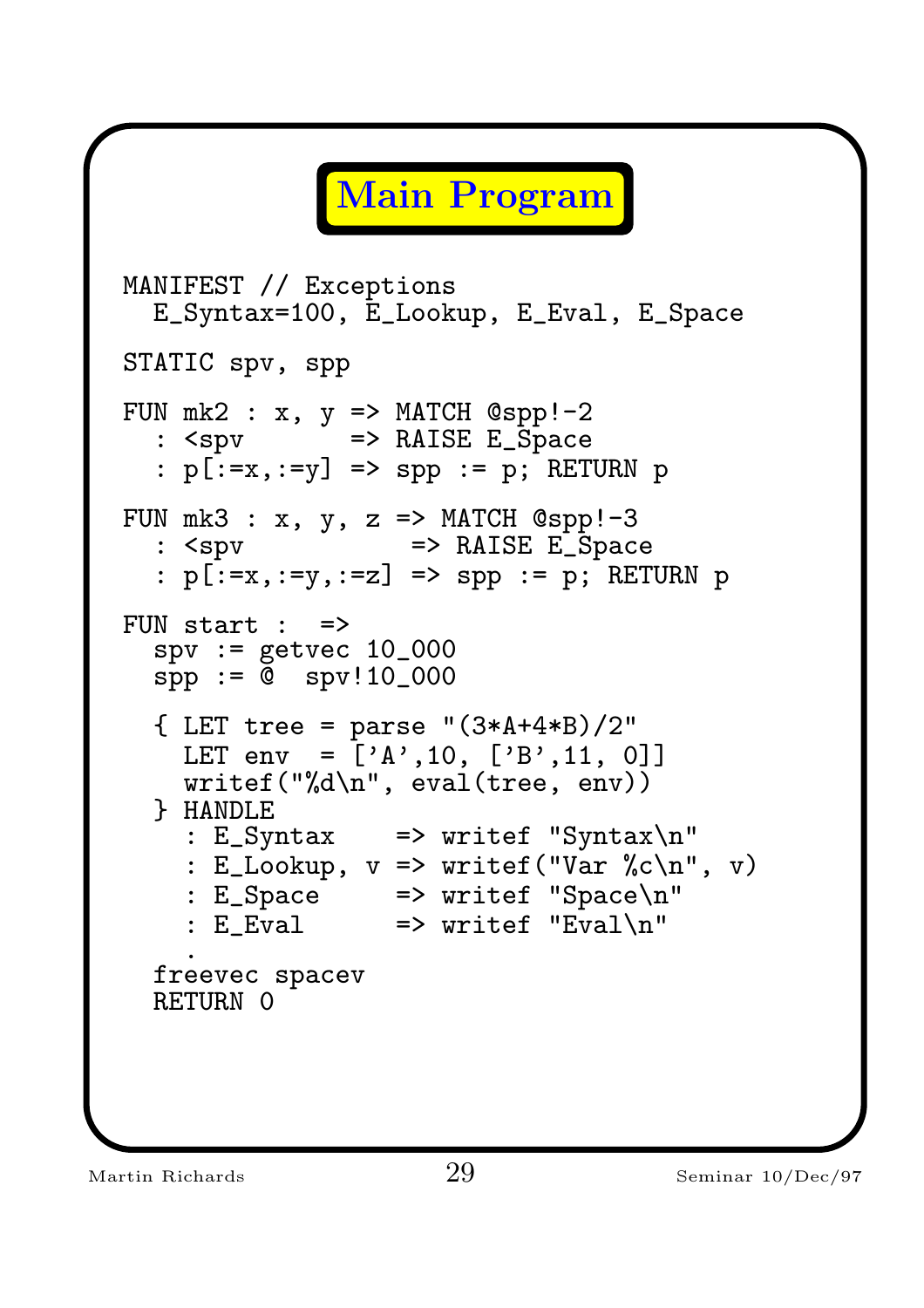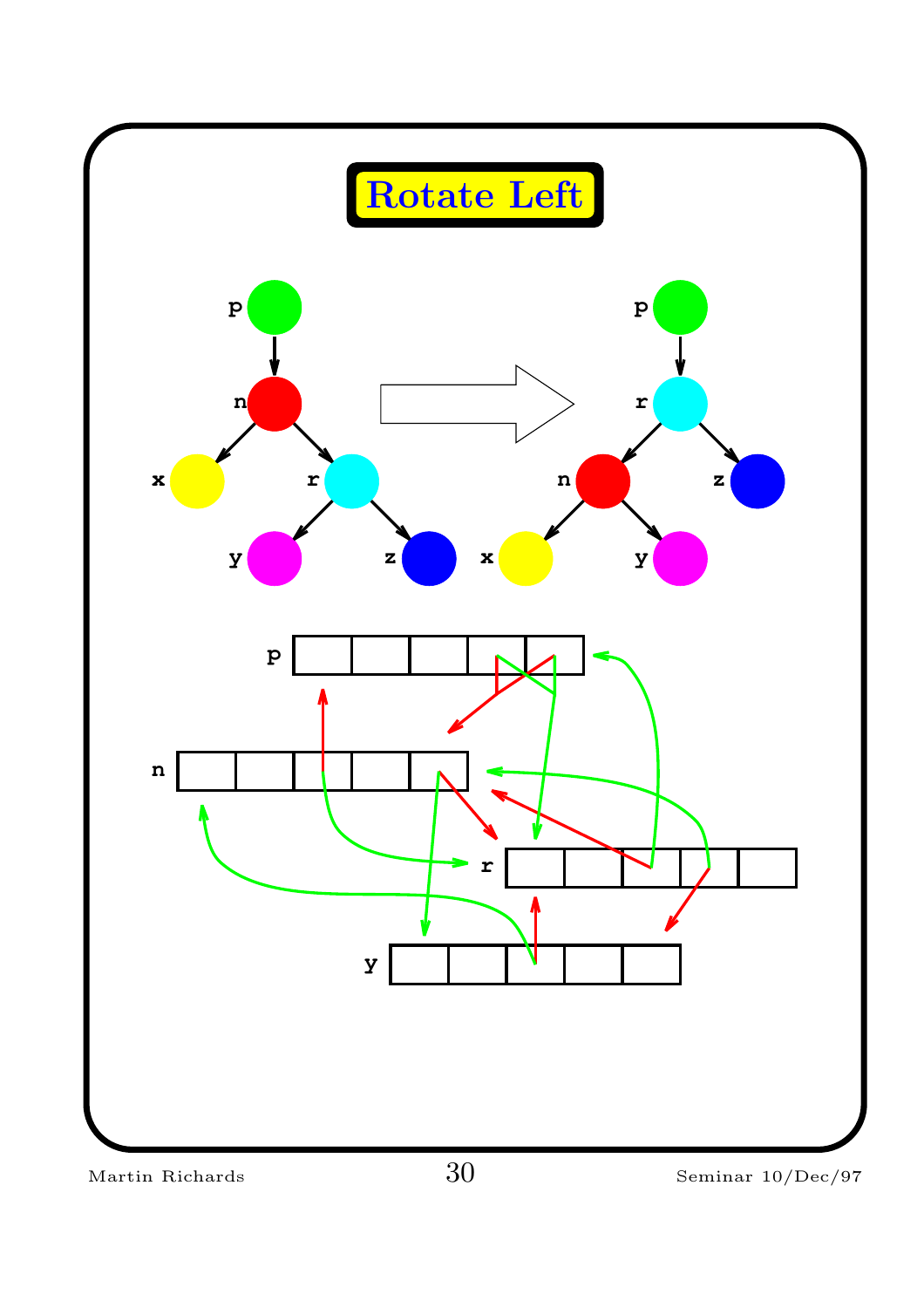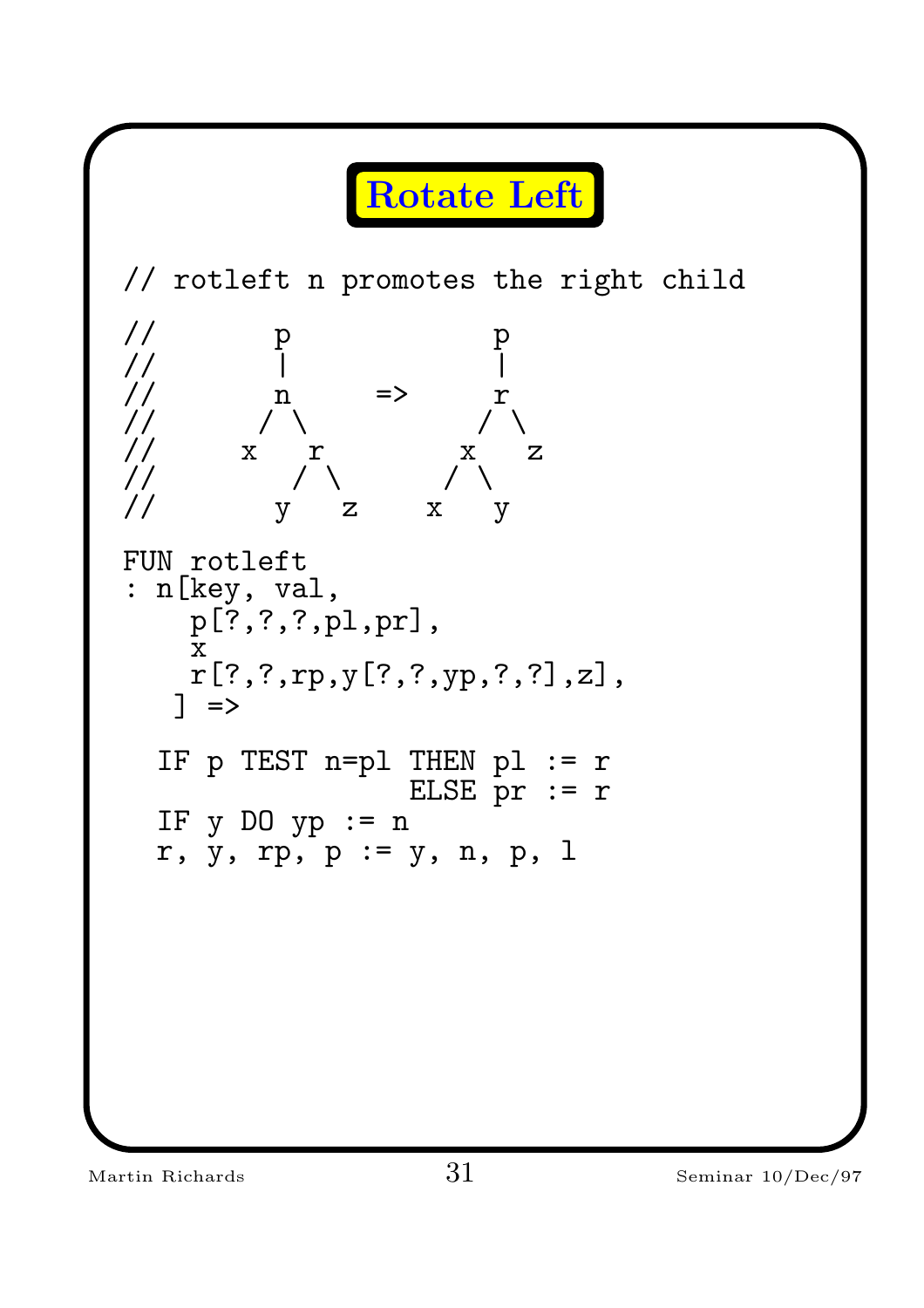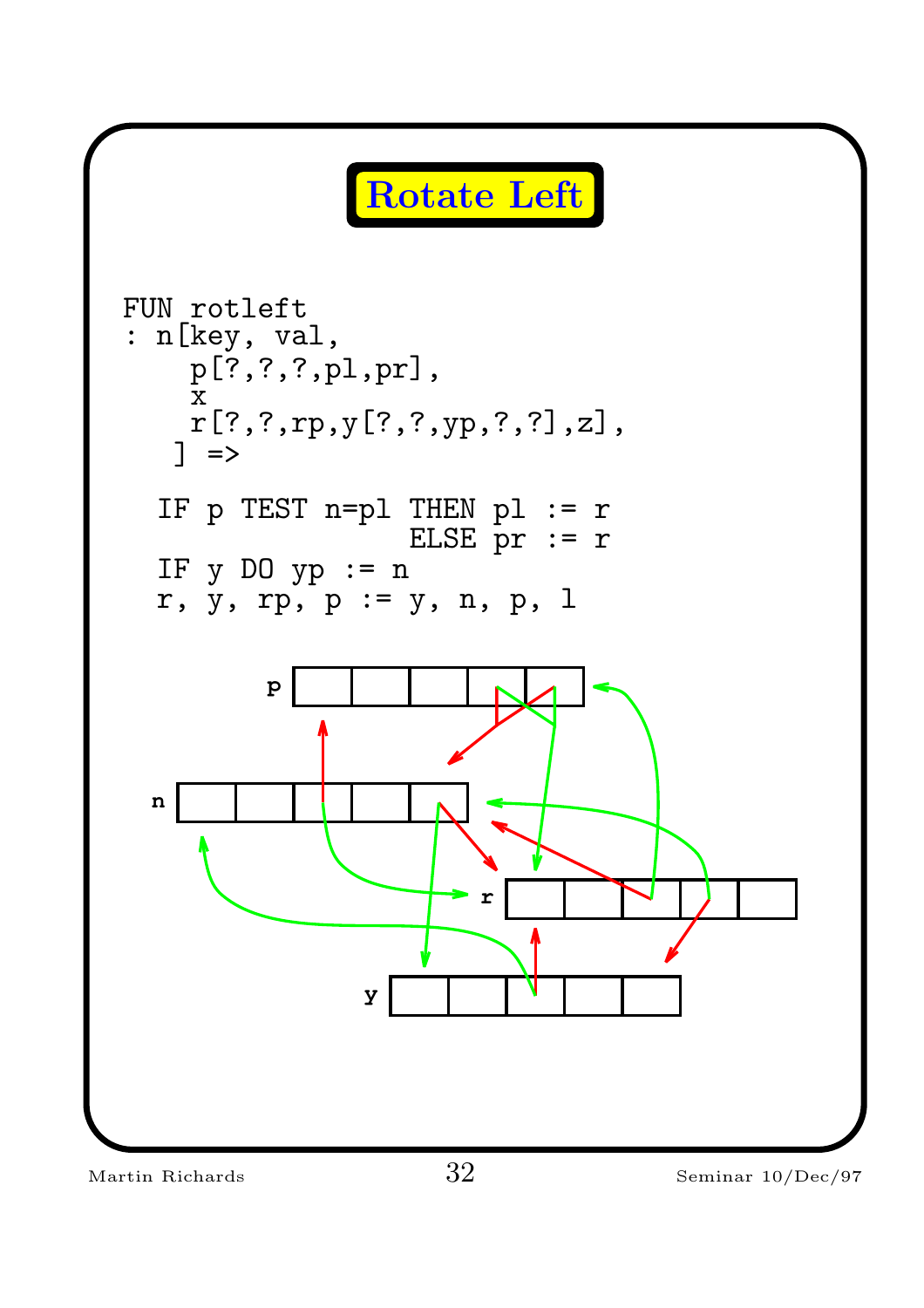

FUN splay :  $x \Rightarrow$  // Promote node x to the root MATCH x  $\frac{1}{2}$  Cases :  $[?,?,]$  => RETURN // no p :  $[?,?,p[?,?,$  0,=x,  $?,?,?]$  => rotright p // p  $11 x \lambda$ :  $[?,?,p[?,?,$  0,  $?,=x],?,?)$  => rotleft p // p  $//$   $\frac{1}{x}$ :  $[?,?,p[?,?,g[?,?,?,z,=p, ?],=x, ?],?,?)$  => LET  $p' = p$  // g rotright g  $// p \$ rotright p' //  $x \backslash$ :  $[?,?,p[?,?,g[?,?,?,z]=p, ?], ?,-x],?,?)$  => LET  $g' = g$  //  $g$ rotleft  $p$  //  $p \n\lambda$ rotright  $g'$  //  $\overline{X}$ :  $[?,?,p[?,?,g[?,?,?,?,?,P,p],=x, ?],?,?]$  => LET  $g' = g$  //  $g$ rotright p // / p rotleft  $g'$  //  $x'$ :  $[?,?,p[?,?,g[?,?,?,?,?,=p], ?,=x],?,?)$  => LET  $p' = p$  // g rotleft g // / p rotleft  $\overline{p'}$  //  $\overline{X}$ . REPEAT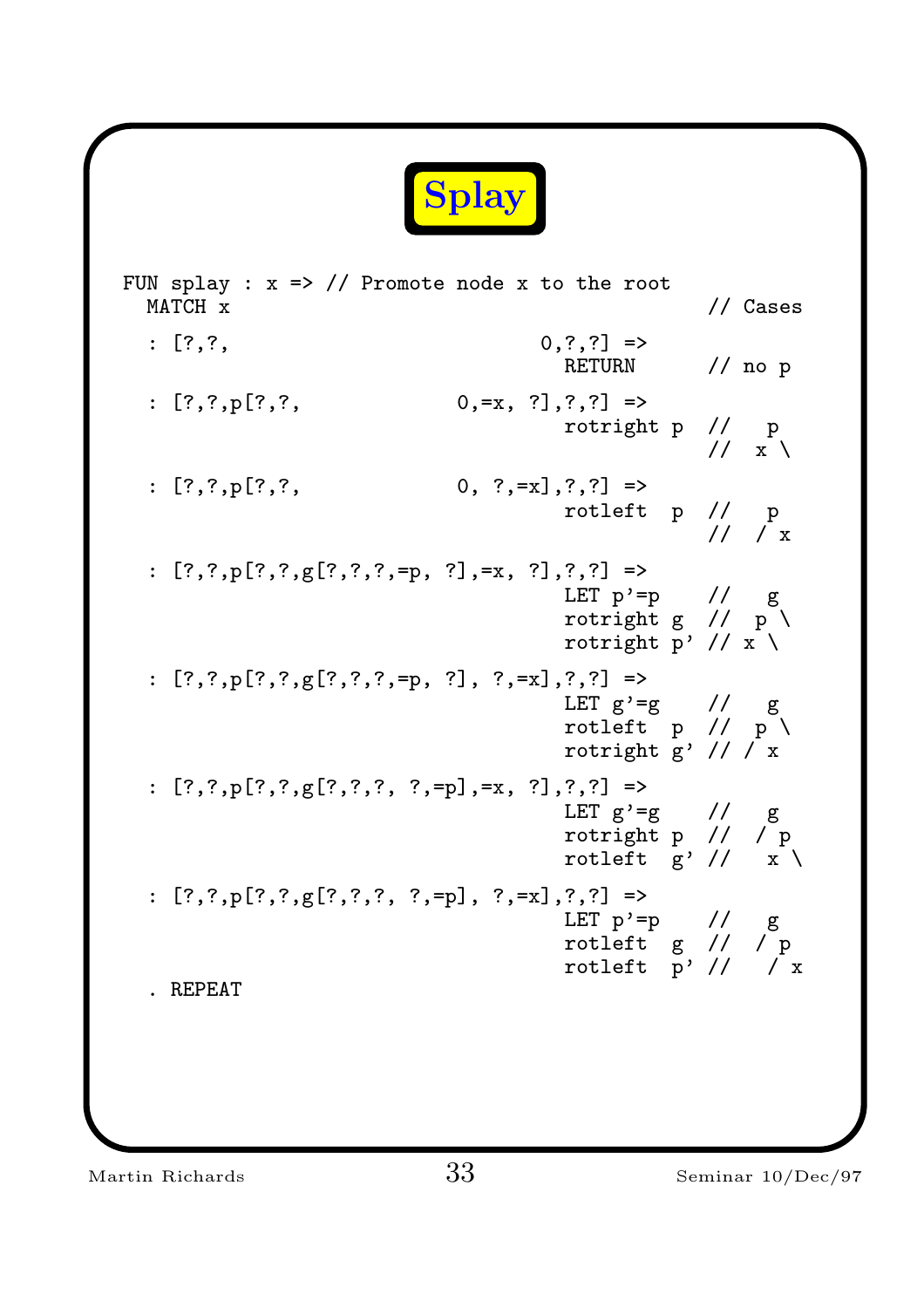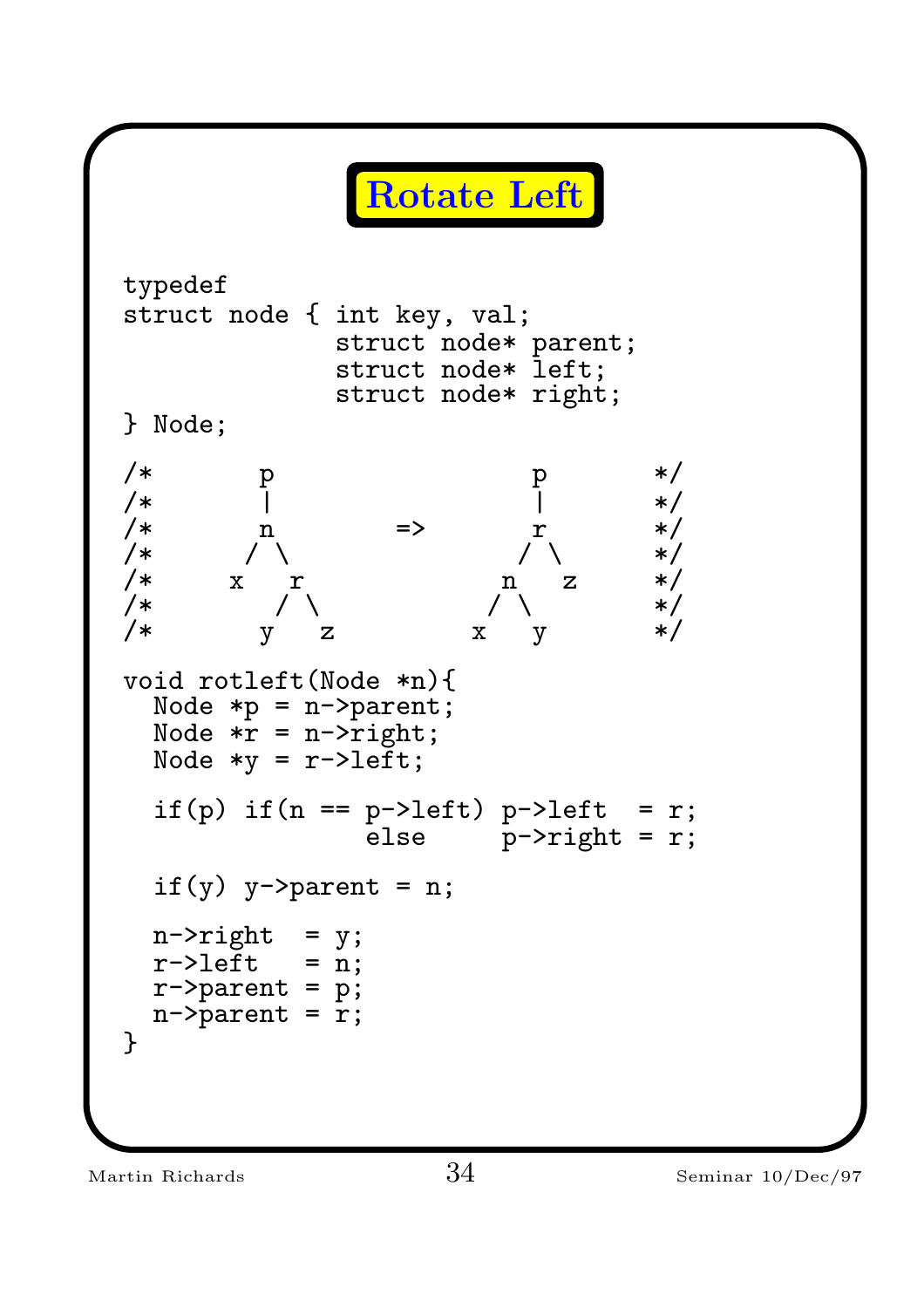

```
void splay(Node *x){
  for(:,;)Node *p = x->parent;Node *g;
    if(p==0) return; /* x is root */g = p->parent;
    if(g==0)if(x == p->left) { rotright(p); /* p \Rightarrow x \ne/
                            continue; /* x \land y \neq x}
              else \{ \text{rotleft (p);} \ / \ast \} \quad p \implies x \quad \ast/continue; /* /x p \ x}
    if(p == g-)leftif(x == p->left) { rotright(g); /* g => x */
                            rotright(p); /* p \nightharpoonup p / p */
                            continue; /* x \lor /g */
                          }
      else \{ \text{rotleft (p);} \neq g \implies x * \neq 0 \}\texttt{rotright(g)}; /* \, \texttt{p} \, \setminus \, \, \texttt{p} \, \texttt{g} \, \, \texttt{*} / \,continue; /* / x / \searrow /
                          }
    if(p == g->right)if(x == p->left) { rotright(p); /* g => x */
                            rotleft (g); /* / p g p */
                            continue; /* \bar{x} \setminus / \bar{x} \setminus */}
      else \{ \text{rotleft (g);} \ / \ast \quad g \implies x \quad \ast/rotleft (p); /* / p p \ \  */
                            continue; /* \bar{x} = \bar{y} + \bar{z}}
 }
}
```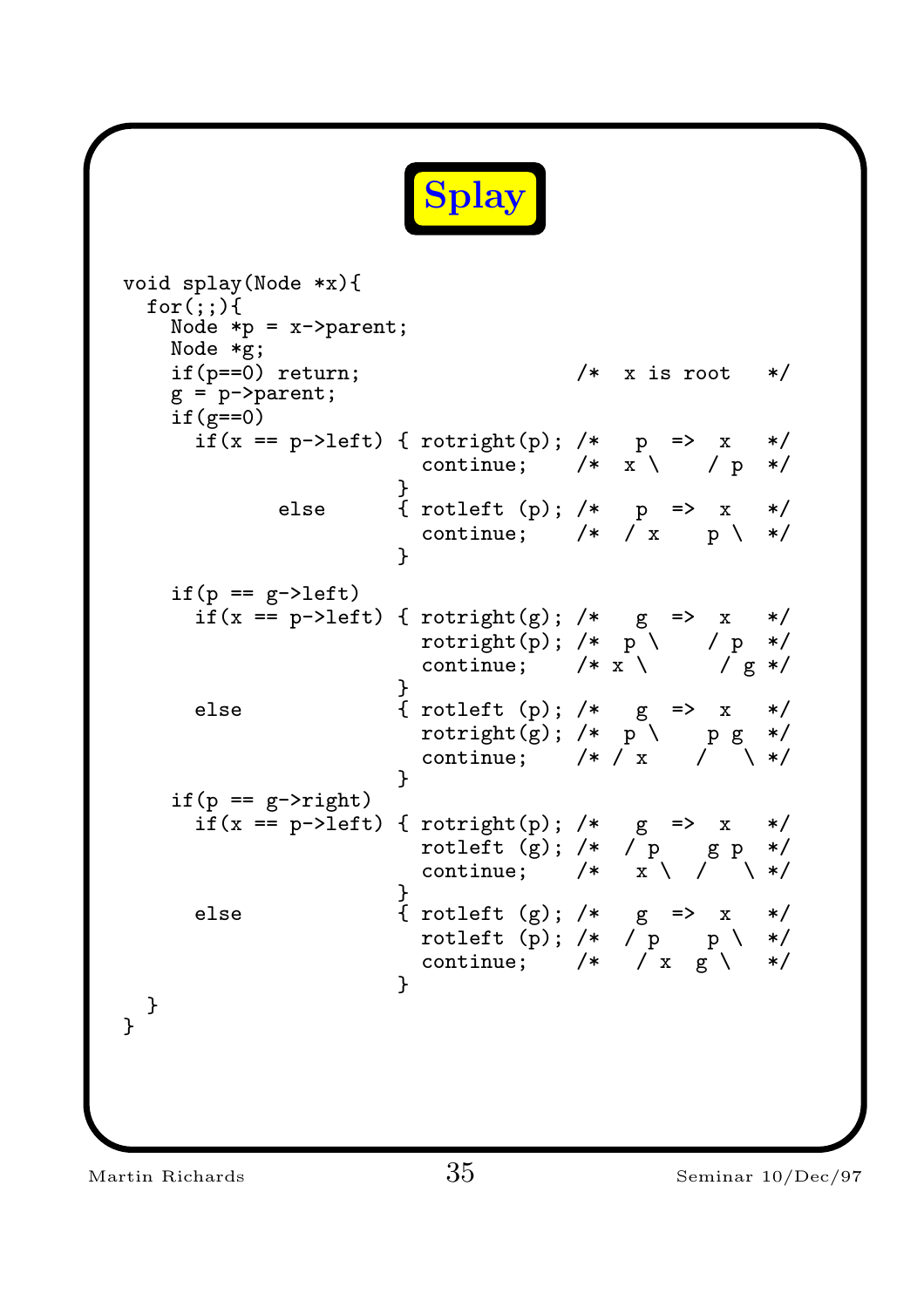Pushterm FUN pushterm: rel, x, y, z => MATCH curts : [vm, vmax, t1, tp, tt, n] => IF tp>tt RAISE(E\_Space, "Too many terms\n") UNLESS TsVmax=1 DO abort 999 EVERY curts : [?, <x :=x] => : [?, <y :=y] => : [?, <z :=z] => . MATCH tp : [:=rel,:=x,:=y,:=z,np] => n++ tp := @np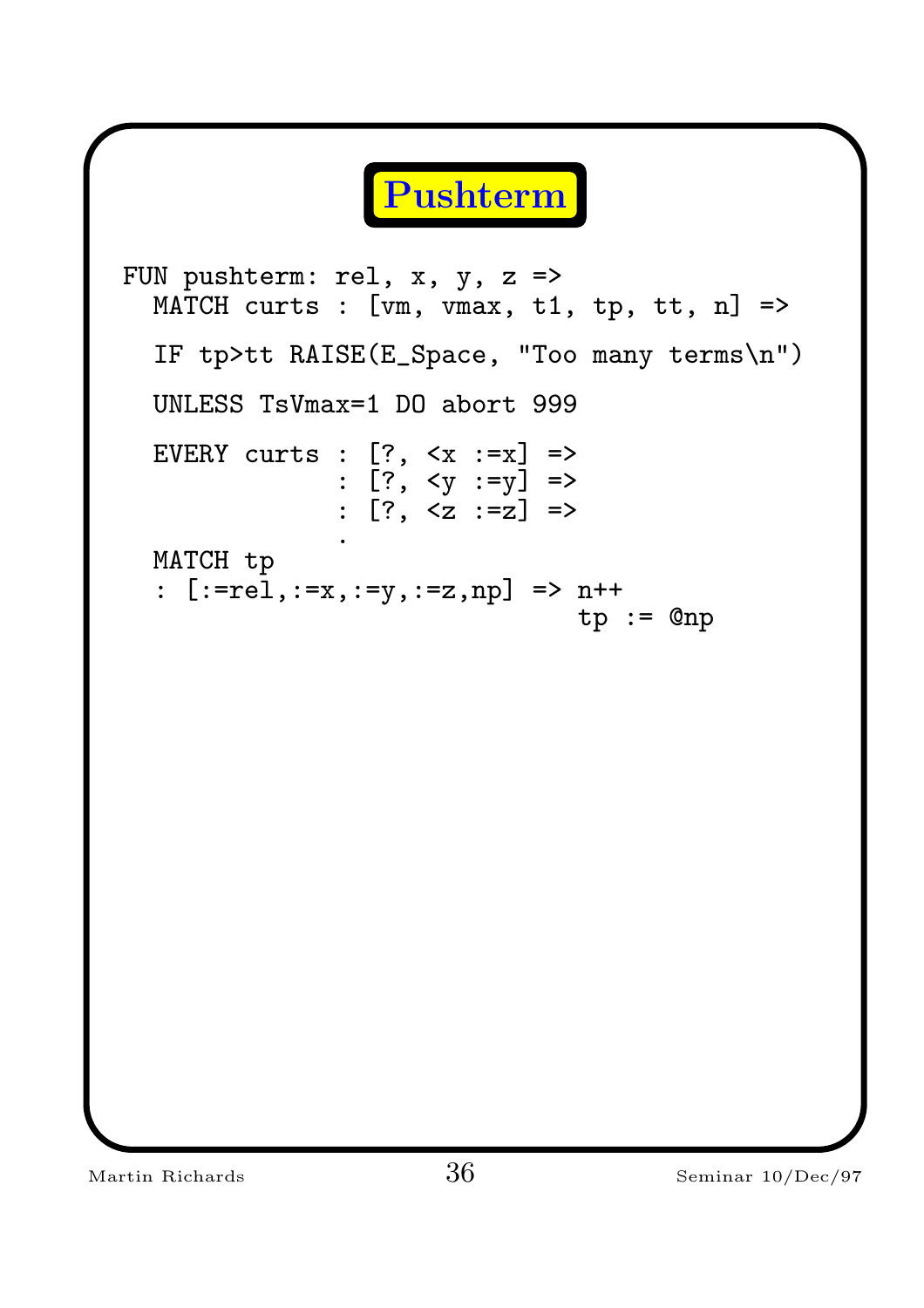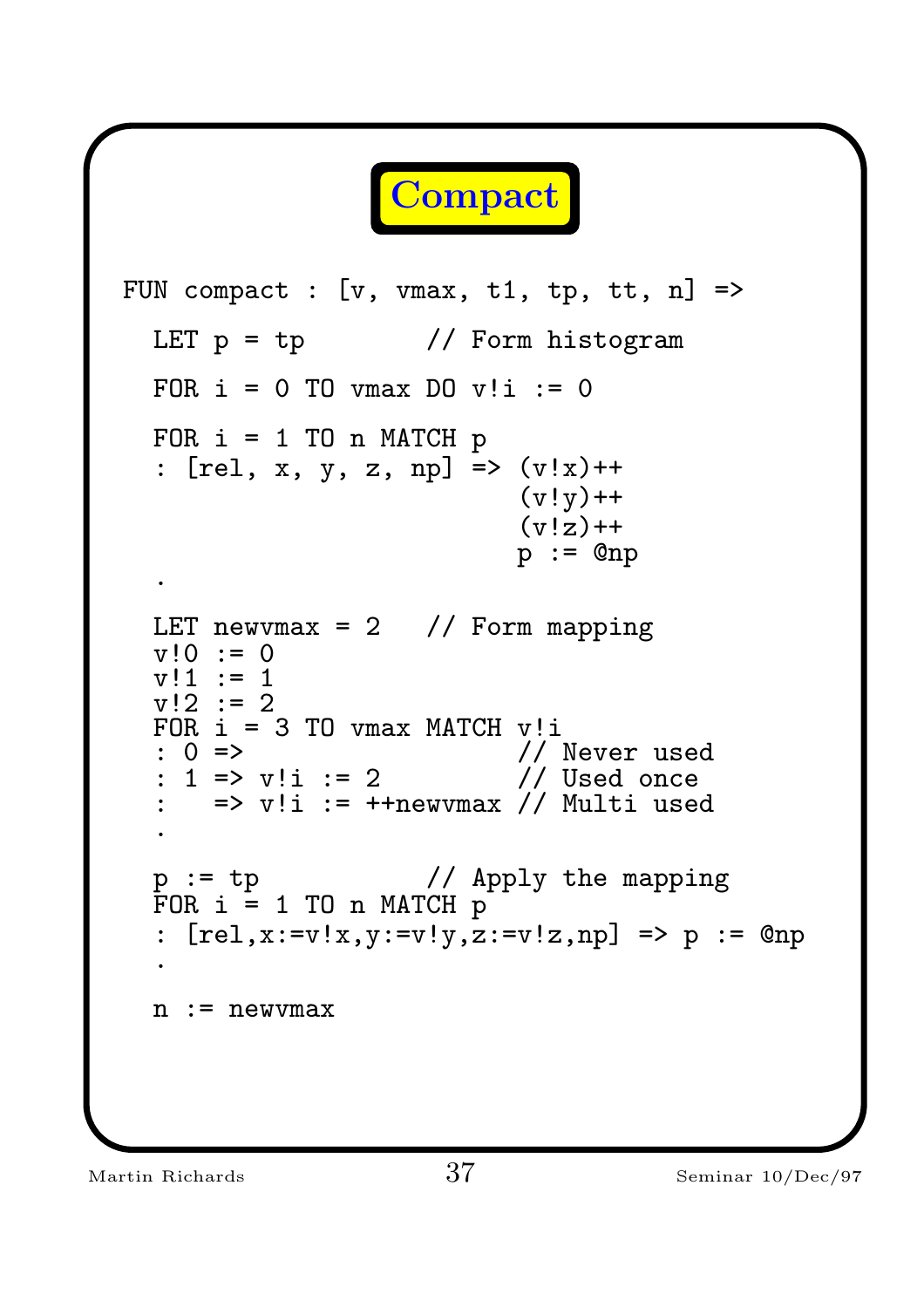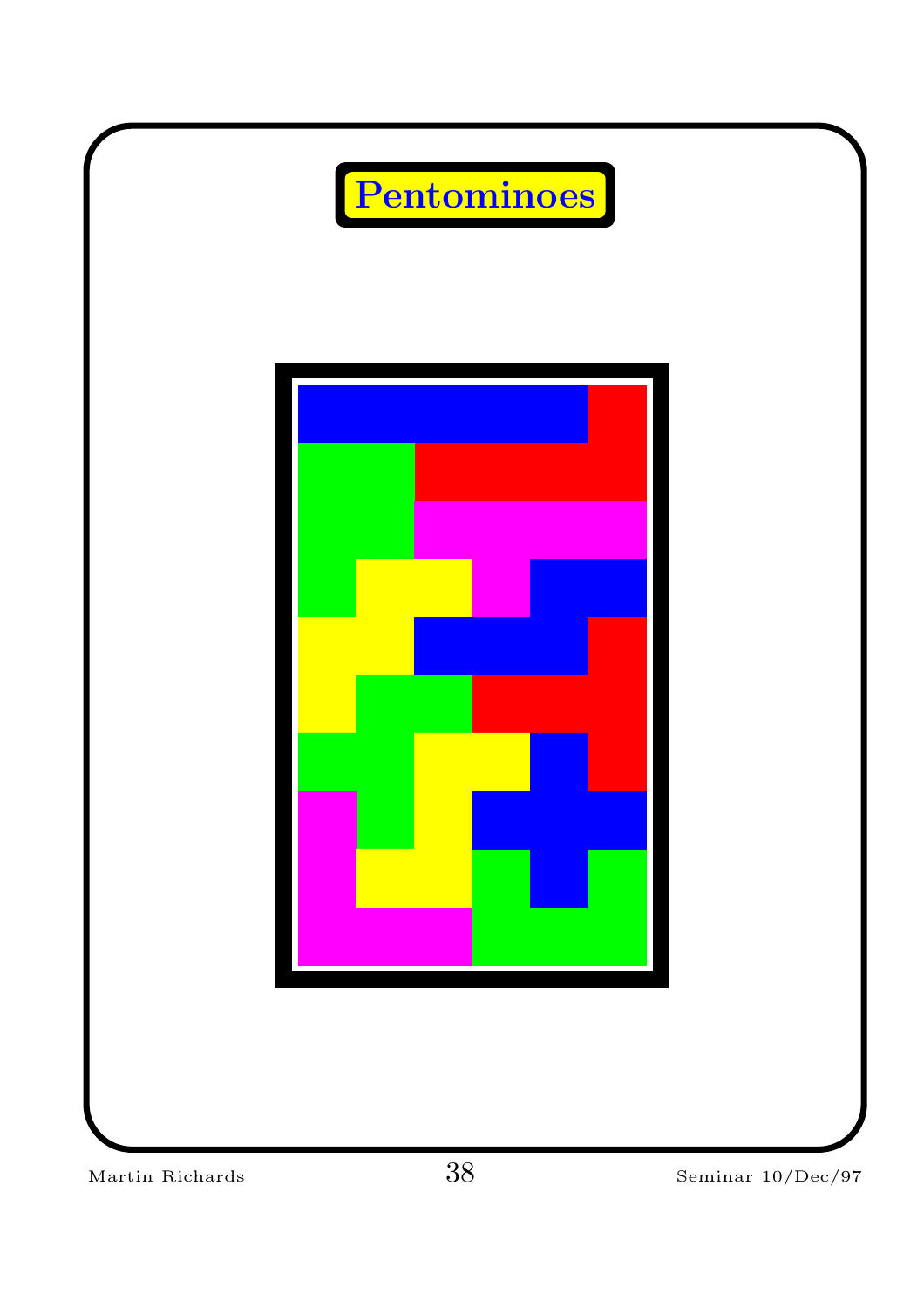#### Pentominoes

STATIC board, count=0, p1=0, p2=0, p3=0, p4=0, p5=0, p6=0,  $\bar{p}$ 7=0,  $\bar{p}$ 8=0,  $\bar{p}$ 9=0,  $\bar{p}$ A=0,  $\bar{p}$ B=0,  $\bar{p}$ C=0 FUN try : 12, ? => count++ pr board : n,  $[$   $z=0$ , a1  $]$  => try(n, 0a1) :  $n, p[$  a,a1,a2,a3,a4, bz,by,bx, b,b1,b2,b3, ?, ?,cy,cx, c,c1,c2, ?, ?, ?, ?, dx, d, d1, ?, ?, ?, ?, ?, ?, e ] =>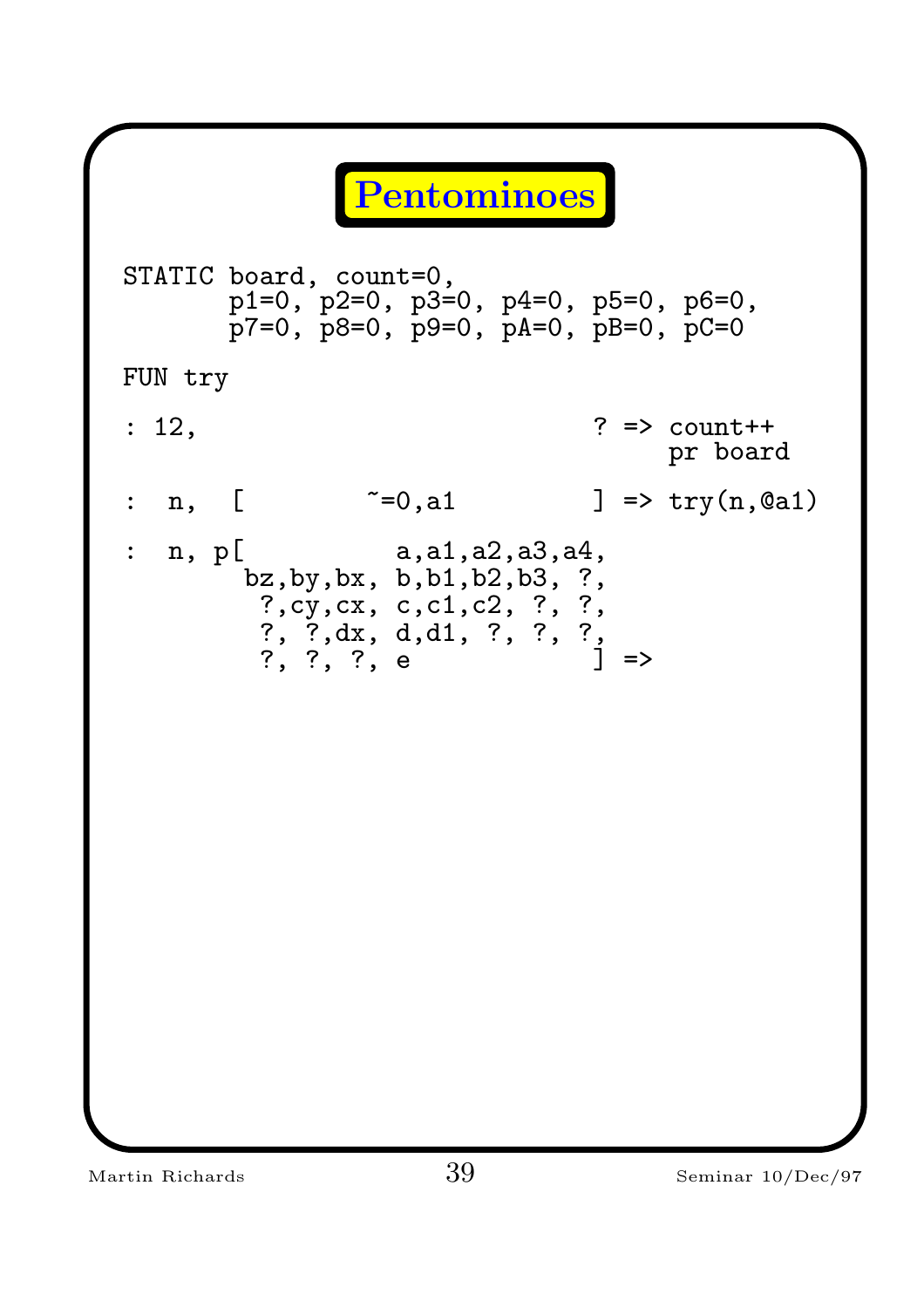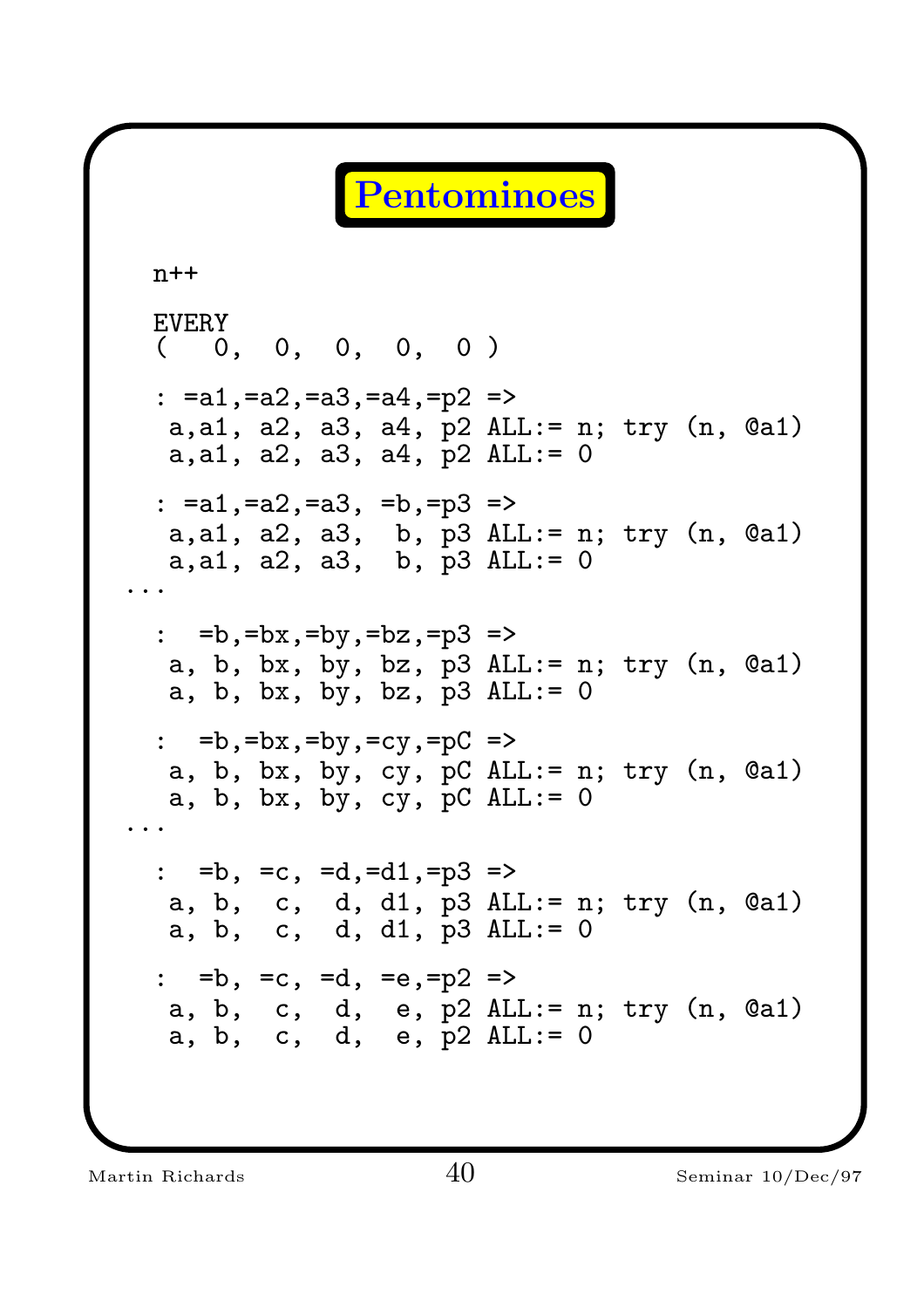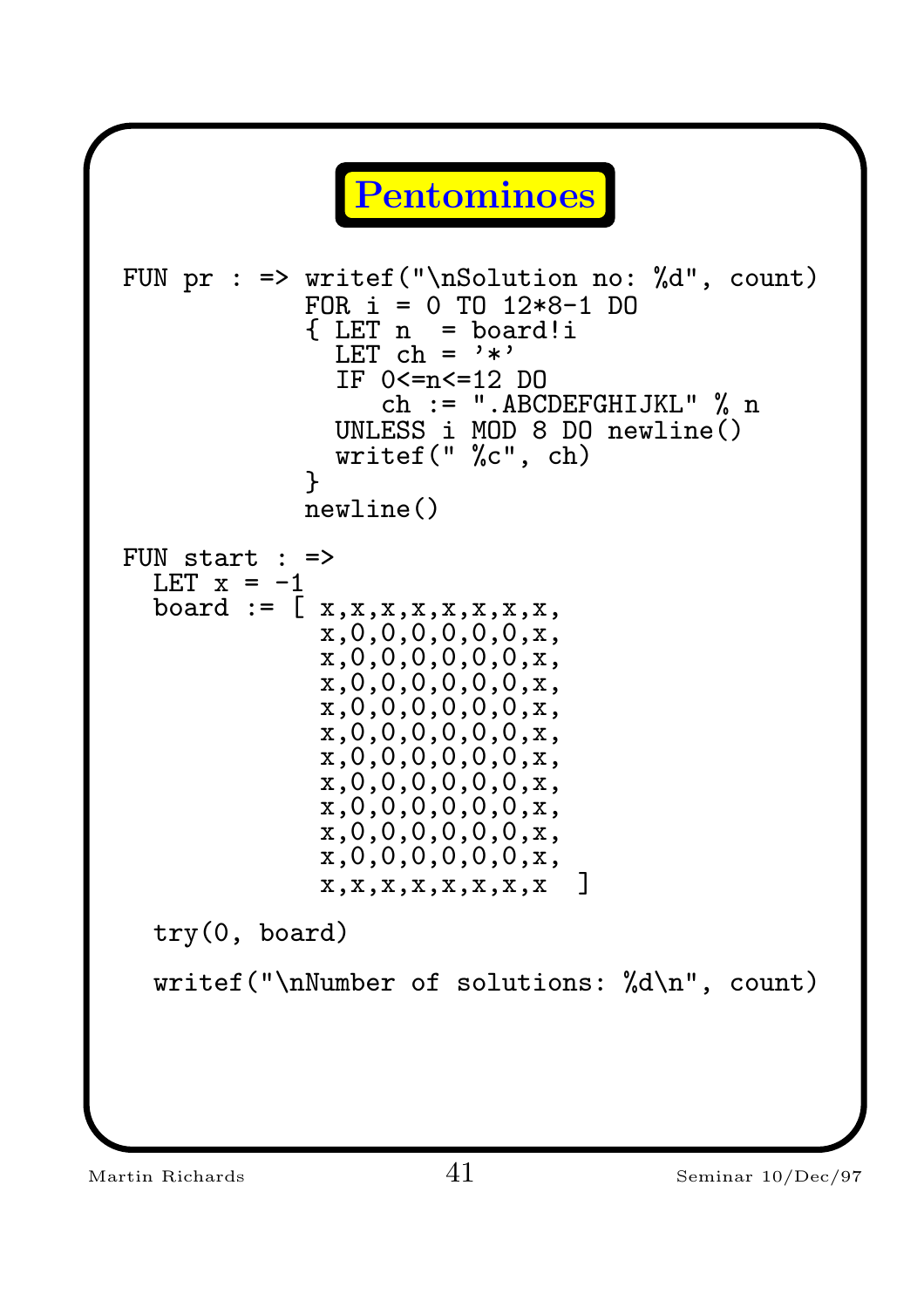```
Eight Queens
GET "mcpl.h"
STATIC count, all
FUN try
: ?, =all, ? => count++
: ld, row, rd =>
 LET poss = ^{\sim}(1d | row | rd) & all
  WHILE poss DO
  \{ LET bit = poss & -poss
    poss -:= bit
   try((ld|bit)<<1, row|bit, (rd|bit)>>1)
  }
FUN start : =>
  all := #b1111_1111
  count := 0try(0, 0, 0)
  writef("Solutions: %d\n", count)
```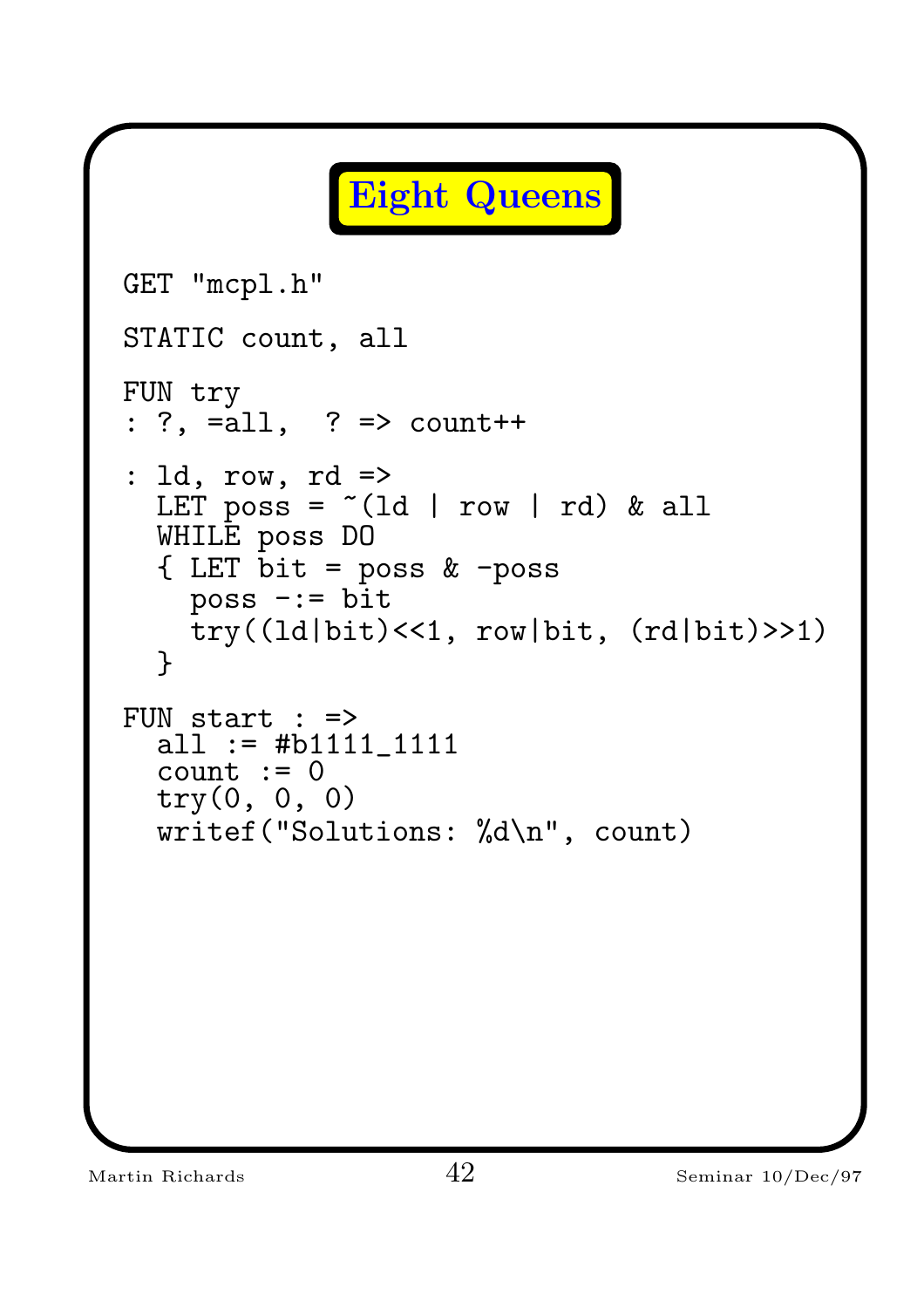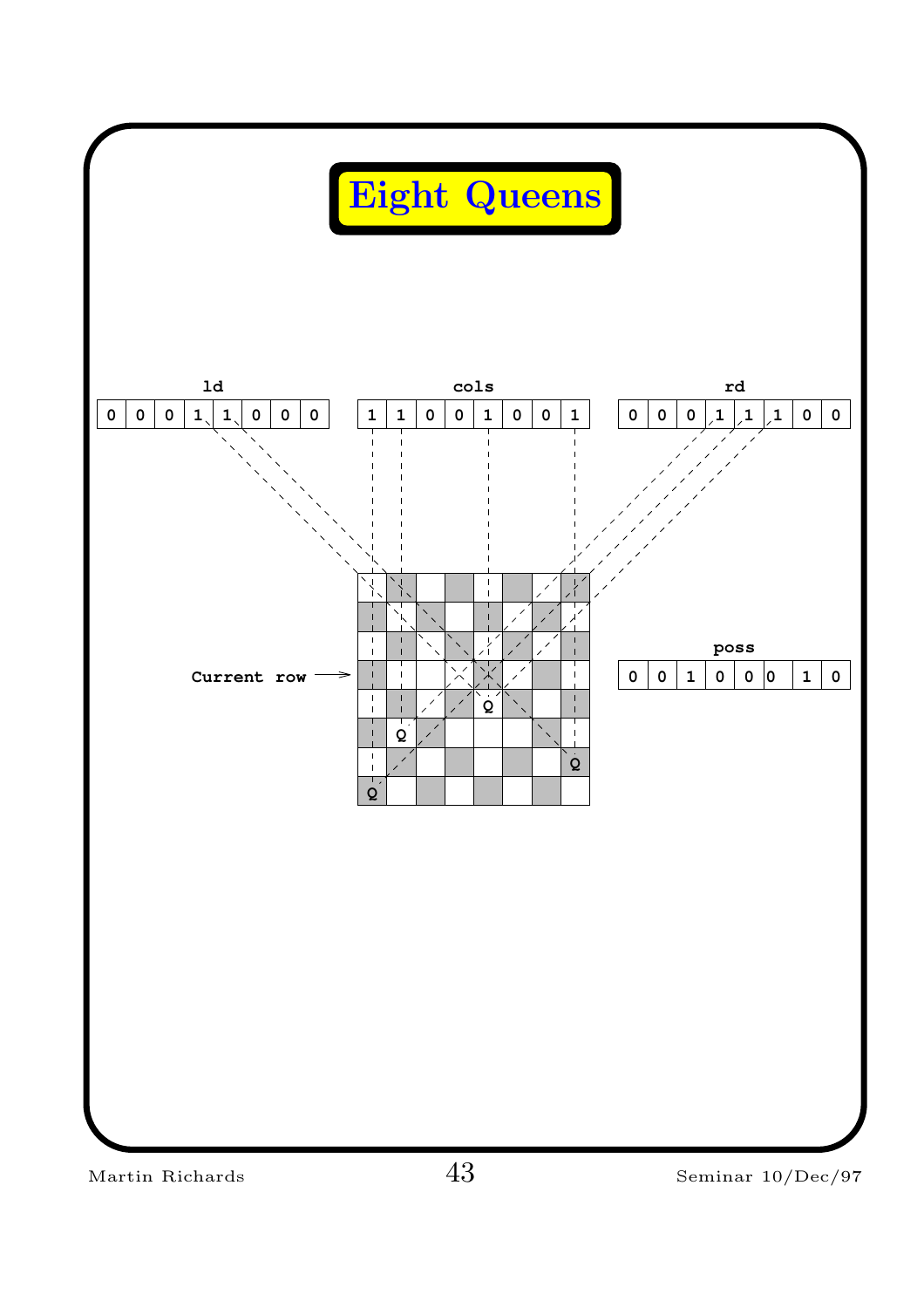```
Eight Queens
fun depthfirst(next, pred) x =
  let \, fun \, dfs \, [ ] \, = [ ]\int dfs(y:sys) =if pred y
           then y::dfs(next y @ ys)
           else dfs(next y @ ys)
  in dfs [x]
  end;
fun notmem x \cap = true
  | notmem x (y:sys) = \text{if } x=ythen false
                         else notmem x ys;
fun secr f y x = f(x, y);
fun upto(i, n) = if i > nthen []
                  else i :: upto (i+1, n);
fun filter f [] = []filter f (x::xs) =if f x then x :: filter f xs<br>else filter f xs
                         filter f xs;
```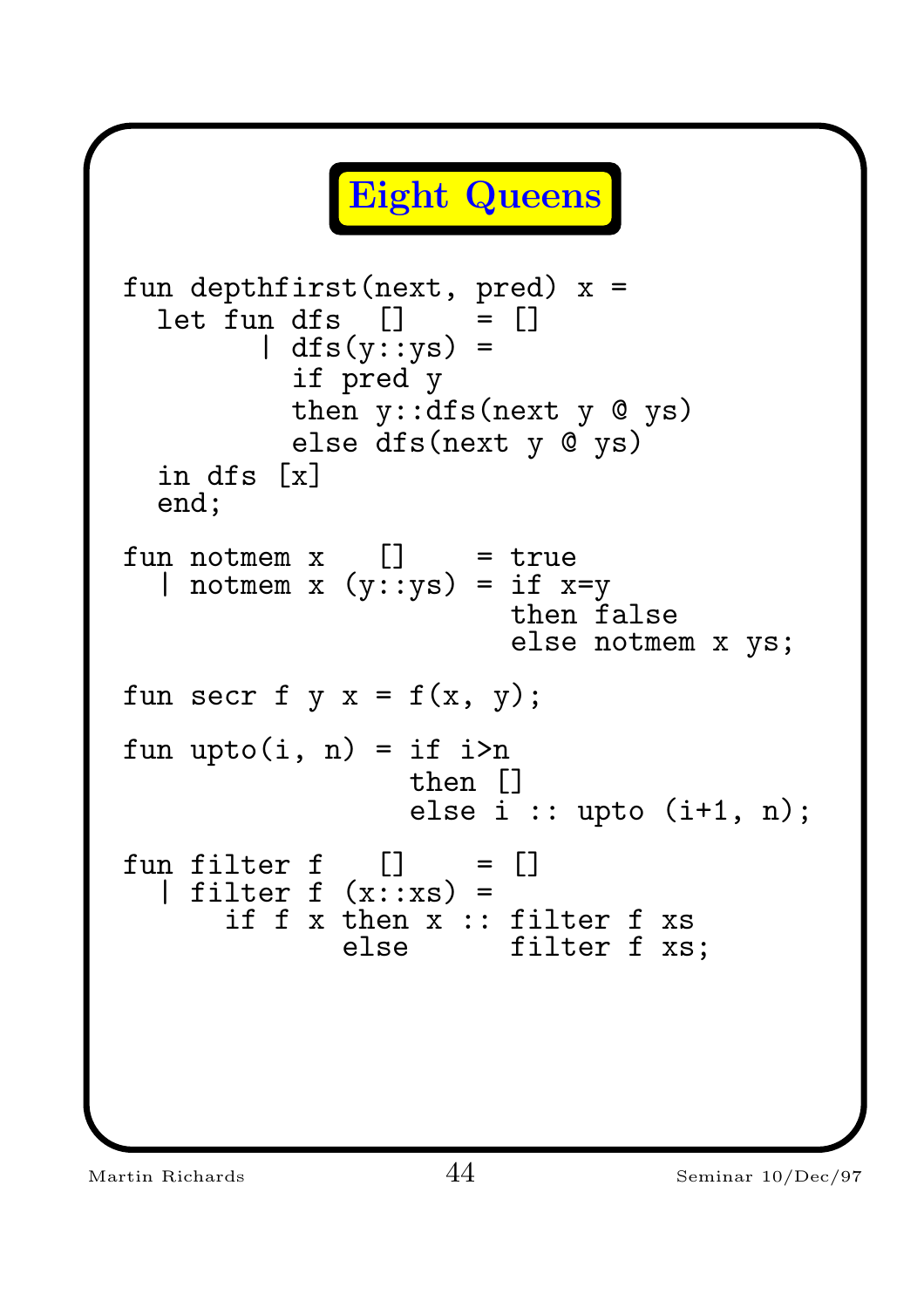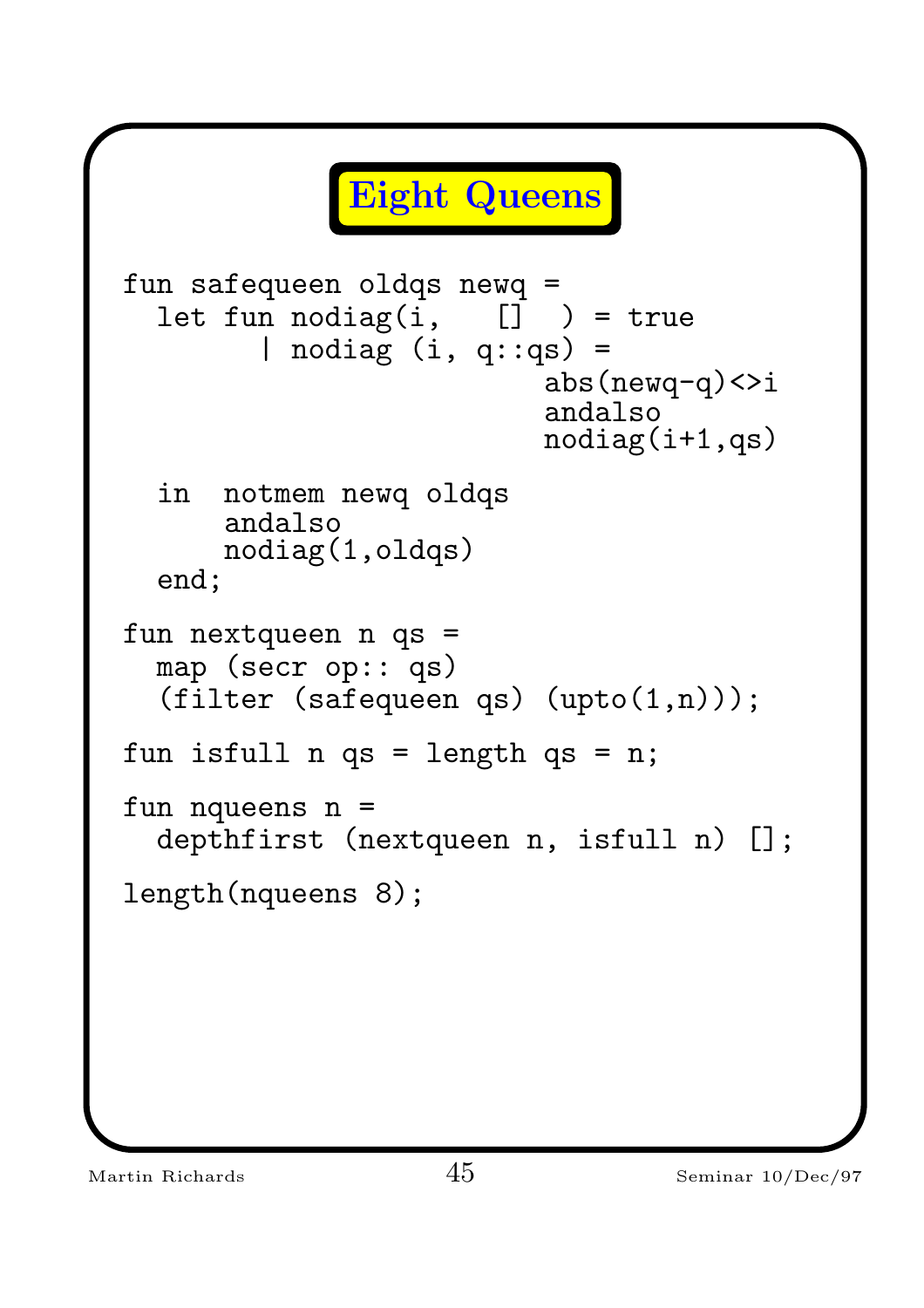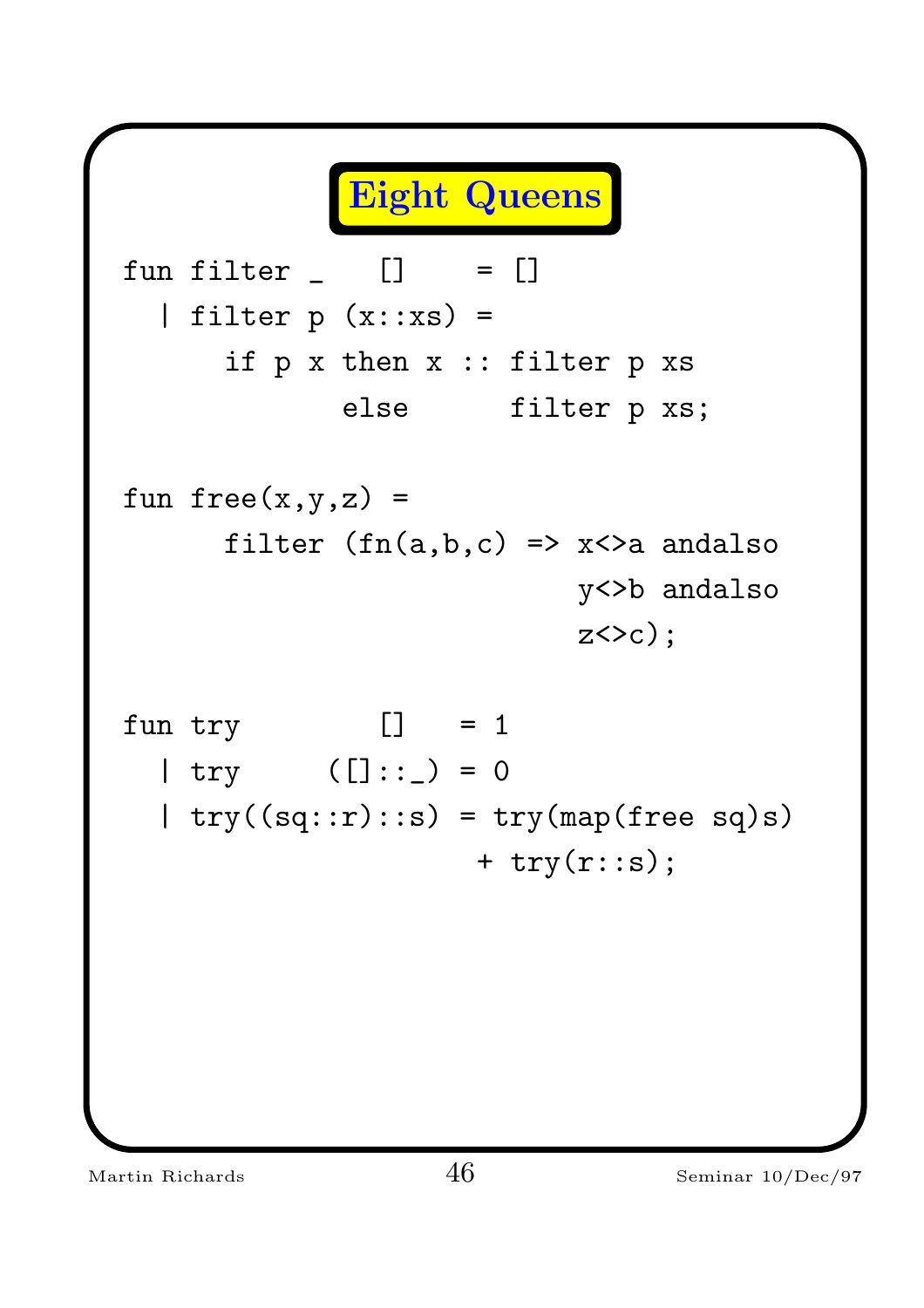Eight Queens try  $[[( 1,1, 8), ( 2,2, 7), ( 3,3, 6), ( 4,4, 5),$  $(5,5, 4), (6,6, 3), (7,7, 2), (8,8, 1)$ ],  $[(2,1, 9), (3,2, 8), (4,3, 7), (5,4, 6),$  $(6,5, 5), (7,6, 4), (8,7, 3), (9,8, 2)$ ],  $[(3,1,10), (4,2, 9), (5,3, 8), (6,4, 7),$  $( 7, 5, 6)$ ,  $( 8, 6, 5)$ ,  $( 9, 7, 4)$ ,  $(10, 8, 3)$ ],  $[(4,1,11), (5,2,10), (6,3, 9), (7,4, 8),$  $(8,5, 7), (9,6, 6), (10,7, 5), (11,8, 4)$ ],  $[(5,1,12), (6,2,11), (7,3,10), (8,4, 9),$  $( 9, 5, 8)$ ,  $(10, 6, 7)$ ,  $(11, 7, 6)$ ,  $(12, 8, 5)$ ],  $[(6,1,13), (7,2,12), (8,3,11), (9,4,10),$ (10,5, 9),(11,6, 8),(12,7, 7),(13,8, 6) ],  $[(7,1,14), (8,2,13), (9,3,12), (10,4,11),$  $(11, 5, 10), (12, 6, 9), (13, 7, 8), (14, 8, 7)$ ],  $[( 8, 1, 15), ( 9, 2, 14), (10, 3, 13), (11, 4, 12),$  $(12,5,11), (13,6,10), (14,7, 9), (15,8, 8)$ ] ];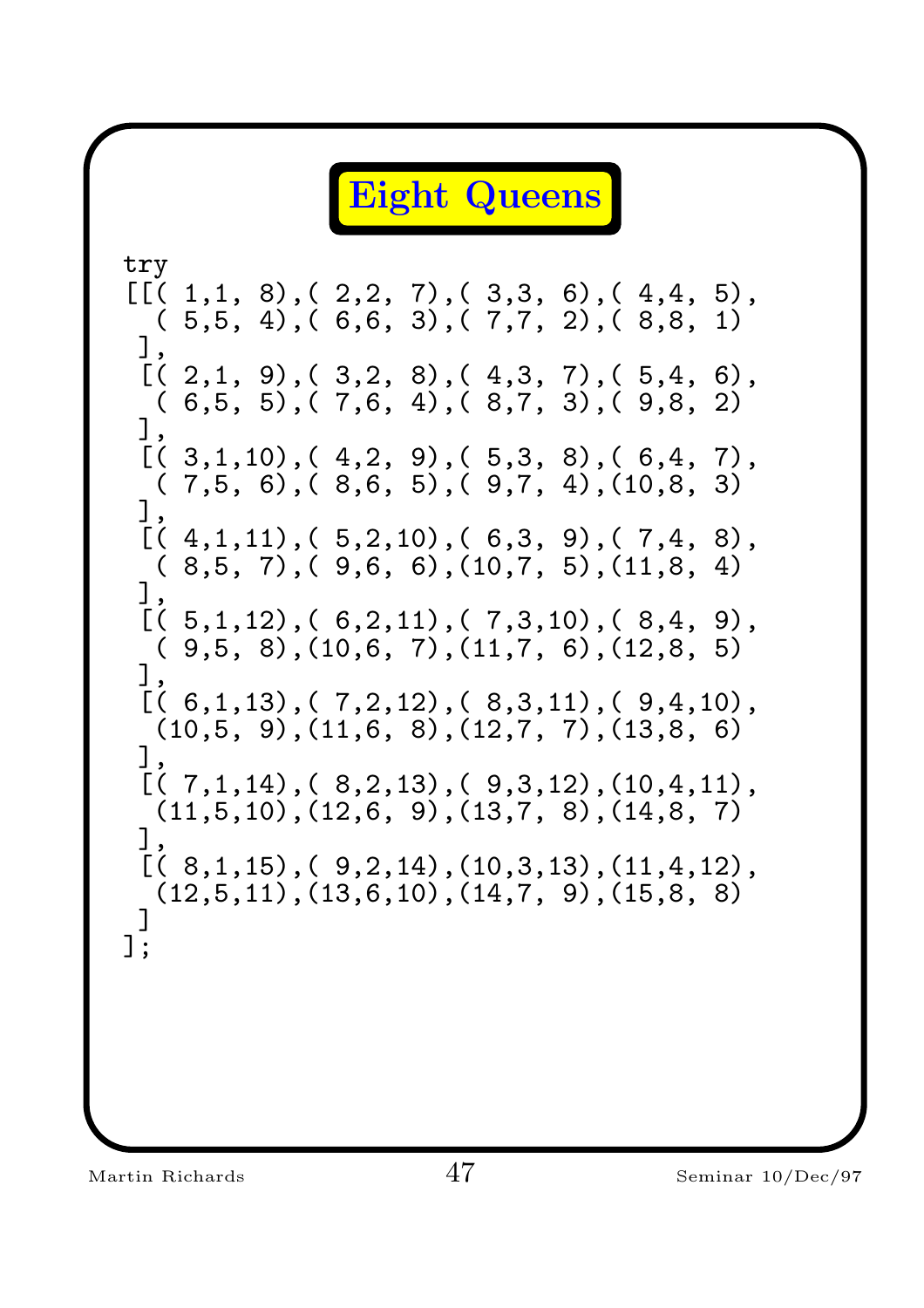```
Eight Queens
fun try 8 - 1| try n qs = try_iter (n+1) 8 qs
and try\_iter n 0 qs = 0| try_iter n q qs =
      if ok q (q+1) (q-1) qs
      then try n (q::qs) +
           try_iter n (q-1) qs
      else try_iter n (q-1) qs
and ok a b c [] = true
  \vert ok a b c (q::qs) =
      a<>q andalso
      b<>q andalso
      c<>q andalso
      ok a (b+1) (c-1) qs;
try 0 [];
```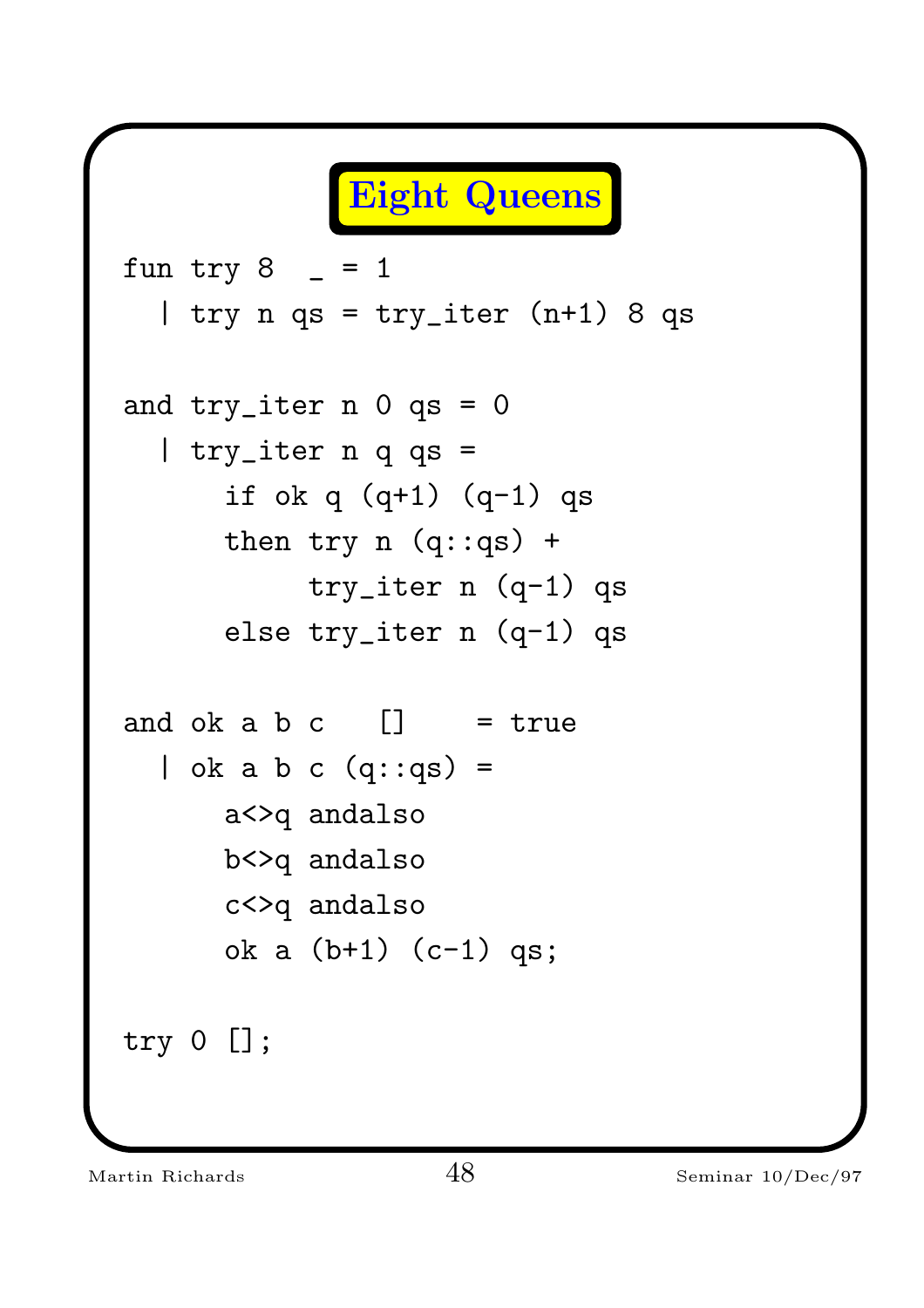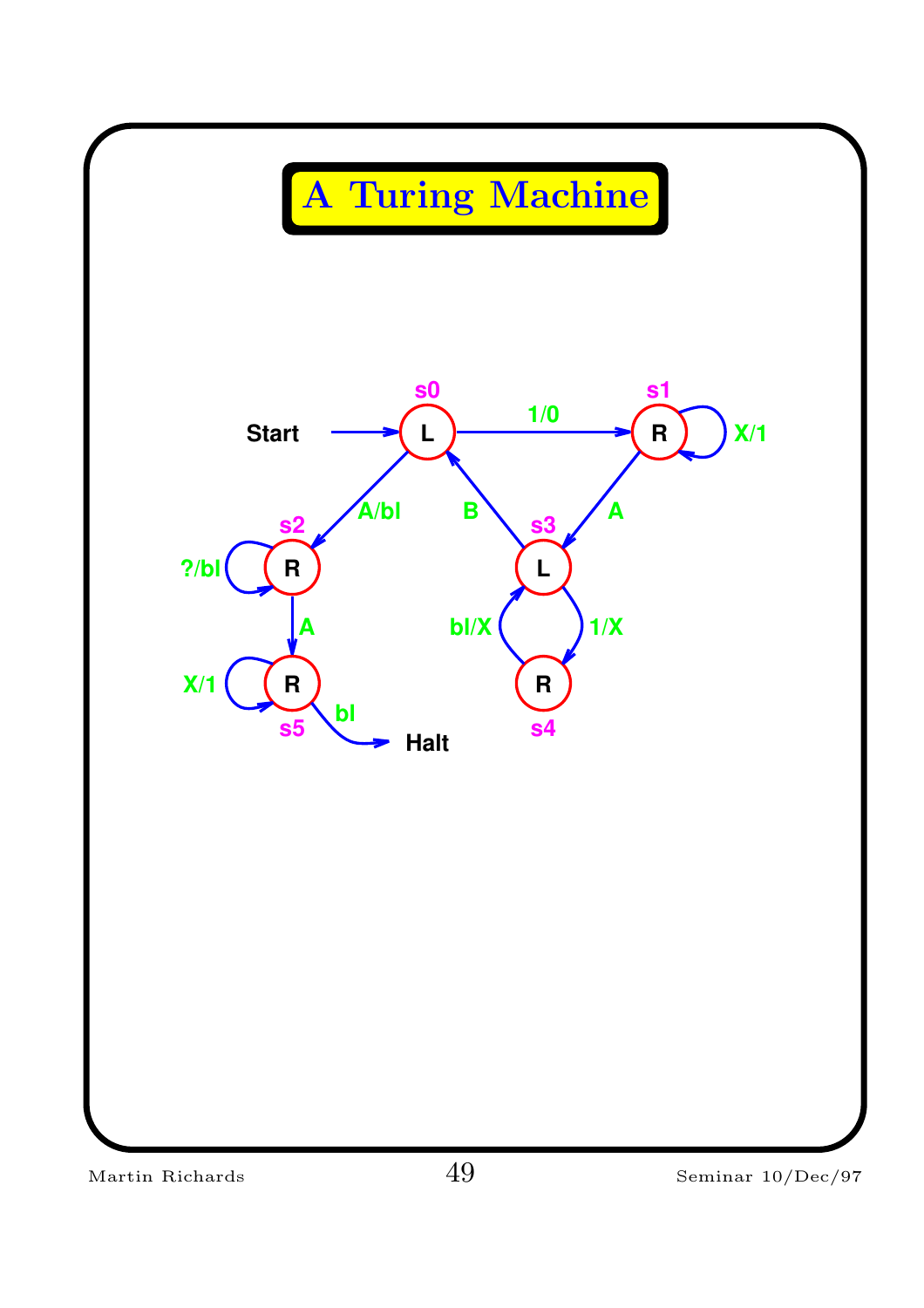Turing fun str [] = "" | str [x] = x | str (x::xs) = x ^ " " ^ str xs; fun pr (x, c, y) = output(std\_out, str x ^ "[" ^ c ^ "]" ^ str y ^ "\n"); fun tr s ch (x,y) = ( pr (rev x, ch, y ); s ch (x,y) ); fun R c s (xs, y::ys) = tr s y (c::xs, ys) | R c s (xs, []) = tr s " " (c::xs, []); fun L c s (x::xs, ys) = tr s x (xs, c::ys) | L c s ( [] , ys) = tr s " " ([], c::ys); fun HALT c (x, y) = pr(rev x, c, y);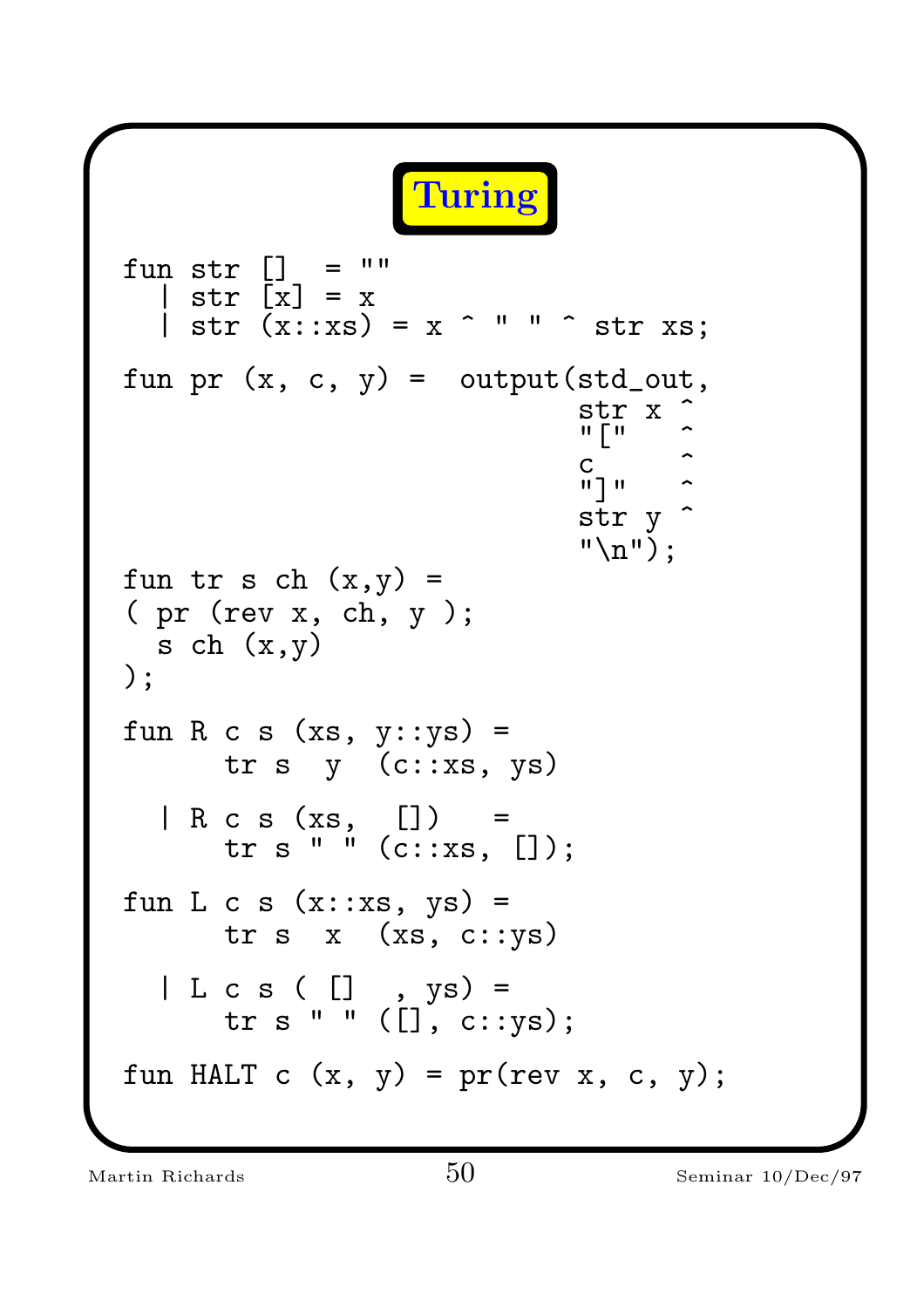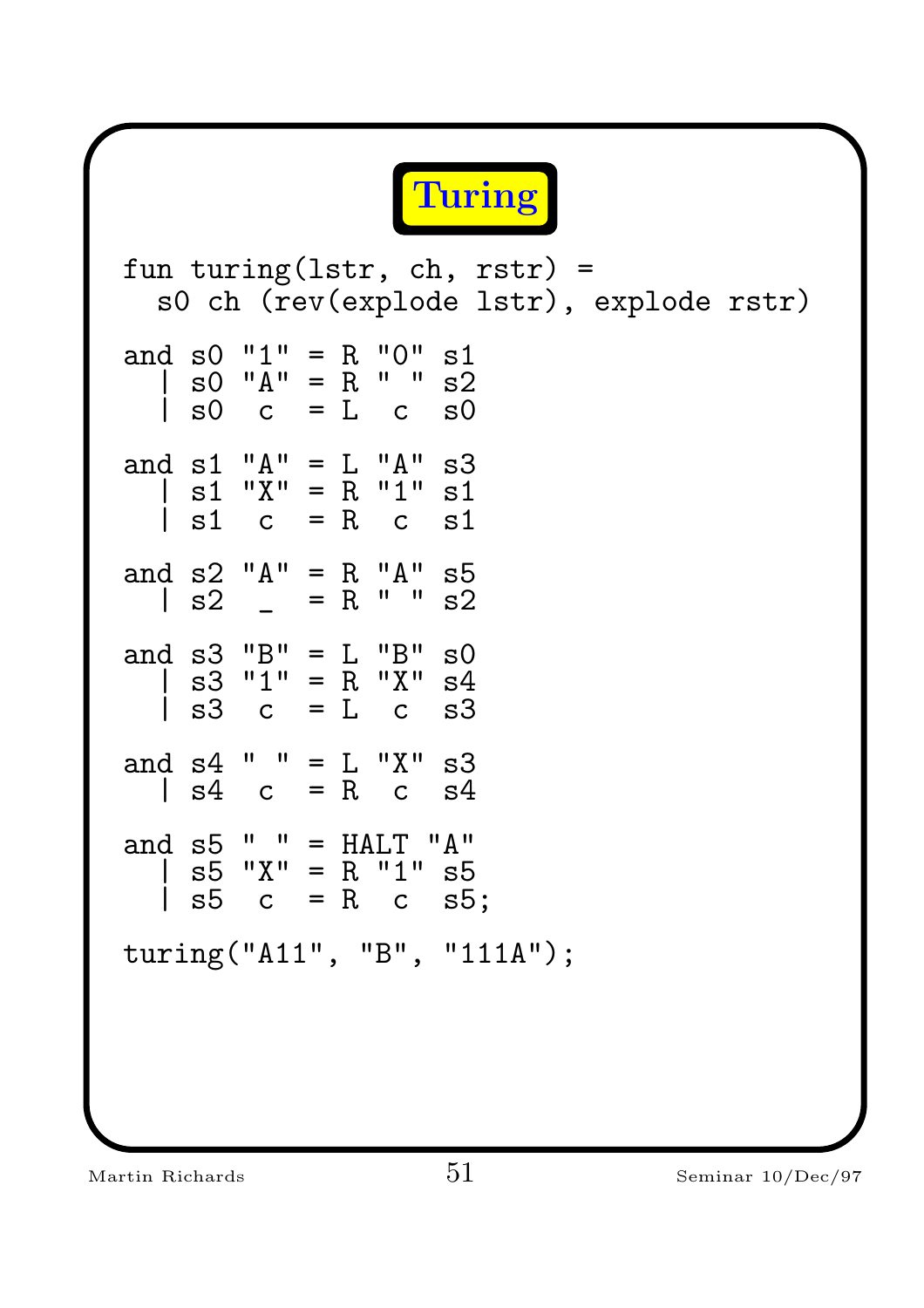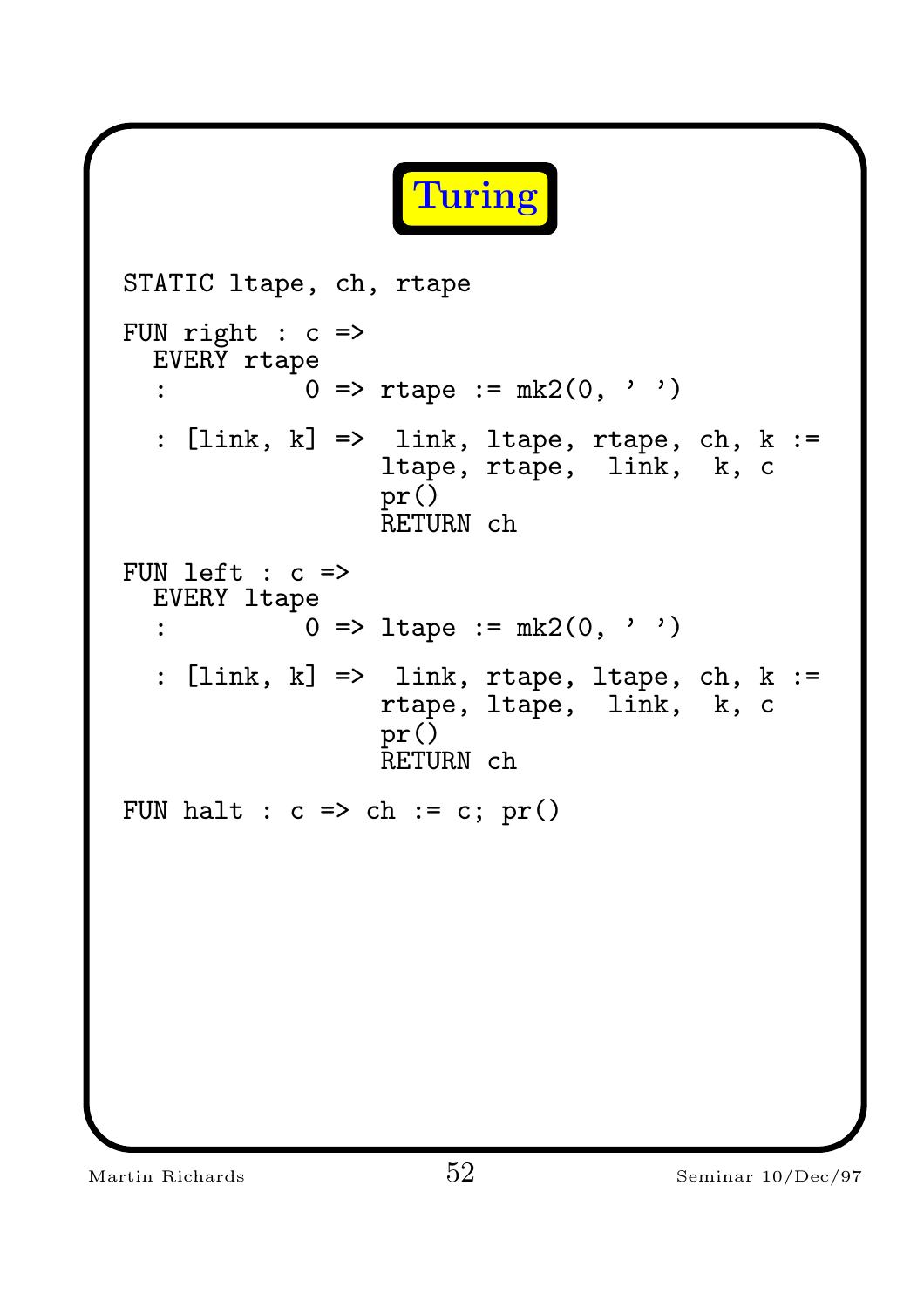

```
FUN turing : init_state, lstr, char, rstr =>
  ltape, ch, rtape := 0, char, 0LET i = 0WHILE rstr%i DO i++<br>WHILE i DO rta
               DO rtape:=mk2(rtape, rstr%--i)
  WHILE lstr%i DO ltape:=mk2(ltape, lstr%i++)
  pr()
  init_state ch
FUN pr : =>
  prb ltape // Print left tape
  writef("[%c]", ch) // Print the current ch
  prf rtape \frac{1}{2} // Print right tape
  newline()
FUN prb \frac{1}{2} Print chars backwards
          0 \Rightarrow RETURN
: [chs, ch] => prb chs; wrch ' '; wrch ch
FUN prf \frac{1}{2} // Print chars forwards
          0 \Rightarrow RETURN
: [chs, ch] => wrch ch; wrch ' '; prf chs
```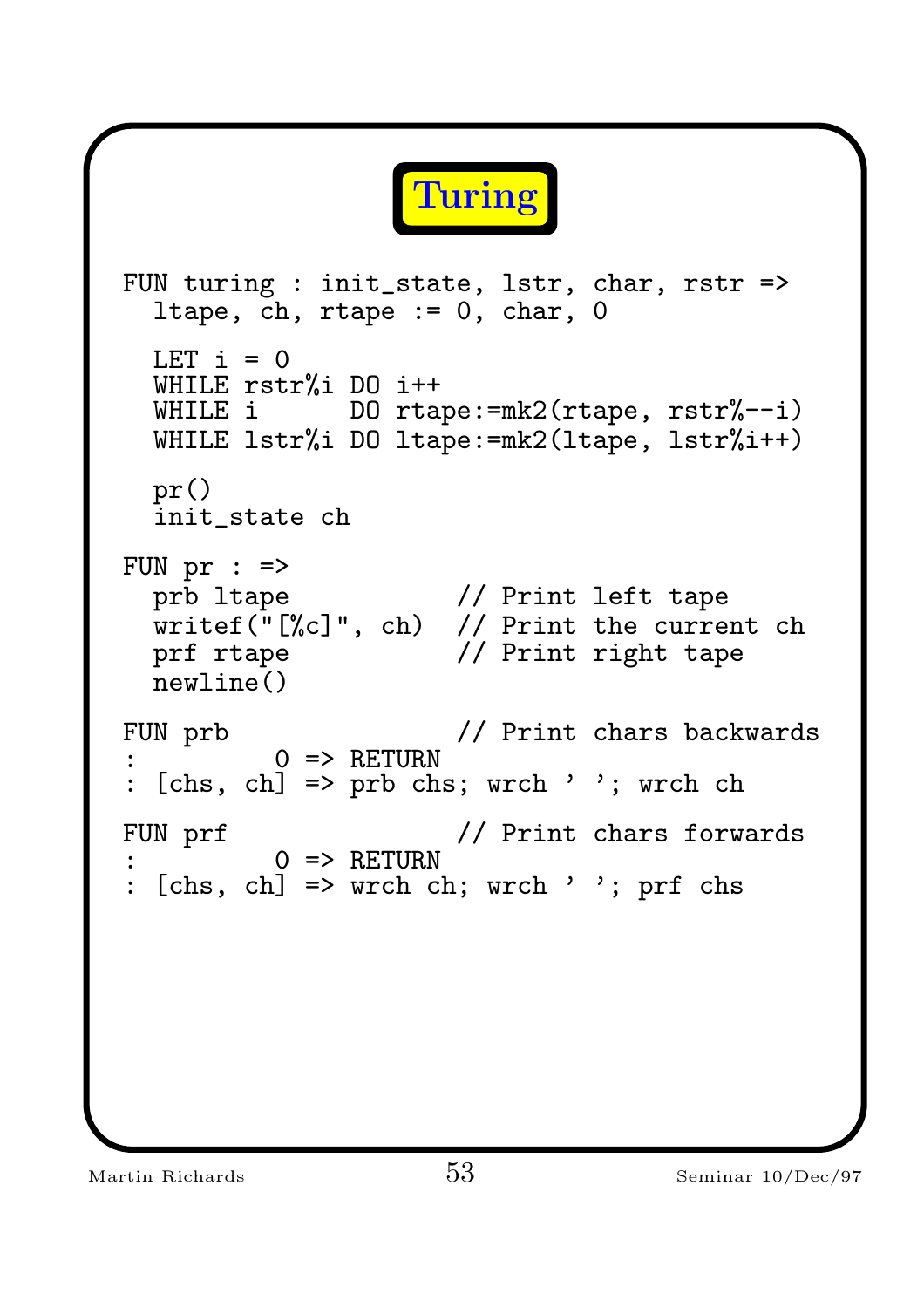

| FUN s0 | $\ddot{\cdot}$ | ,1,<br>$, A, \cdot$<br>$\overline{C}$                                                                                                                                                                                                                                              |               | $\Rightarrow$ s1                     | (right)<br>$\Rightarrow$ s2 (right<br>$\Rightarrow$ s0 (left | '0')<br>$\mathsf{C}$ )                                |
|--------|----------------|------------------------------------------------------------------------------------------------------------------------------------------------------------------------------------------------------------------------------------------------------------------------------------|---------------|--------------------------------------|--------------------------------------------------------------|-------------------------------------------------------|
| FUN s1 | $\ddot{\cdot}$ | $, A, \cdot$<br>$, \chi$ ,<br>$\overline{C}$                                                                                                                                                                                                                                       |               | $\Rightarrow$ s1<br>$\Rightarrow$ s1 | $\Rightarrow$ s3 (left<br>(right)<br>(right                  | , A,<br>(1)<br>$\begin{pmatrix} 1 \\ 0 \end{pmatrix}$ |
| FUN s2 | $\ddot{\cdot}$ | , A,<br>$\ddot{\cdot}$                                                                                                                                                                                                                                                             |               |                                      | $\Rightarrow$ s5 (right<br>$\Rightarrow$ s2 (right           | , A,<br>$\,$ , $\,$ , $\,$                            |
| FUN s3 | $\ddot{\cdot}$ | $'B' \Rightarrow s0$<br>$\overline{C}$                                                                                                                                                                                                                                             |               |                                      | (left<br>$'1'$ => s4 (right<br>=> s3 (left                   | $B$ ' )<br>$\mathbf{y}$ )<br>c )                      |
| FUN s4 | $\ddot{\cdot}$ | $\,$ , $\,$ , $\,$ , $\,$ , $\,$ , $\,$ , $\,$ , $\,$ , $\,$ , $\,$ , $\,$ , $\,$ , $\,$ , $\,$ , $\,$ , $\,$ , $\,$ , $\,$ , $\,$ , $\,$ , $\,$ , $\,$ , $\,$ , $\,$ , $\,$ , $\,$ , $\,$ , $\,$ , $\,$ , $\,$ , $\,$ , $\,$ , $\,$ , $\,$ , $\,$ , $\,$ , $\,$ ,<br>$\mathsf{C}$ |               | $\Rightarrow$ s4                     | $\Rightarrow$ s3 (left<br>(right                             | $\mathbf{y}$<br>$c$ )                                 |
| FUN s5 | $\ddot{\cdot}$ | $\qquad \qquad$<br>$\mathsf{C}$                                                                                                                                                                                                                                                    | $\Rightarrow$ |                                      | halt<br>$'X' \implies s5$ (right)<br>$\Rightarrow$ s5 (right | $, \mathsf{A}$ ,<br>,1,)<br>$\mathsf{C}$ )            |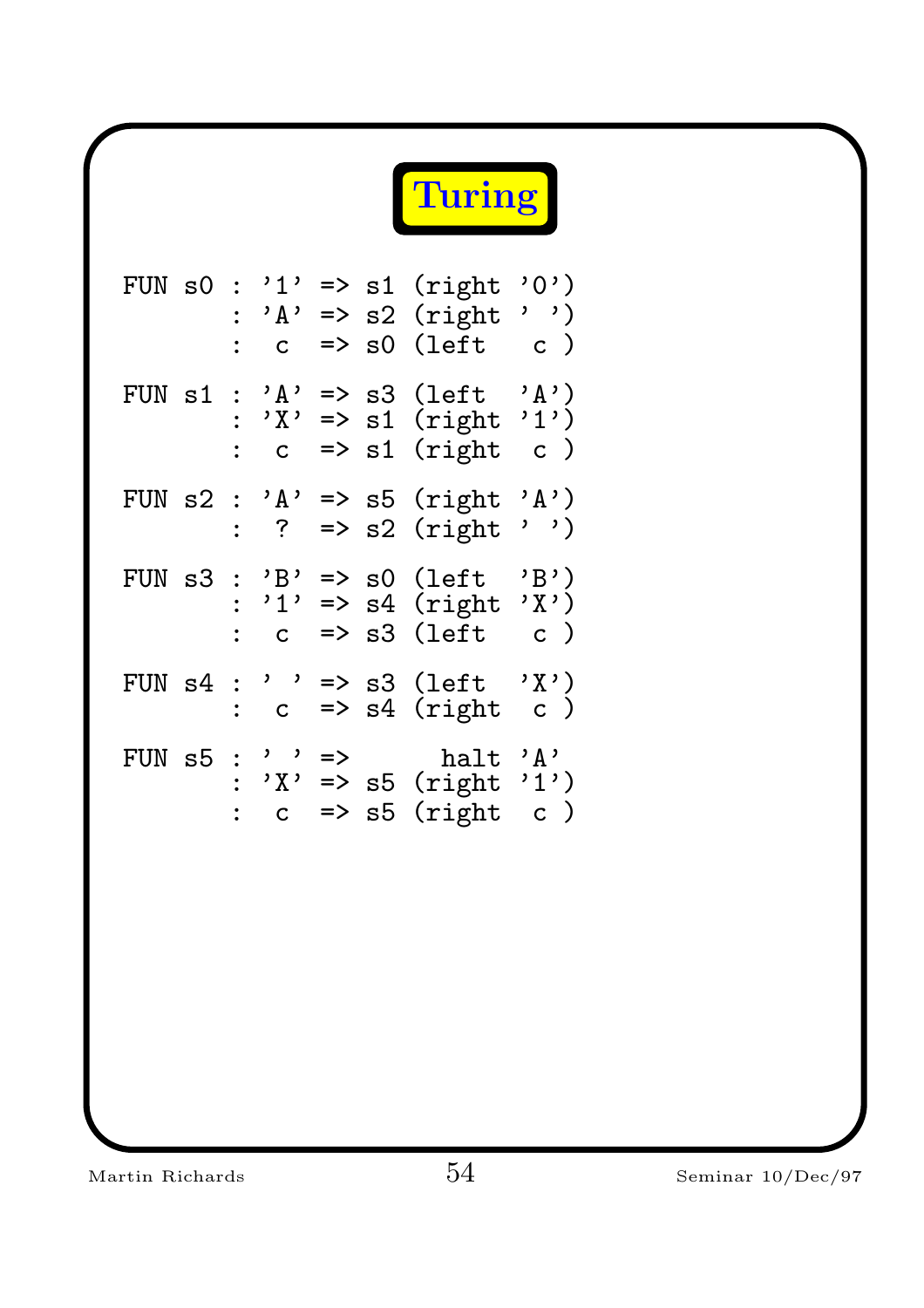|                                                                                                                                                                                                                                                                                                                                                                                                                                                                                                                                                                                                                                                                                                                                                                                                                                                                                                                                                                                                                                                                                                     | Turing                                                                                                                                                   |  |
|-----------------------------------------------------------------------------------------------------------------------------------------------------------------------------------------------------------------------------------------------------------------------------------------------------------------------------------------------------------------------------------------------------------------------------------------------------------------------------------------------------------------------------------------------------------------------------------------------------------------------------------------------------------------------------------------------------------------------------------------------------------------------------------------------------------------------------------------------------------------------------------------------------------------------------------------------------------------------------------------------------------------------------------------------------------------------------------------------------|----------------------------------------------------------------------------------------------------------------------------------------------------------|--|
| Call                                                                                                                                                                                                                                                                                                                                                                                                                                                                                                                                                                                                                                                                                                                                                                                                                                                                                                                                                                                                                                                                                                |                                                                                                                                                          |  |
|                                                                                                                                                                                                                                                                                                                                                                                                                                                                                                                                                                                                                                                                                                                                                                                                                                                                                                                                                                                                                                                                                                     | turing(s0, "A11", 'B', "111A")                                                                                                                           |  |
| Output                                                                                                                                                                                                                                                                                                                                                                                                                                                                                                                                                                                                                                                                                                                                                                                                                                                                                                                                                                                                                                                                                              |                                                                                                                                                          |  |
| 1[B]1<br>A 1<br>1 1 A<br>$\mathbf{1}$<br>$1\quad1$<br>A<br>1[1]B<br>$\mathbf{1}$<br>O[ <b>B</b> ] <sub>1</sub><br>1<br>A<br>1<br>$\mathtt{A}$<br>$\mathbf{1}$<br>$O$ B[1]<br>$\mathbf 1$<br>1<br>A 1 0 B 1 [1] 1<br>A 1 0 B 1<br>$1$ [1] A<br>A 1 0 B 1<br>$\mathbf{1}$<br>A 1 0 B 1 1 [1] A<br>${\tt A}$<br>1 0 B<br>$\mathbf{1}$<br>1 X[A]<br>$\mathbf{1}$<br>$\mathbf A$<br>$\mathbf{1}$<br>$O$ B<br>$\mathbf{1}$<br>0 B 1<br>A<br>$\mathbf{1}$<br>$\mathbf B$<br>1<br>A<br>1<br>$\overline{O}$<br>1 <sup>T</sup><br>${\tt A}$<br>$\mathbf{B}$<br>1[1]<br>$\mathbf{1}$<br>$\overline{O}$<br>X<br>$\, {\bf B} \,$<br>$X[X]$ A<br>A<br>$\overline{0}$<br>$\mathbf{1}$<br>1<br>$O$ B 1 X X $[A]$ X<br>1<br>A<br>1 0 B 1 X X A [X]<br>A<br>A<br>0 B 1 X X<br>$\mathbf{1}$<br>A<br>$\mathbf{1}$<br>$O$ B 1 X X A $[X]$ X<br>$1$ O B 1 X X $[A]$ X X<br>A<br>A<br>$\mathbf{1}$<br>$O$ B 1 $X[X]$ A<br>A<br>$\mathbf{1}$<br>1[X]X<br>$O$ B<br>A<br>1<br>$O$ B[1] X<br>Χ<br>A<br>$O$ B $X[X]X$ A<br>1<br>B X X [X] A X X<br>$\mathbf{A}$<br>$1 \nightharpoonup$<br>$\overline{0}$<br>lots of lines until | A<br>A<br>$\mathbf{A}$<br>A<br>$1$ $[A]$<br>X A<br>1 X[A]X<br>X<br>A<br>X<br>A<br>X<br>A X L J<br>X<br>$\mathbf{X}$<br>X<br>X<br>A<br>A<br>X<br>X<br>X X |  |
| Martin Richards                                                                                                                                                                                                                                                                                                                                                                                                                                                                                                                                                                                                                                                                                                                                                                                                                                                                                                                                                                                                                                                                                     | 55<br>Seminar 10/Dec/97                                                                                                                                  |  |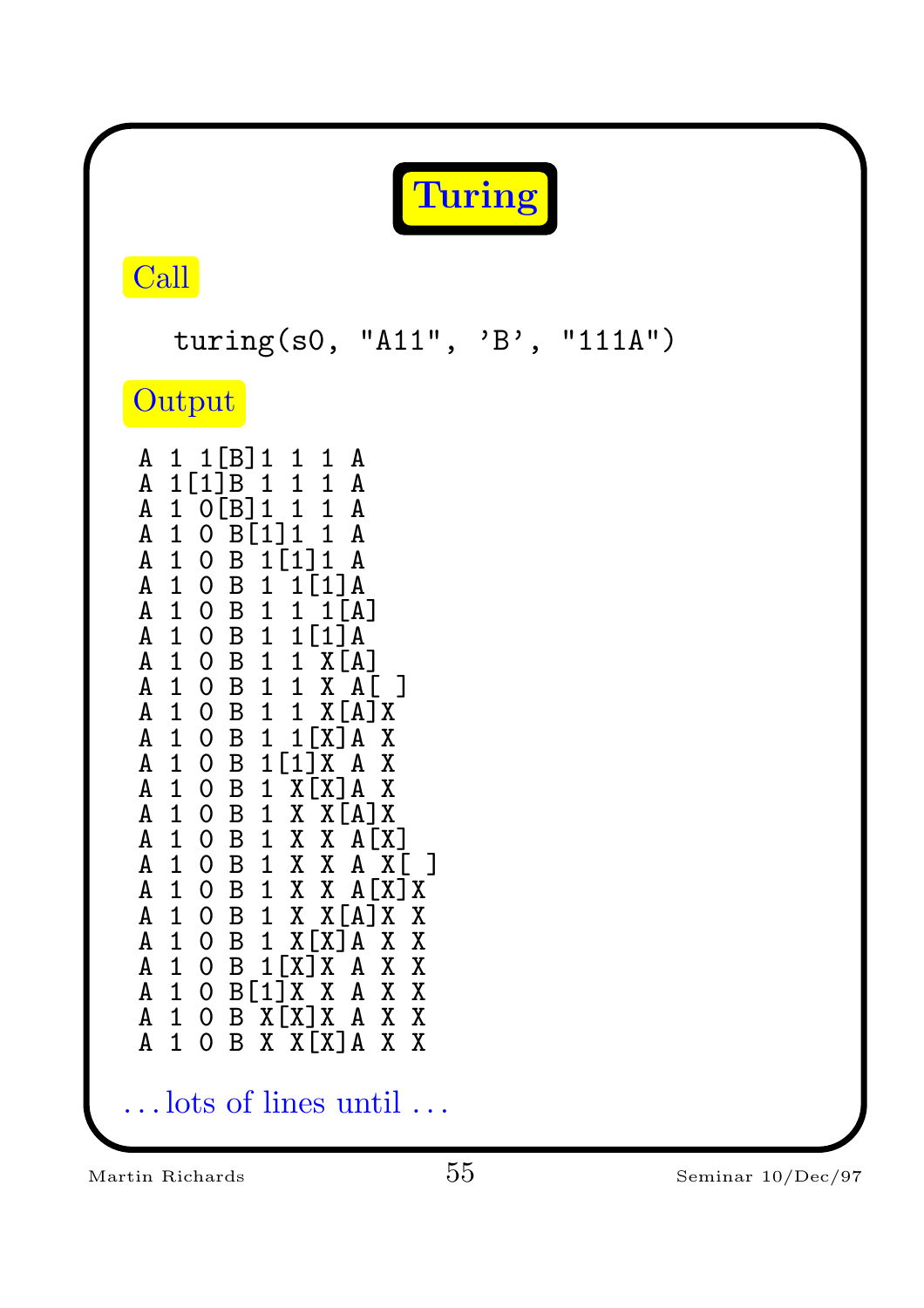

A O O[B]X X X A X X X X X X<br>A O[O]B X X X A X X X X X X A 0[0]B X X X A X X X X X X A[0]0 B X X X A X X X X X X [A]0 0 B X X X A X X X X X X [0]0 B X X X A X X X X X X [0]B X X X A X X X X X X [B]X X X A X X X X X X [X]X X A X X X X X X [X]X A X X X X X X [X]A X X X X X X [A]X X X X X X A[X]X X X X X A 1[X]X<br>A 1 1[X A 1 1[X]X X X A 1 1 1[X]X X A 1 1 1 1 [X] X<br>A 1 1 1 1 1 [X] 1 1 1 1 [X]<br>1 1 1 1 1 1 [ A 1 1 1 1 1<br>A 1 1 1 1 1 1  $1 [A]$ 

I.e. 2 times 3 equals 6